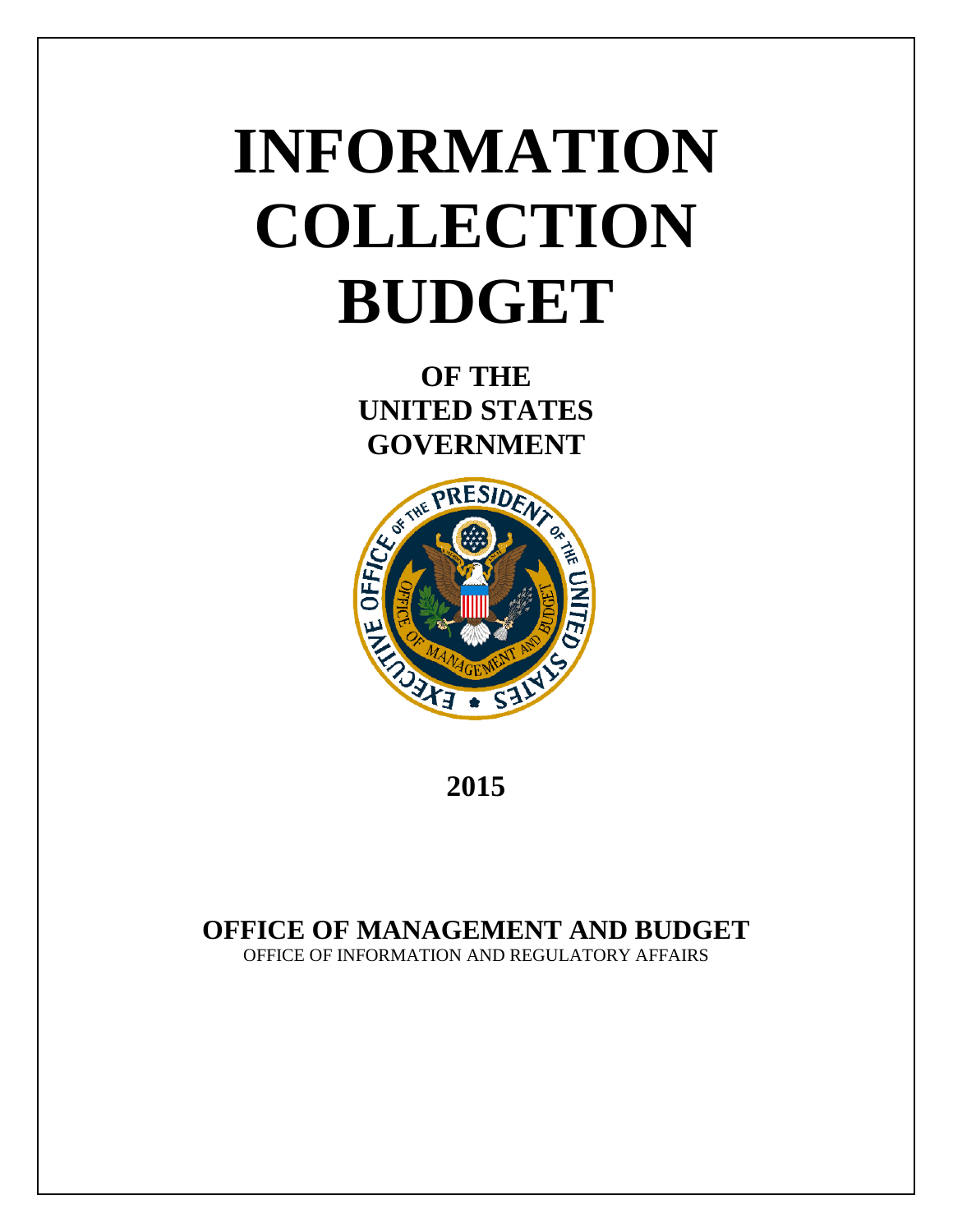# Table of Contents

# Table of Figures

# Table of Tables

| Table 2: Total Number of FY 2014 Violations Due to Lapses in Renewal or Discontinuation 11 |  |
|--------------------------------------------------------------------------------------------|--|
|                                                                                            |  |
| Table 4: Collections that expired and were reinstated in FY 2014 (lapses in renewal or     |  |
|                                                                                            |  |
| Table 5: Collections that expire and were not reinstated in FY 2014 (lapses in renewal or  |  |
|                                                                                            |  |
| Table 6: Paperwork Burden of Additional Agencies (in millions of hours) 48                 |  |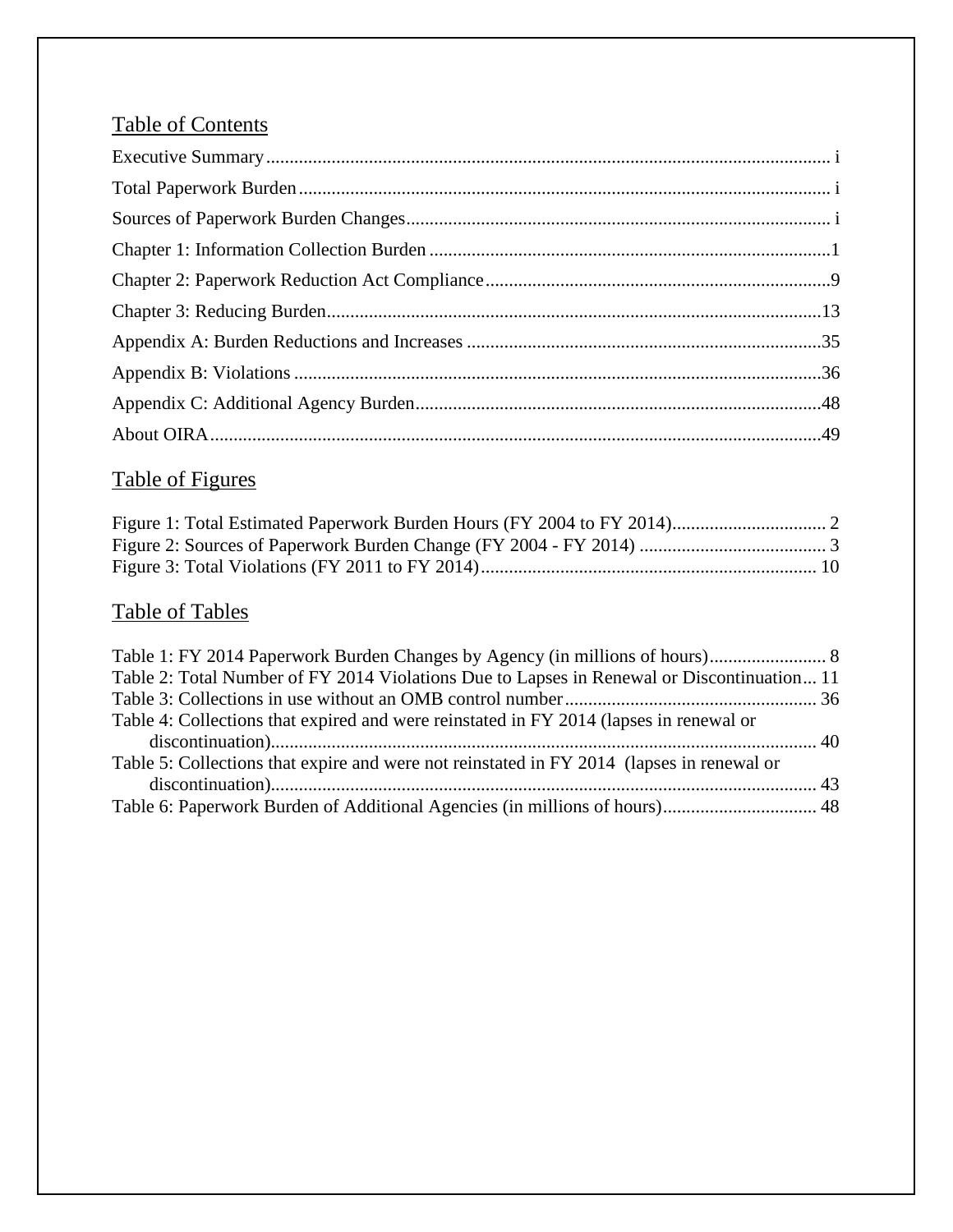## Executive Summary

Under the Paperwork Reduction Act of [1](#page-2-0)995  $(PRA)^1$ , the Office of Management and Budget (OMB) is required to report to Congress on the paperwork burden<sup>[2](#page-2-1)</sup> imposed on the public by the Federal Government and efforts to reduce this burden. For over 35 years, since the enactment of the original Paperwork Reduction Act of 1980, OMB has complied with this reporting requirement by issuing an Information Collection Budget (ICB). The 2015 ICB reports on the paperwork burden imposed on the public during fiscal year (FY) 2014, and explores other issues pertaining to the implementation of the PRA.

For the sixth consecutive year, OMB is issuing an Electronic-ICB, instead of the traditional hard copy. The 2015 ICB is available on OMB's website at: [http://www.whitehouse.gov/omb/inforeg\\_infocoll/.](http://www.whitehouse.gov/omb/inforeg_infocoll/)

#### **Total Paperwork Burden**

In FY 2014, the public spent an estimated 9.43 billion hours responding to Federal information collections. This total represents a net decrease of 20 million burden hours, or about 0.21 percent, from the estimated 9.45 billion hours that the public spent responding to Federal information collections in FY 2013.

#### **Sources of Paperwork Burden Changes**

OMB classifies changes in paperwork burden into four categories: (1) adjustments, or reestimates of burden that result from more accurate estimates of the population affected or the time required to comply with an existing collection of information; (2) lapses in renewal or discontinuation<sup>[3](#page-2-2)</sup>; (3) discretionary agency actions; and (4) new statutory requirements, which involve expirations and reinstatements of collections.

*Adjustments* to agency burden estimates were the largest source of the net decrease in FY 2014, reducing estimated burden by about 52 million hours. The "adjustments" category differs from other sources of burden change, in the sense that the true burden imposed on actual respondents for individual information collections does not change, but rather the estimate has been revised to update the burden. For example, an agency may change the estimated burden of a collection if there has been a change in the number of individuals or entities that the agency estimates will

 $\overline{a}$ 

<span id="page-2-0"></span><sup>&</sup>lt;sup>1</sup> See 44 U.S.C. Chapter 35; see 5 C.F.R. Part 1320.

<span id="page-2-1"></span><sup>&</sup>lt;sup>2</sup> As defined by the Paperwork Reduction Act (PRA), "burden" refers to "time, effort, or financial resources expended by persons to generate, maintain, or provide information to or for a Federal agency, including the resources expended for: (A) reviewing instructions; (B) acquiring, installing, and utilizing technology and systems; (C) adjusting the existing ways to comply with any previously applicable instructions and requirements; (D) searching data sources; (E) completing and reviewing the collection of information; and (F) transmitting, or otherwise disclosing the information." The PRA also recognizes that information collections have value. In practice, agencies and OIRA review all information collection requests to help ensure information collections yield the greatest possible public benefit. As this report documents, the Administration is redoubling efforts—including the retrospective review of existing information collections and regulations—to make reporting and paperwork less burdensome, and more valuable, to the government and the public.

<span id="page-2-2"></span><sup>3</sup> In past years, some ICBs used the term "lapses in OMB approval" to describe this category of burden change. Renewals and discontinuations require OMB approval, so the term "lapses in renewal or discontinuation" has the same meaning.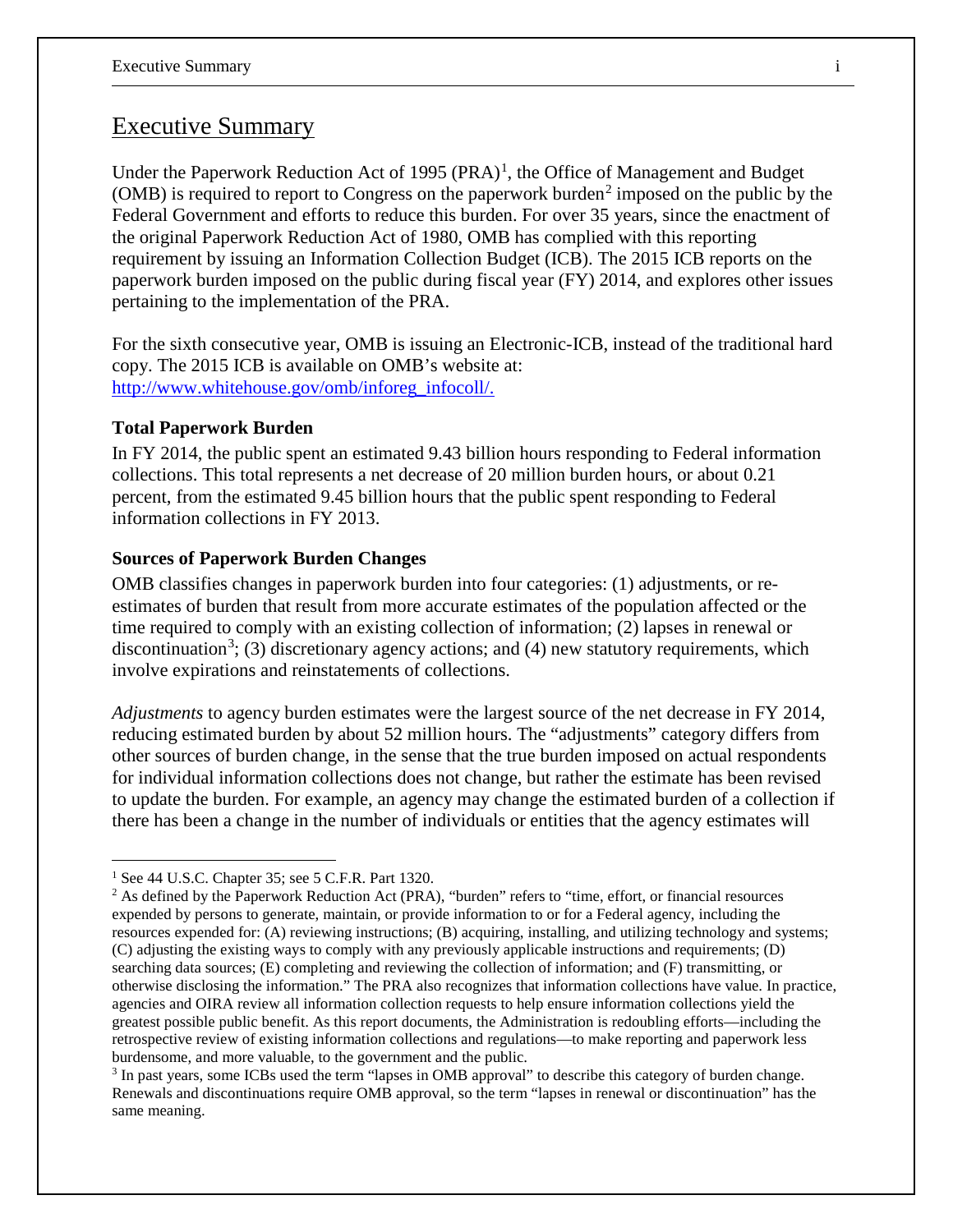respond to the collection, perhaps due to economic or demographic changes. In addition, an agency may re-evaluate a prior burden estimate for the collection, conclude that the prior estimate could be improved based on their experience administering the collection, and revise the estimate accordingly.

In FY 2014, the largest such adjustment was the Department of Health and Human Services (HHS), Centers for Medicare & Medicaid Services collection entitled, "Standards for Privacy of Individually Identifiable Health Information and Supporting Regulations at 45 CFR Parts 160 and 164," accounting for a burden decrease of approximately 30 million hours. The HHS found that complying with the regulation should be revised downward from approximately 62.3 million hours to approximately 32.8 million hours due to adjustments in areas such as the number of respondents, how many of them would be submitting the information electronically and the number of exceptions expected to be submitted. This change reflects adjustments due to both a re-estimation of burden and changes in demographic, economic, and other external factors.

*Lapses in renewal,* arising from expirations of approval periods for collections, in FY 2014 results in a net increase of 13.6 million burden hours. Under the PRA, agencies need their ongoing information collections reviewed and renewed by OMB at least every three years, unless they intend to no longer collect the information. Burden changes of this type occur when an agency neither renews nor discontinues a collection before its OMB approval period has expired. When an agency does not renew, the burden associated with these collections is removed from OMB's accounting system. If the agency truly meant to discontinue the collection, then the burden total is correct. If they meant to renew and need to reinstate the collection, however, OMB's accounting system shows a burden increase. A lapse in renewal does not necessarily mean that an agency has stopped collecting information, so any increase or decrease in this category involves agency submission and accounting issues; it does not always imply actual burden changes for the general public.

The majority of the burden increase due to lapses in renewal is attributed to Department of Health and Human Services (HHS), Center for Medicare & Medicaid Services collection entitled, "Medicare Advantage Program Requirements Referenced in 42 CFR Part 422."

*Discretionary agency actions* in FY 2014 contributed to a net burden increase of about 11 million hours, or less than 0.2 percent of total government-wide burden. OMB considers discretionary agency actions as the category most indicative of agencies' management of the PRA.

*New statutory requirements* in FY 2014 resulted in a net increase estimated burden by about 7.1 million hours from FY 2013. The largest contributor to the 7.1 million hour net increase due to new statutory requirements was the Department of Education collection entitled, "Federal Family Education Loan Program Regulations." Among other changes, substantial changes were made to the repeal of unneeded Federal Family Education Loan (FFEL) regulations in 34 CFR 682 as a result of the Student Aid and Fiscal Responsibility Act (SAFRA) that was included in the Health Care and Education Reconciliation Act of 2010 (HCERA) which, as of July 1, 2010, terminated the authority for lenders to make new loans under the FFEL program.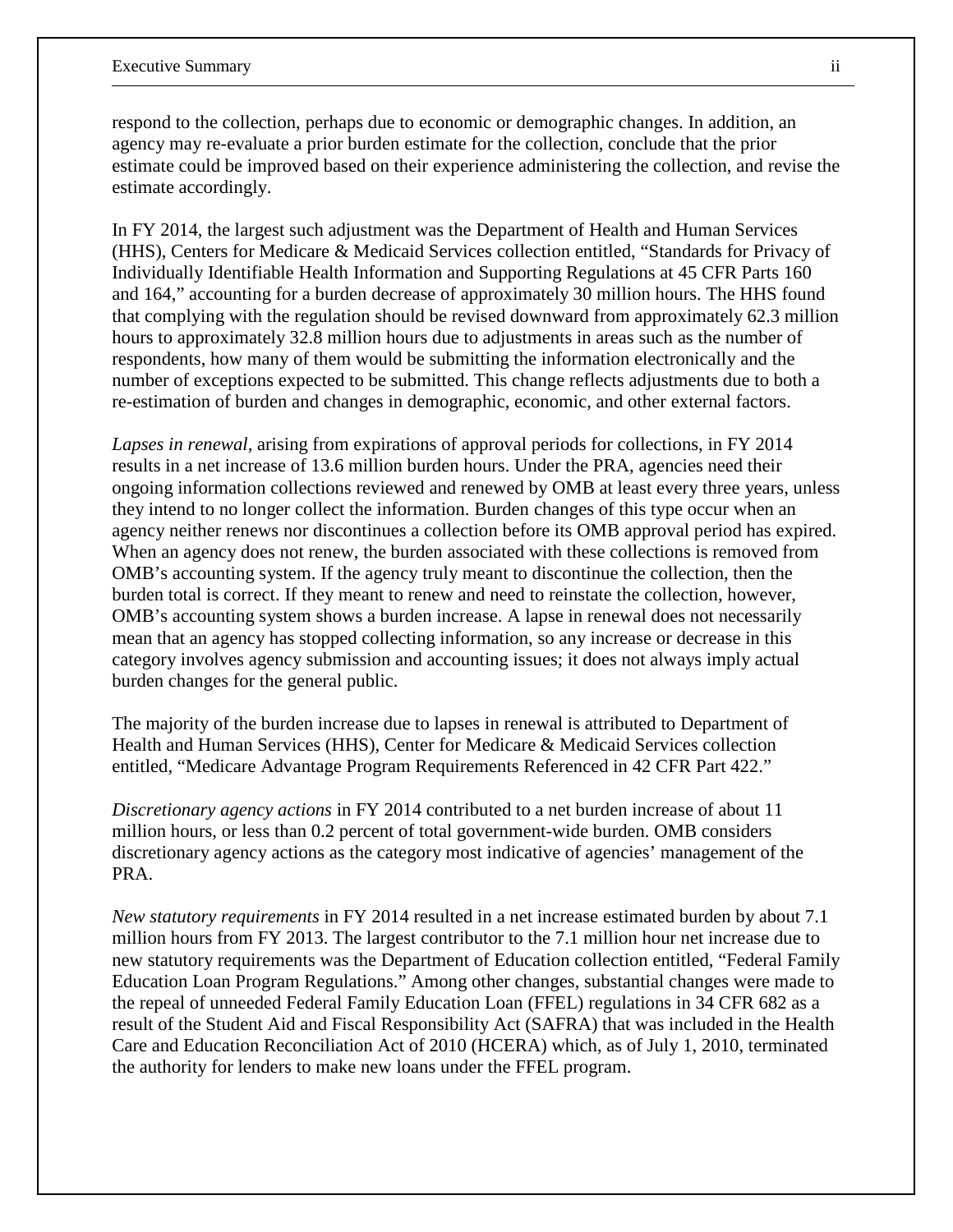This report is separated into three Chapters:

**Information collection burden for FY 2013 (Chapter 1).** The principal contributor to the decrease paperwork burden in FY 2013 was the "adjustments" category. These adjustments primarily resulted from improved estimates of burden on the general public. Chapter 1 discusses adjustments and sources of burden changes in detail.

**Agency compliance with the PRA (Chapter 2).** OMB is reporting 225 violations of the Paperwork Reduction Act and related business processes during FY 2014 that is a decrease of 57 violations—from 282 to 225—over the previous fiscal year. Many of these violations were largely attributable to business process issues, such as not submitting a discontinuation notice. As explained further below, OMB is working with agencies to identify and address such situations.

**Reducing burden (Chapter 3).** In response to Executive Order 13610, Identifying and Reducing Regulatory Burdens, agencies have produced significant paperwork burden reduction initiatives. In the first iteration of periodic reports implementing Executive Order 13610, Executive Department and Agencies identified more than 100 initiatives producing an estimated annual paperwork burden reduction of more than 100 million hours. OMB references the retrospective review submittals that are updated twice a year and expands upon that by providing submissions from Independent Agencies. As shown in detail on agencies' OpenGov websites and on OMB's website at [https://www.whitehouse.gov/omb/oira/regulation-reform,](https://www.whitehouse.gov/omb/oira/regulation-reform) agencies continue to identify and implement initiatives to save time and money for small businesses, as well as taxpayers, manufacturers, and others. OMB continues to encourage agencies to develop and implement practical initiatives aimed at improving efficiency and reducing public burden.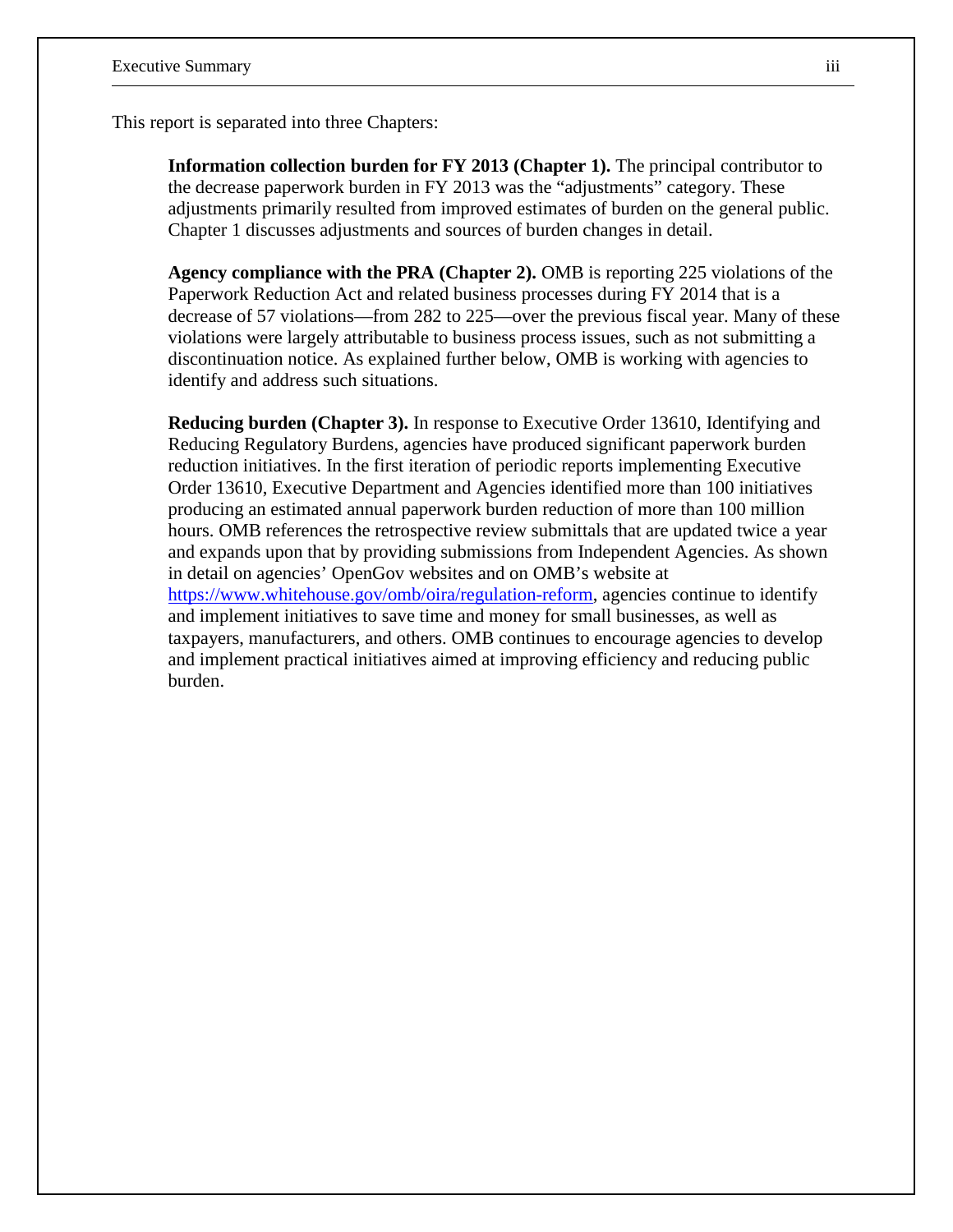# Chapter 1: Information Collection Burden

Pursuant the Paperwork Reduction Act (PRA),<sup>[4](#page-5-0)</sup> the Office of Management and Budget (OMB) oversees agencies' information collection activities and reports to Congress annually on the effectiveness of the PRA's implementation. The Information Collection Budget (ICB) is OMB's annual report to Congress, providing a detailed accounting of the information collection activities of the Federal Government in a given fiscal year. This report presents the overall paperwork burden that the Federal Government imposed on the American public in FY 2014, and identifies efforts that the Federal agencies are making to reduce burden and collect information more efficiently and effectively.<sup>[5](#page-5-1)</sup>

Information collections are defined by the PRA as "the obtaining, causing to be obtained, soliciting, or requiring the disclosure to third parties or the public, of facts or opinions by or for an agency, regardless of form or format, calling for either answers to identical questions posed to, or identical reporting or recordkeeping requirements imposed on, ten or more persons, other than agencies, instrumentalities, or employees of the United States; or answers to questions posed to agencies, instrumentalities, or employees of the United States which are to be used for general statistical purposes."[6](#page-5-2) The terms "paperwork" and "information collection(s)" have the same meaning for the purposes of this report.

Burden is represented as hours spent by the public responding to Federal information collections. When an agency estimates and seeks to reduce the paperwork burden it imposes on the public, the agency must consider the time that an individual or entity spends reading and understanding a request for information, as well as the time spent developing, compiling, recording, reviewing, and providing the information. Consequently, paperwork burden includes more than just the time necessary to file a tax form or fill out a benefits application.

Although this report focuses on paperwork burden and PRA compliance issues, the PRA involves more than just the minimization of burden and adherence to specified processes. OMB engages in substantive efforts to help ensure that information collections by the Federal Government yield the greatest possible public benefit. Consistent with a 2012 memorandum<sup>[7](#page-5-3)</sup> issued by OMB, the PRA seeks to enhance the productivity, efficiency, and effectiveness of government programs by improving the quality and use of data. Information collection can strengthen decision-making, accountability, and openness in government and society. Chapter 2 includes more information about OMB's efforts to enhance the utility of Federal information collections.

 $\overline{a}$ 

[http://www.whitehouse.gov/sites/default/files/omb/memoranda/2012/m-12-14.pdf.](http://www.whitehouse.gov/sites/default/files/omb/memoranda/2012/m-12-14.pdf)

<span id="page-5-0"></span><sup>4</sup> 44 U.S.C. Chapter 35; see 5 CFR Part 1320.

<span id="page-5-1"></span><sup>&</sup>lt;sup>5</sup> The Federal Government's information collection activities are also addressed in OMB's annual report on *Statistical Programs of the United States Government*. In addition, OMB issues a separate annual report on the information security provisions in subchapter III of Chapter 35, which were enacted in the Federal Information Security Management Act of 2002.

<span id="page-5-2"></span><sup>6</sup> 44 U.S.C. § 3502.

<span id="page-5-3"></span><sup>7</sup> See OMB M-12-14, "Memorandum for the Heads of Executive Departments and Agencies: Use of Evidence and Evaluation in the 2014 Budget," May 18, 2012, *available at*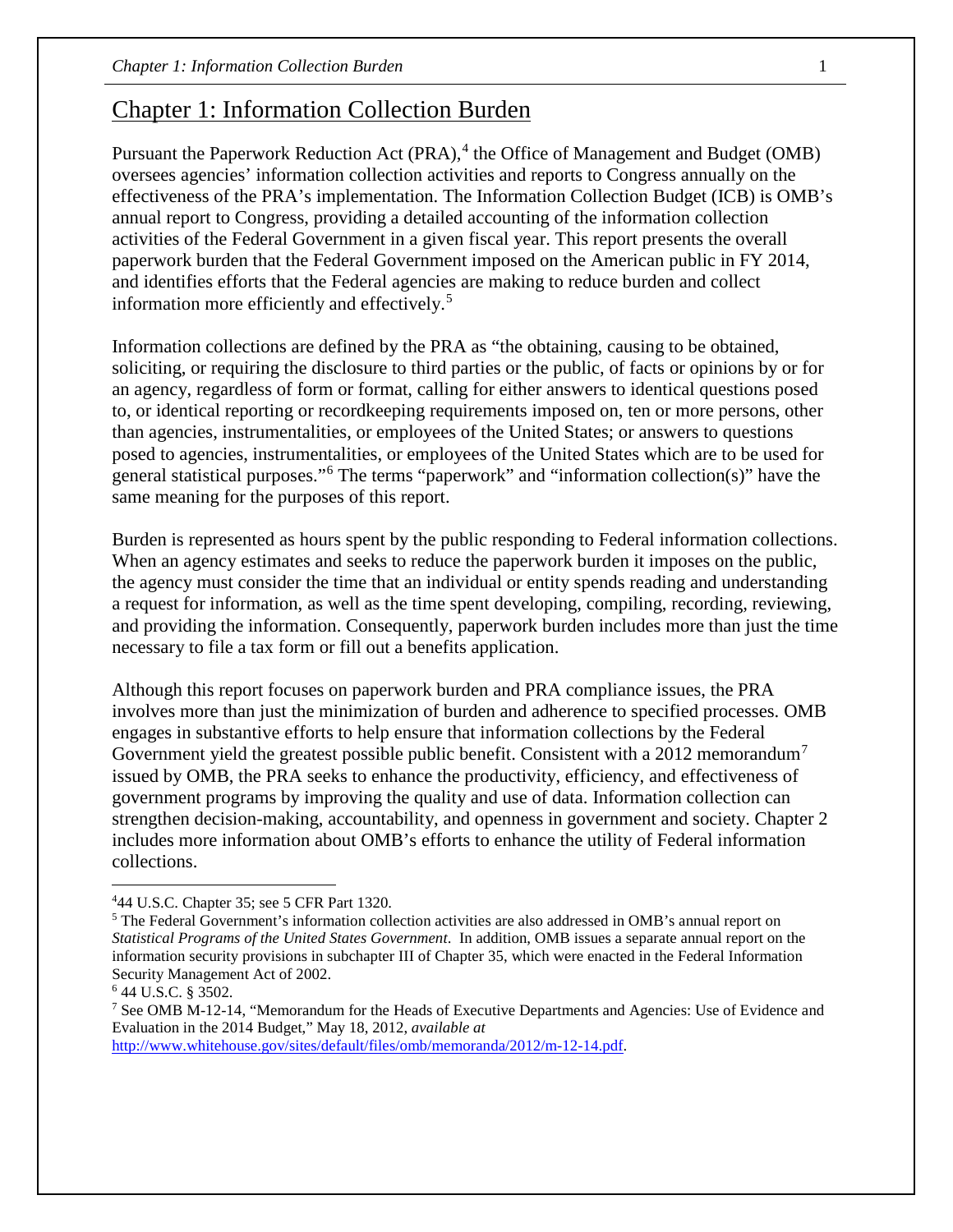#### **1.1. Total Paperwork Burden**

According to agency estimates of paperwork burden in FY 2014, the public spent 9.43 billion hours responding to or complying with Federal information collections.

Figure 1 shows the trend in total estimated Federal paperwork burden between FY 2004 and FY 2014. As the solid red line in the figure shows, estimated paperwork burden grew over this period, though it declined significantly in FY 2010 and slightly in FY 2014.





#### **1.2. Sources of Paperwork Burden Changes, FY 2004 to FY 2014**

 $\overline{a}$ 

OMB classifies changes in paperwork burden into four categories: (1) new statutory requirements; (2) discretionary agency actions; (3) adjustments, or re-estimates of burden, which result from changes in the population affected by a collection or from more accurate estimations of the time required to comply with a collection of information; and (4) lapses in renewal or discontinuation, which involve expirations and reinstatements of collections. OMB considers discretionary agency actions and lapses in renewal or discontinuation to be the best measures of agencies' effectiveness in managing their paperwork burden, because those categories are within

<span id="page-6-0"></span><sup>&</sup>lt;sup>8</sup> As explained in Section 1.2, the trend with the dashed green line represents changes due to agency discretionary action since FY 2004. The gap between the solid blue line and the dashed red line represents additional burden due to the three other factors that are largely not within agencies' direct control. The dashed green line is set to equal total Federal government burden purely for illustrative purposes; the intent of this graph is to show agency discretionary action changes over the past ten years.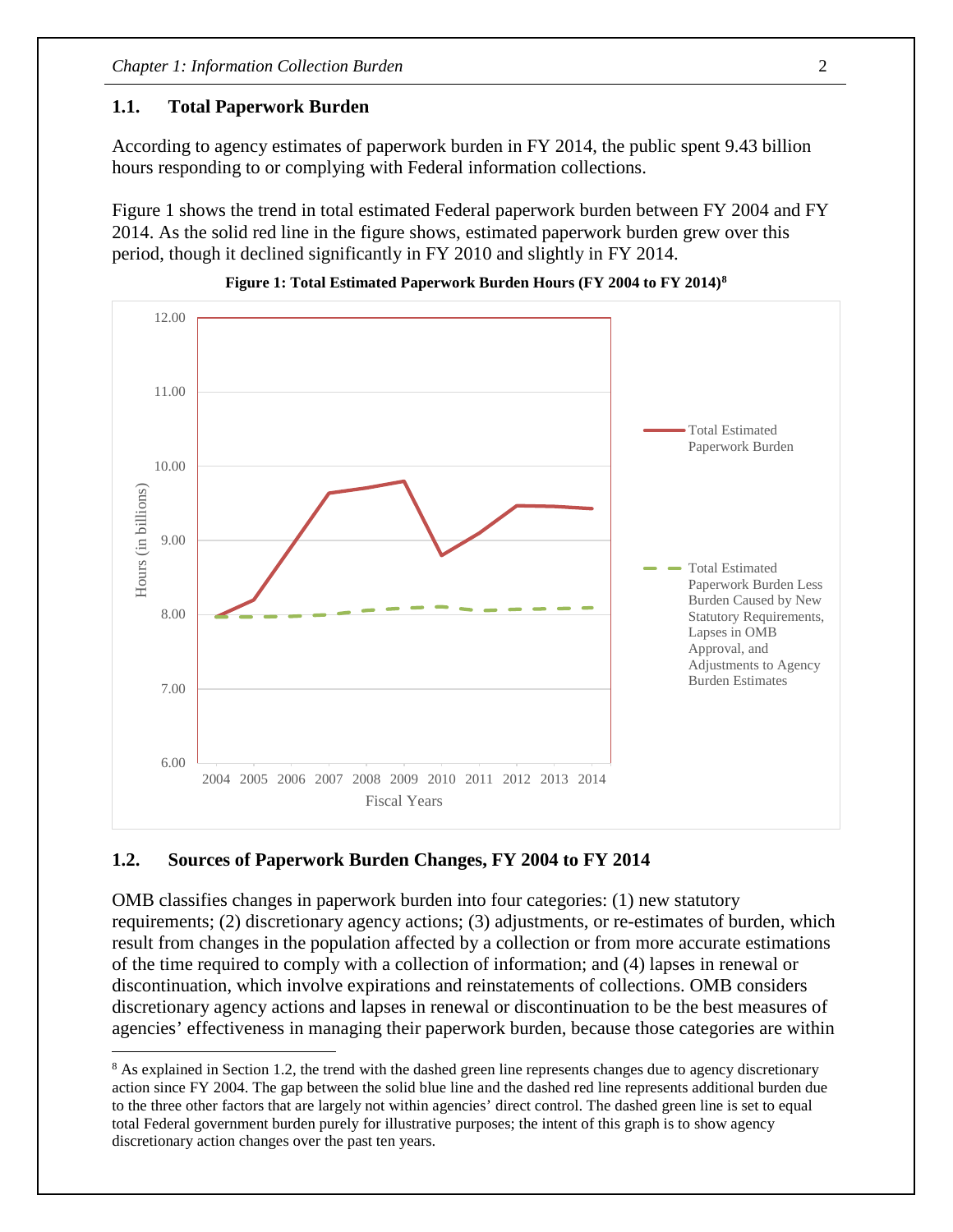direct control of the control agency. Significant burden reductions might occur with improved management of discretionary agency actions.

In addition to showing the recent historical trend in total paperwork burden, Figures 1 shows the recent trend – represented by the dashed green line – in the growth in burden associated with discretionary agency actions, equal to the total burden less additional burden due to new statutory requirements, lapses in renewal or discontinuation, and adjustments to agency burden estimates.<sup>[9](#page-7-0)</sup> As indicated by the relatively flat dashed green line, since FY 2004 discretionary agency actions have not comprised a major source of burden increase over the past twelve fiscal years.

The gap between the solid red line and the dashed green line represents additional burden due to factors that are largely not within agencies' direct control. The point of distinguishing between the two lines is to demonstrate an important point: the additional paperwork burden in recent years has been the result of factors that are largely outside of agencies' direct control, such as new statutory requirements.

Figure 2 illustrates the yearly changes in paperwork burden across the four sources of burden change as tracked by OMB since 2004.



**Figure 2: Sources of Paperwork Burden Change (FY 2004 - FY 2014)** 

<span id="page-7-0"></span><sup>9</sup> This is also calculated by using the 2004 overall burden and adding the change in burden due to discretionary agency actions for each year.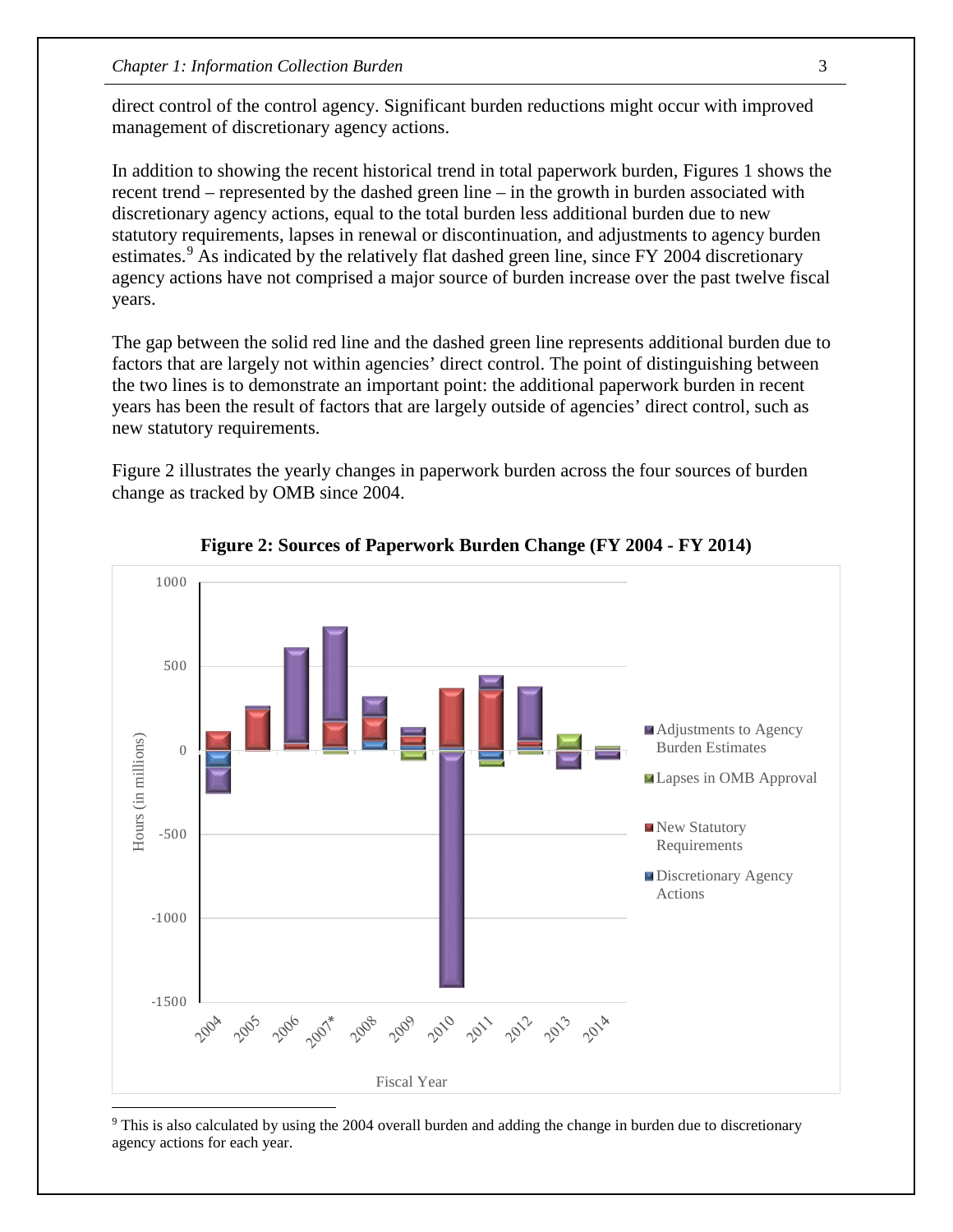\*Almost one half of the change indicated for FY 2007 as due to statute resulted from new IRS Form 8913 (Credit for Federal Telephone Excise Tax Paid), which allows taxpayers to receive telephone excise tax refunds. IRS was required to refund this tax because of court decisions that interpreted tax legislation. Accordingly, OMB classified the program change as due to statute, since the burden is legislatively driven.

Notably, almost all of the estimated net increase in paperwork burden during this period was associated with new statutory requirements. New statutes account for an estimated increase of 1.5 billion paperwork hours since FY 2004. These changes in burden occur when new laws are enacted that require agencies to collect new information.

Discretionary agency actions comprised the smallest source of the net increase in paperwork hours since FY 2004, contributing an estimated 27 million hour burden increase during this tenyear period. This total is less than 2 percent of the net burden increase since 2004. These actions occur when agencies make a decision to alter the burden that an existing collection imposes on the public (for example, by adding or reducing the number of questions on a survey).

The category of burden change that contributed the overall yearly greatest effect on burden since FY 2004 is "adjustments" to agency burden estimates. Standing by themselves, adjustments have accounted for an increase in the estimated overall paperwork burden of 32 million hours since FY 2003. An "adjustment" to a burden estimate can be made for a variety of reasons, but most often it is made in one of two situations: (1) changes in the number of individuals or entities responding to an information collection as a result of factors outside an agency's control (e.g. changes in demographics or in the level of economic activity); and (2) re-estimates of the amount of burden that a collection imposes (e.g. improvements in the methodology for estimating the burden that a collection imposes). In either situation, the agency has not made any change to the collection itself, thus there has been no real change in the burden that the collection imposes on any particular respondent.

The fourth source of change in net burden since FY 2004 was the lapses in renewal or discontinuation category, accounting for a net decrease of 31 million hours. The lapses occur when (1) OMB's approval of a collection expires without an agency discontinuing or renewing it, which decreases burden, and (2) an expired collection is reinstated, which increases burden. If, for example, the approval for a collection expires in a given year, overall burden during that year decreases by the collection's total burden. If the collection is reinstated in the subsequent year, overall burden during that year increases by the collection's total burden. However, when a collection enters expiration status, the agency might not cease using the collection, meaning that even though the burden associated with the collection is removed from OMB's inventory of approved collections, the burden might still be imposed on the public. OMB is addressing this situation through its reporting of business process issues and its training sessions with agency staff, as explained in Chapter 2.

#### **1.3. Discussion of Paperwork Burden Changes in FY 2014**

OMB is reporting that the public spent an estimated 9.43 billion hours responding to Federal information collections in FY 2014. This represents a decrease of 20 million burden hours, or 0.21 percent, from the estimated 9.45 billion hours that the public spent responding to Federal information collections in FY 2013. OMB identifies the following sources of changes in paperwork burden during FY 2014 (in order of effect):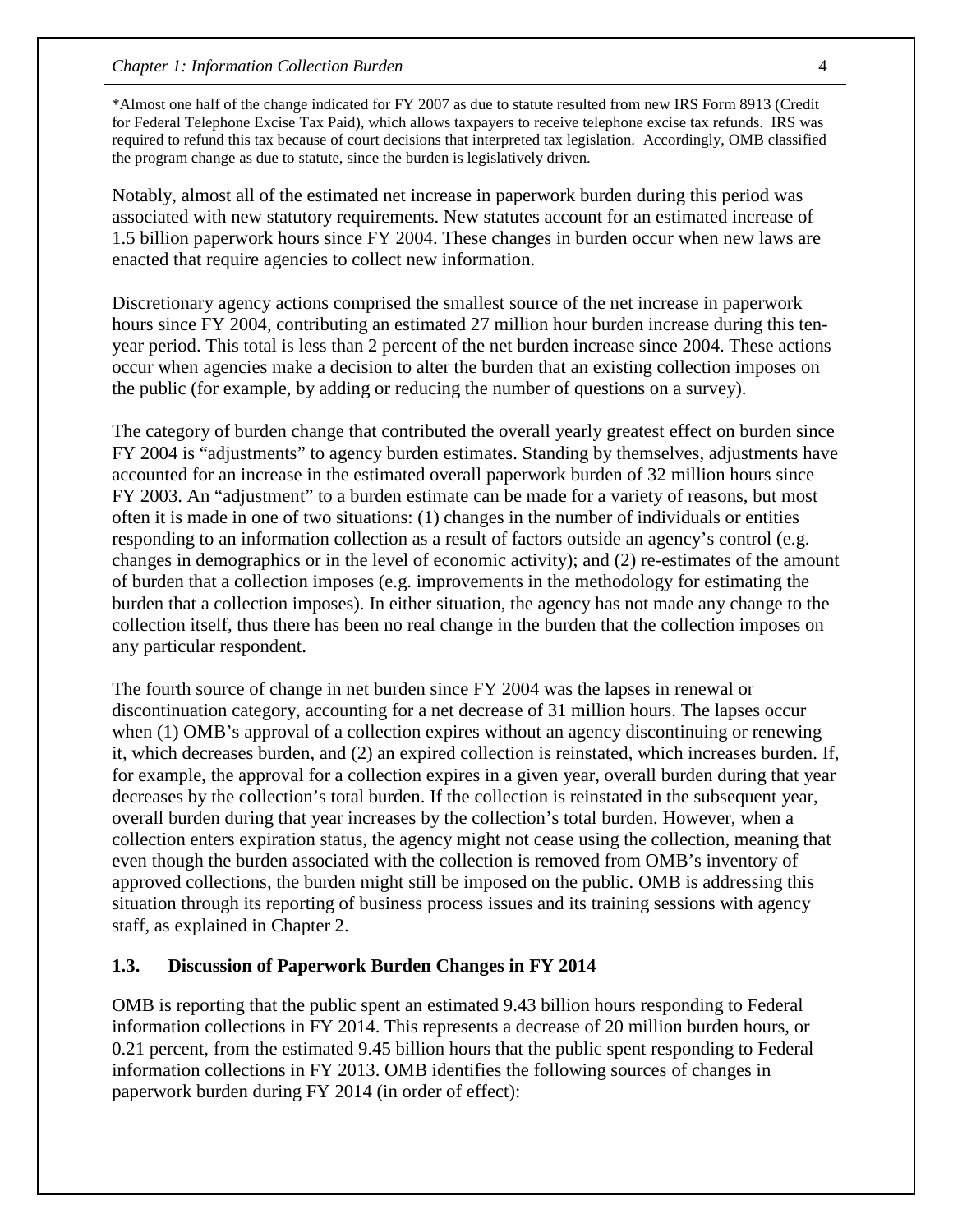- 1. Adjustments to existing burden estimates often as a result of demographic changes and other outside forces (estimated decrease of 51.8 million hours);
- 2. Lapses in renewal or discontinuation as a result of the expiration of burden producing activities or lapses in approval of such activities (estimated increase of 13.6 million hours);
- 3. Discretionary agency actions (estimated increase of 11 million hours);
- 4. New statutory requirements (estimated increase of 7.1 million hours).

Each of these sources of estimated paperwork burden change is discussed in the pages that follow. They are also summarized in Table 1. Data on the specific collections of information that underlie the sources of the paperwork change is explained in Appendix A.

### **1) Adjustments to Agency Burden Estimates (estimated decrease of 51.8 million hours)**

Burden changes associated with adjustments to agency burden estimates were the largest source of net increase in FY 2015. The "adjustments" category differs from other sources of burden change in the sense that the burden imposed on actual respondents for individual information collections does not change. Consider program eligibility and information collection requirements for receiving Social Security benefits. Although the reporting requirements for receiving such benefits may not change year-over-year, the burden for the collection may increase as greater numbers of Baby Boomers age and apply for benefits; the burden estimate is therefore "adjusted."

There are two common types of adjustments in burden:

- a) *Agency Re-estimation of Burden*: An agency may re-evaluate a prior burden estimate for the collection, conclude that its prior estimate was inaccurate, and revise the estimate accordingly. Importantly, the agency has not changed the requirements of the collection, or added to or subtracted from the category of people who are required to respond to the collection.
- b) *Burden Changes from Demographic, Economic, and Other External Factors*: An agency may change the estimated burden of a collection if there has been a change in the number of individuals or entities that the agency estimates will respond to the collection – and this change is due to factors outside an agency's control. As above, the agency has not changed the requirements of the collection or the category of people required to respond to the collection.

A typical example of such an adjustment is when demographic changes result in more (or fewer) people applying for a Federal benefit, and thus results in more (or fewer) applications being filled-out and submitted. Another example of such an adjustment is when economic changes result in changes in the number of businesses being created (and thus more tax forms are submitted). In both of these types of situations, the agency has not changed the requirements of the collection, and the agency has not redefined who has to respond to the collection. Instead, the changes in external factors either increase or decrease the number of individuals or entities that will respond to the collection.

The largest driver of the 51.8 million hour net decrease from adjustments was the Department of Health and Human Services (HHS), Centers for Medicare & Medicaid Services collection entitled, "Standards for Privacy of Individually Identifiable Health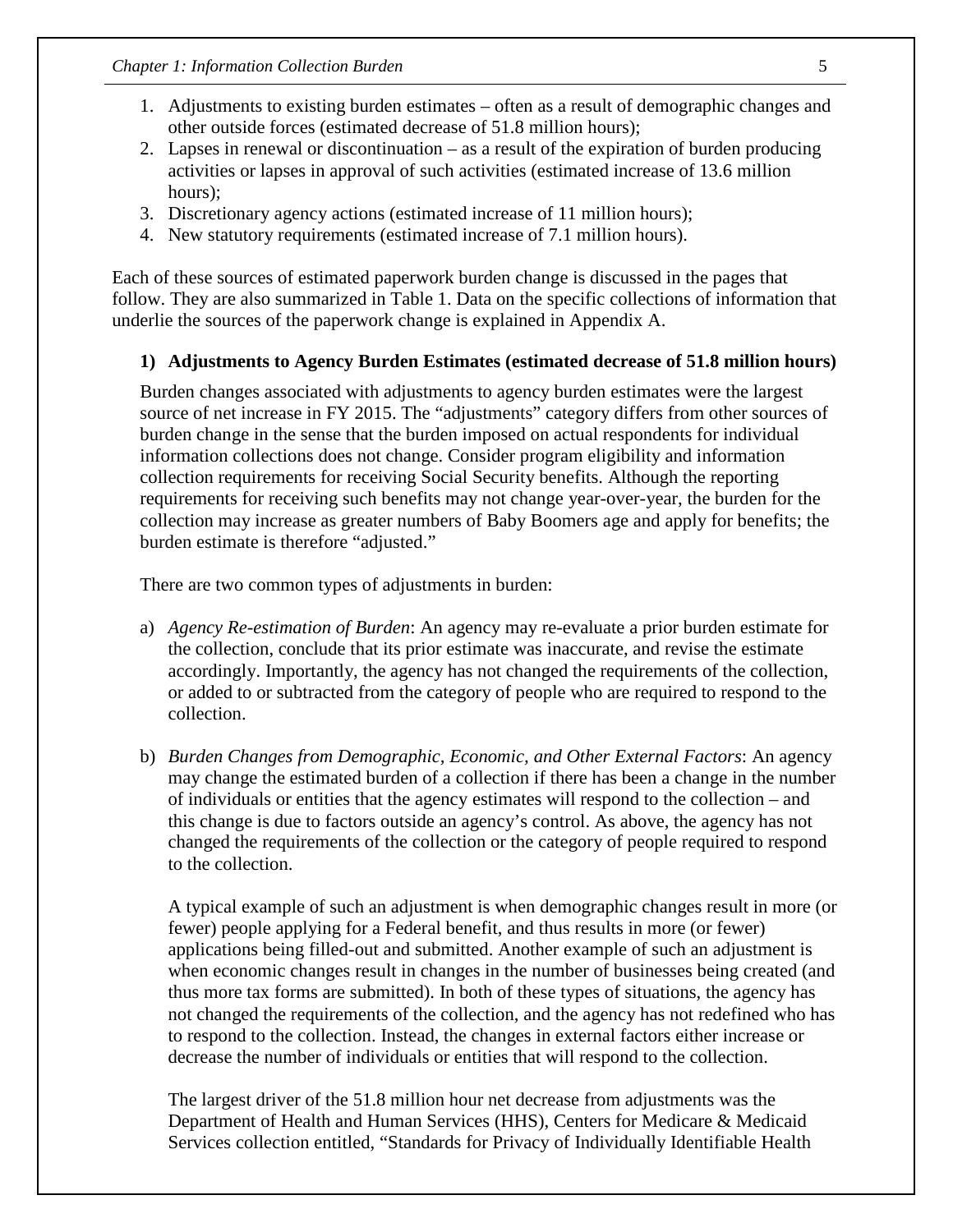Information and Supporting Regulations at 45 CFR Parts 160 and 164." The HHS found that complying with the regulation should be revised downward from approximately 62.3 million hours to approximately 32.8 million hours due to adjustments in areas such as the number of respondents, how many of them would be submitting the information electronically and the number of exceptions expected to be submitted. This change reflects adjustments due to both a re-estimation of burden and changes in demographic, economic, and other external factors.

#### **2) Lapses in Renewal or Discontinuation (estimated increase of 13.6 million hours)**

In FY 2014, estimated paperwork burden was increased by 13.6 million hours because collections went into expiration status as a result of a lapse of renewal or discontinuation.

The majority of this burden increase due to lapses in renewal or discontinues is attributed to the Department of Health and Human Services (HHS), Center for Medicare & Medicaid Services collection entitled, "Medicare Advantage Program Requirements Referenced in 42 CFR Part 422." To note, OMB approved the reinstatement in FY 2014 although HHS at the end of FY 2013 submitted the collection for reinstatement.

### **3) Discretionary Agency Actions (estimated increase of 11 million hours)**

In some areas, agencies have considerable discretion in managing their information collection activities and the burden associated with those activities. For example, in administering a grant program where performance reporting is statutorily required, an agency may have discretion in deciding the frequency or depth of grantee reporting. For burden tracking purposes, OMB classifies these types of changes as "Due to Agency Discretion." Given that agencies have control over these actions, OMB considers actions within this category of burden change to be the most appropriate measure of agency performance with respect to information collection.

In total, 17 agencies had net increases in burden from discretionary agency actions. The Department of Labor (DOL) had the largest absolute increase in burden from agency actions with a 19.97 million hour increase (equal to 13.1 percent of DOL burden). The agency with the largest percentage increase in burden due to agency actions was EGov with 200.3 percent (3.54 million hours).

#### **4) New Statutory Requirements (estimated increase of 7.1 million hours)**

Each year laws are enacted that create new programs for Federal agencies to implement. Quite frequently, these new programs require collection, use, and dissemination of information. Typically, new legislative initiatives and amendments require more data collection. Among other reasons, these statutory changes were designed to improve public health and the quality of life for veterans and low and middle income Americans.

The largest contributor to the 7.1 million hour net increase due to new statutory requirements was the Department of Education collection entitled, "Federal Family Education Loan Program Regulations." Among other changes, substantial changes were made to the repeal of unneeded Federal Family Education Loan (FFEL) regulations in 34 CFR 682 as a result of the Student Aid and Fiscal Responsibility Act (SAFRA) that was included in the Health Care and Education Reconciliation Act of 2010 (HCERA) which, as of July 1, 2010, terminated the authority for lenders to make new loans under the FFEL program. These changes resulted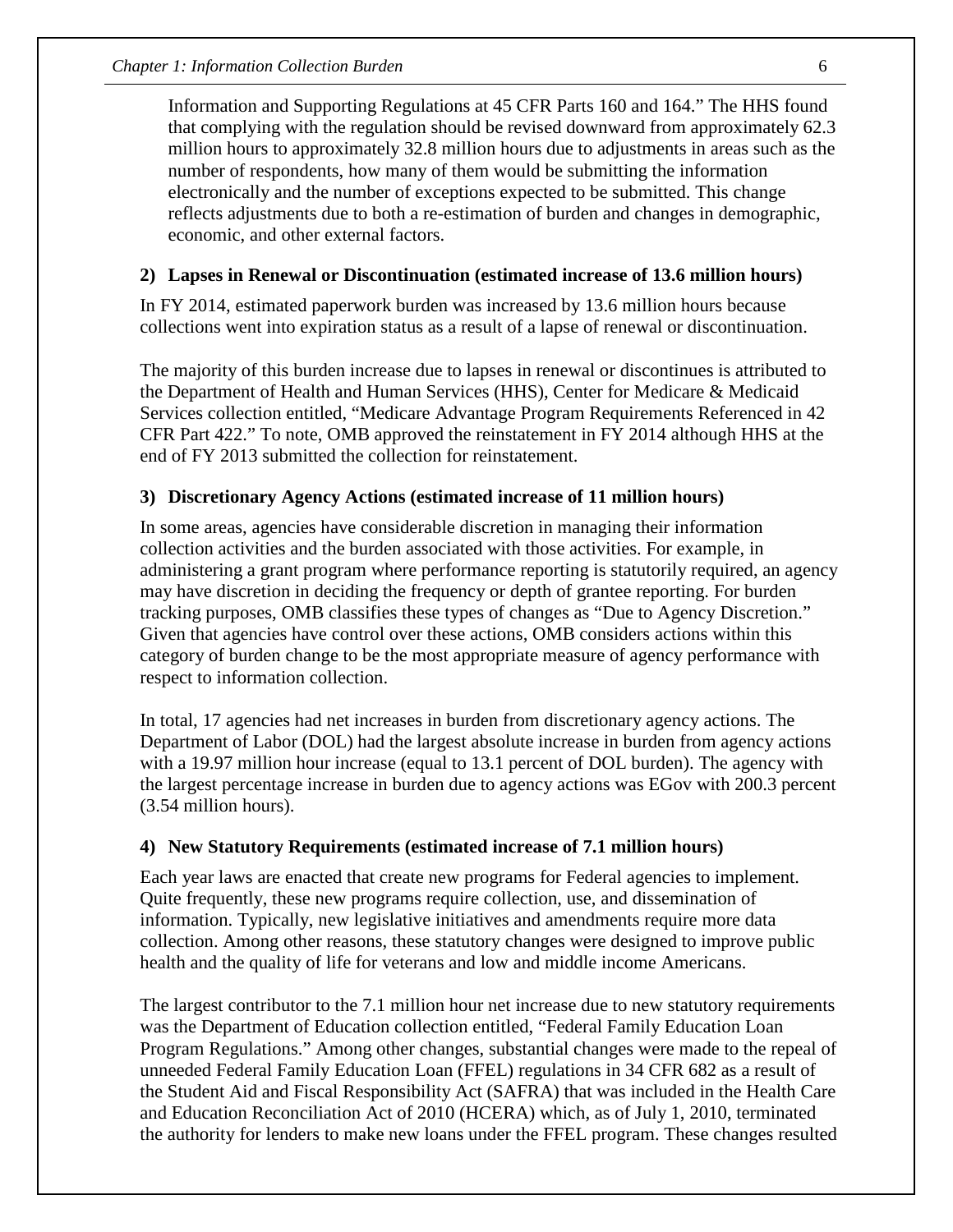in a decrease of approximately 4.1 million hours of burden due to new statutory requirements.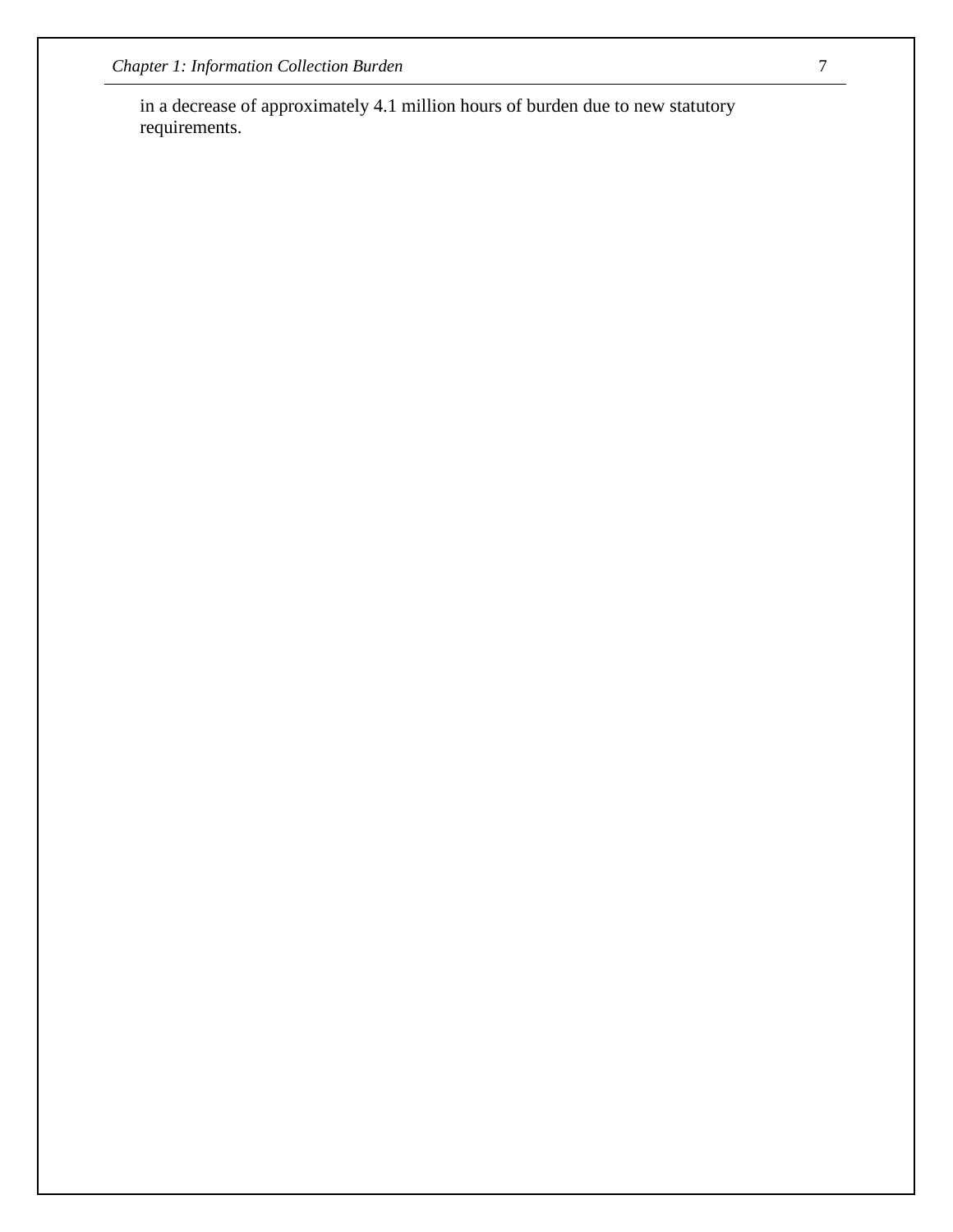|              | FY 2014 Due to<br>FY 2013<br><b>Agency Discretion</b><br><b>Total</b> |          | FY 2014 Changes<br>Due to New<br><b>Statutes</b> |         |                         | FY 2014 Changes<br>Due to Lapses in<br>Renewal or<br>Discontinuation | FY 2014<br>Adjustments  |          | FY 2014 Total Paperwork Burden |        |                         |                                         |
|--------------|-----------------------------------------------------------------------|----------|--------------------------------------------------|---------|-------------------------|----------------------------------------------------------------------|-------------------------|----------|--------------------------------|--------|-------------------------|-----------------------------------------|
|              | Paperwork<br><b>Burden</b>                                            |          | %<br>change<br>from '13                          |         | %<br>change<br>from '13 |                                                                      | %<br>change<br>from '13 |          | %<br>change<br>from '13        |        | %<br>change<br>from '13 | <b>Total hour</b><br>change<br>from '13 |
| <b>Total</b> | 9,453                                                                 | 11.03    | 0.12%                                            | 7.06    | 0.10%                   | 13.55                                                                | 0.10%                   | $-51.76$ | $-0.50%$                       | 9,433  | $-0.21%$                | $-19.94$                                |
| <b>DHS</b>   | 195.40                                                                | 1.13     | 0.60%                                            | 0.00    | 0.00%                   | 0.00                                                                 | 0.00%                   | $-1.46$  | $-0.70%$                       | 195.1  | $-0.17%$                | $-0.33$                                 |
| DOC          | 33.68                                                                 | $-4.99$  | $-14.80%$                                        | $-0.05$ | $-0.10%$                | $-0.01$                                                              | 0.00%                   | 3.53     | 10.50%                         | 32.16  | $-4.51%$                | $-1.52$                                 |
| <b>DOD</b>   | 56.33                                                                 | 0.22     | 0.40%                                            | 0.00    | 0.00%                   | 1.96                                                                 | 3.50%                   | 2.44     | 4.30%                          | 60.95  | 8.20%                   | 4.62                                    |
| DOE          | 5.33                                                                  | $-0.09$  | $-1.60%$                                         | 0.00    | 0.00%                   | 0.00                                                                 | 0.00%                   | $-2.41$  | $-45.30%$                      | 2.83   | $-46.90%$               | $-2.50$                                 |
| DOI          | 11.35                                                                 | 0.18     | 1.60%                                            | 0.00    | 0.00%                   | 0.00                                                                 | 0.00%                   | 0.35     | 3.10%                          | 11.88  | 4.67%                   | 0.53                                    |
| DOJ          | 20.38                                                                 | 2.00     | 9.80%                                            | 0.03    | 0.20%                   | 7.97                                                                 | 39.10%                  | -0.19    | $-0.90\%$                      | 30.20  | 48.18%                  | 9.82                                    |
| <b>DOL</b>   | 152.95                                                                | 19.97    | 13.10%                                           | 0.01    | 0.00%                   | 0.00                                                                 | 0.00%                   | $-4.44$  | $-2.90%$                       | 168.5  | 10.16%                  | 15.54                                   |
| <b>DOT</b>   | 317.22                                                                | 1.00     | 0.30%                                            | 0.10    | 0.00%                   | $-0.26$                                                              | $-0.10%$                | 1.07     | 0.30%                          | 319.1  | 0.61%                   | 1.92                                    |
| ED           | 88.20                                                                 | $-0.44$  | $-0.50%$                                         | $-4.32$ | $-4.90%$                | $-0.83$                                                              | $-0.90%$                | 0.33     | 0.40%                          | 82.94  | $-5.96%$                | $-5.26$                                 |
| EGOV         | 1.77                                                                  | 3.54     | 200.30%                                          | 0.00    | 0.00%                   | $-3.90$                                                              | $-220.40%$              | 0.00     | 0.00%                          | 1.41   | $-20.34%$               | $-0.36$                                 |
| EPA          | 167.70                                                                | 0.54     | 0.30%                                            | 0.00    | 0.00%                   | 0.06                                                                 | 0.00%                   | $-6.41$  | $-3.80%$                       | 161.9  | $-3.46%$                | $-5.81$                                 |
| FAR          | 35.46                                                                 | $-0.71$  | $-2.00%$                                         | 0.00    | 0.00%                   | 0.00                                                                 | 0.00%                   | 0.00     | 0.00%                          | 34.74  | $-2.03%$                | $-0.72$                                 |
| <b>FCC</b>   | 82.59                                                                 | 0.36     | 0.40%                                            | 0.00    | 0.00%                   | 0.01                                                                 | 0.00%                   | 0.25     | 0.30%                          | 83.21  | 0.75%                   | 0.62                                    |
| <b>FDIC</b>  | 12.01                                                                 | 0.78     | 6.50%                                            | 0.05    | 0.40%                   | $-0.26$                                                              | $-2.20%$                | $-0.37$  | $-3.10%$                       | 12.21  | 1.67%                   | 0.20                                    |
| <b>FERC</b>  | 10.76                                                                 | 0.92     | 8.50%                                            | 0.00    | 0.00%                   | 0.00                                                                 | 0.00%                   | 0.07     | 0.70%                          | 11.76  | 9.29%                   | 1.00                                    |
| <b>FTC</b>   | 75.22                                                                 | 0.03     | 0.00%                                            | 0.00    | 0.00%                   | 0.00                                                                 | 0.00%                   | $-3.52$  | $-4.70%$                       | 71.73  | $-4.64%$                | $-3.49$                                 |
| <b>HHS</b>   | 648.0                                                                 | 7.89     | 1.20%                                            | 7.91    | 1.20%                   | 11.33                                                                | 1.70%                   | $-47.65$ | $-7.40%$                       | 627.5  | $-3.17%$                | $-20.53$                                |
| <b>HUD</b>   | 56.09                                                                 | 0.06     | 0.10%                                            | 0.00    | 0.00%                   | 2.00                                                                 | 3.60%                   | 0.03     | 0.10%                          | 58.94  | 5.08%                   | 2.85                                    |
| <b>NASA</b>  | 2.73                                                                  | $-1.96$  | $-71.80%$                                        | 0.00    | 0.00%                   | 0.00                                                                 | $-0.10%$                | 0.00     | 0.10%                          | 0.77   | $-71.79%$               | $-1.96$                                 |
| <b>NRC</b>   | 10.95                                                                 | 0.00     | 0.00%                                            | 0.00    | 0.00%                   | 0.00                                                                 | 0.00%                   | $-0.13$  | $-1.20%$                       | 10.82  | $-1.19%$                | $-0.13$                                 |
| <b>NSF</b>   | 8.30                                                                  | 0.01     | 0.10%                                            | 0.00    | 0.00%                   | 0.00                                                                 | 0.00%                   | 0.00     | 0.00%                          | 8.31   | 0.12%                   | 0.01                                    |
| SBA          | 1.16                                                                  | $-0.28$  | $-24.30%$                                        | 0.00    | 0.00%                   | 0.19                                                                 | 16.50%                  | 0.00     | 0.00%                          | 1.07   | $-7.76%$                | $-0.09$                                 |
| <b>SEC</b>   | 234.18                                                                | 0.28     | 0.10%                                            | 0.52    | 0.20%                   | 0.00                                                                 | 0.00%                   | $-3.27$  | $-1.40%$                       | 231.72 | $-1.05%$                | $-2.46$                                 |
| SSA          | 40.31                                                                 | $-0.17$  | $-0.40%$                                         | 0.53    | 1.30%                   | 0.00                                                                 | 0.00%                   | 1.48     | 3.70%                          | 42.16  | 4.59%                   | 1.85                                    |
| <b>STATE</b> | 41.69                                                                 | $-0.03$  | $-0.10%$                                         | 0.00    | 0.00%                   | 0.00                                                                 | 0.00%                   | 3.76     | 9.00%                          | 45.42  | 8.95%                   | 3.73                                    |
| <b>TREAS</b> | 7,007                                                                 | $-16.84$ | $-0.24%$                                         | 2.25    | 0.00%                   | $-5.29$                                                              | $-0.10%$                | 2.43     | 0.00%                          | 6,989  | $-0.25%$                | $-17.45$                                |
| <b>USDA</b>  | 128.74                                                                | $-3.03$  | $-2.40%$                                         | 0.01    | 0.00%                   | 0.00                                                                 | 0.00%                   | 2.31     | 1.80%                          | 128.0  | $-0.55%$                | $-0.71$                                 |
| VA           | 7.16                                                                  | 0.66     | 9.20%                                            | 0.01    | 0.10%                   | 0.58                                                                 | 8.10%                   | 0.02     | 0.30%                          | 8.42   | 17.60%                  | 1.26                                    |

# **Table 1: FY 2014 Paperwork Burden Changes by Agency (in millions of hours)[10](#page-12-0)**

 $\overline{a}$ 

<span id="page-12-0"></span><sup>&</sup>lt;sup>10</sup> As a result of round and other anomalies, columns of some agencies may not sum.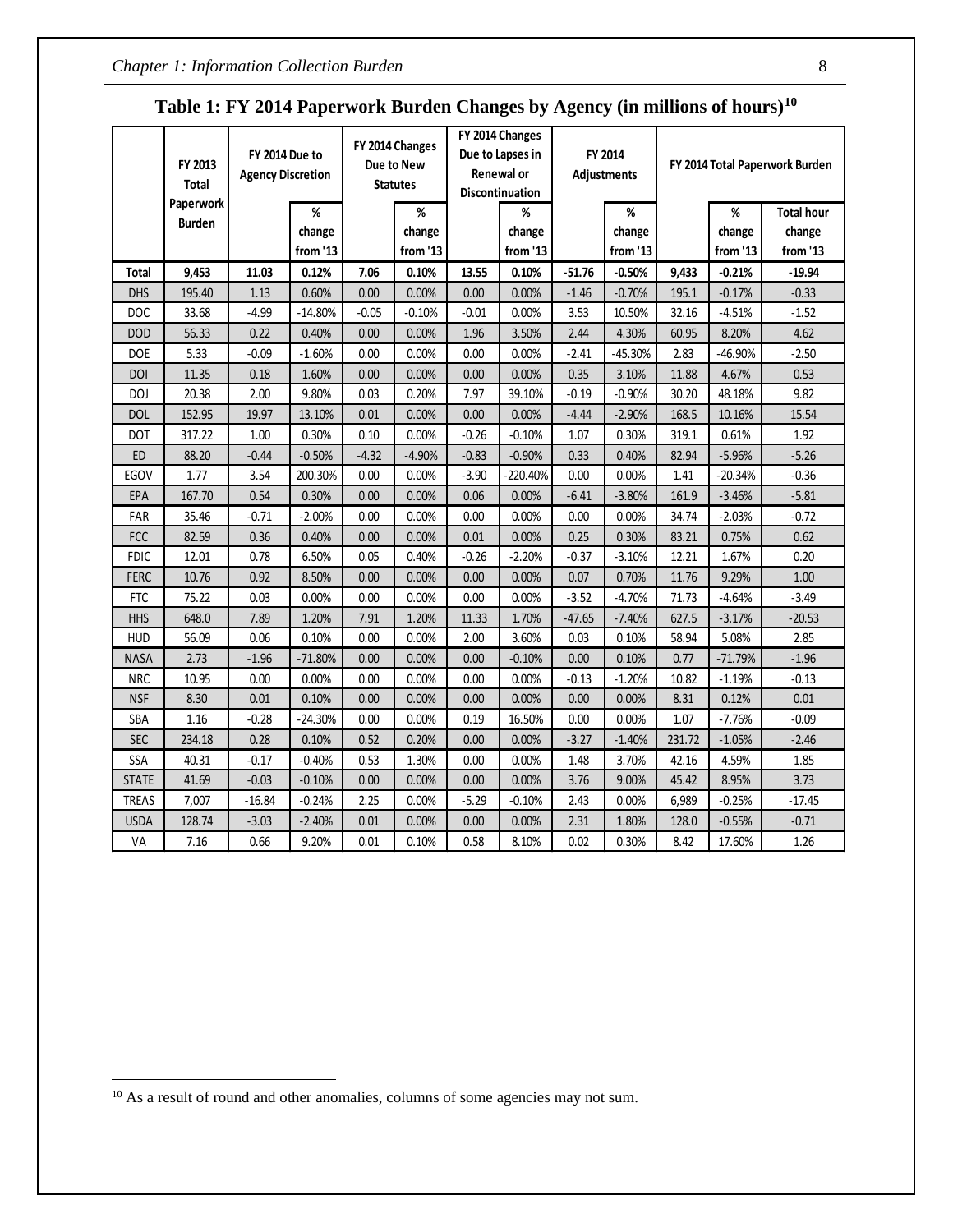## Chapter 2: Paperwork Reduction Act Compliance

The PRA assigns each agency's Chief Information Officer with the responsibility for ensuring that his or her agency complies with the Act. OMB's OIRA is responsible for approving information collection requests under the PRA. To help the public and the agencies monitor compliance with the information collection provisions of the PRA, OMB publishes a list of violations in the ICB (see Appendix B). These violations are collected by OMB through the use of a data call to both executive departments and agencies and independent agencies.<sup>[11](#page-13-0)</sup>

OMB reports two categories of violations of the Paperwork Reduction Act: (1) collections in use without OMB approval and (2) lapses in renewal or discontinuation. Violations falling under the first category, collections in use without OMB approval, occur when the agency fails to submit the information collection request to OMB before it begins to collect information. Violations falling under the second category, lapses in renewal or discontinuation, occur when the agency fails to submit its request to OMB to renew or discontinue its approval for a collection prior to the expiration date.

Although both categories are violations of the PRA, OMB considers the number of lapses in renewal or discontinuation to be the better indicator of effective agency management of PRA. A high number of agency collections in use without OMB approval could indicate that the agency is effectively identifying violations and bringing them into compliance. On the other hand, a high number of lapses in renewal or discontinuation could indicate that the agency should improve its process for submitting renewals or discontinuations. Therefore, without understating the seriousness of collections in use without OMB approval, OMB uses only violations due to lapses in renewal or discontinuation as the strongest way to measure individual agency compliance with the PRA. OMB uses both categories to measure total violations for the entire Federal government.

OMB continues its use of an enhanced search process for lapses in renewal or discontinuation in FY 2014. Prior to FY 2011, OMB would identify all collections that expired during the fiscal year and were reinstated after the expiration date during the fiscal year. This previous process would identify only some of the collections comprising the other two types of lapses in renewal or discontinuation: (1) collections that expired in previous fiscal years and were reinstated during the fiscal year and (2) collections that expired during the fiscal year and were not renewed or discontinued before the expiration date in the fiscal year. As a result, prior to FY 2011, some agencies may not have considered the failure to submit a discontinuation notice before a collection expires to be a violation.

By taking action before a collection expires, agencies can better inform the public of its intended activities and improve the reporting of burden under the PRA. Thus, OMB continues to report all of the collections comprising the other two types of lapses as violations, because OMB considers the submissions of discontinuation notices—good government actions associated with avoiding these lapses—as business processes that support compliance with the PRA.

 $\overline{a}$ 

<span id="page-13-0"></span><sup>11</sup> See Memorandum for Chief Information Officers, "Minimizing Paperwork and Reporting Burdens; Data Call for the 2015 Information Collection Budget," August 3, 2015, *available at*

https://www.whitehouse.gov/sites/default/files/omb/inforeg/icb/2015\_icb\_data\_call.pdf.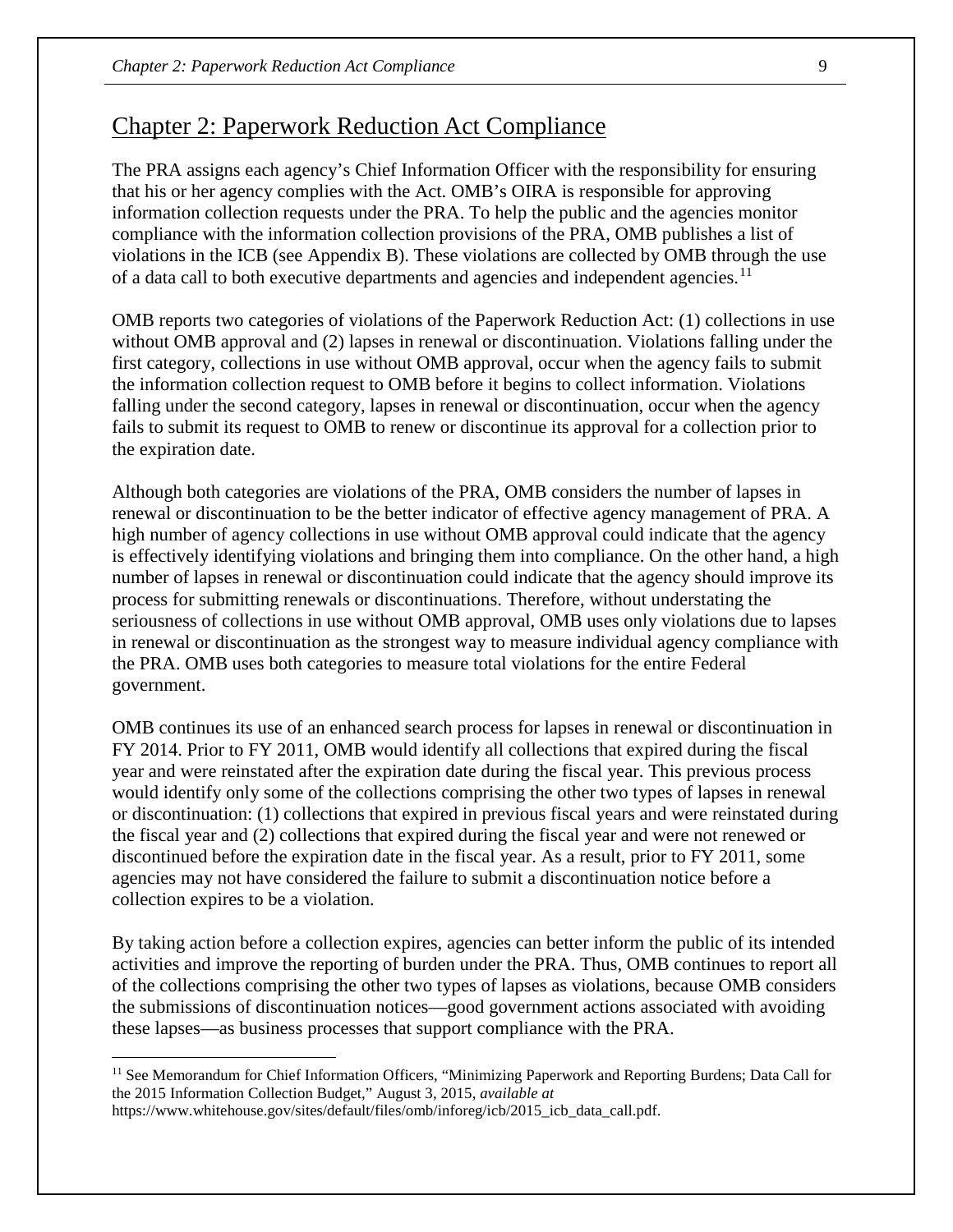#### **2.1. Total Violations**

As a result of its enhanced search process, OMB reports 225 violations of the PRA and related business processes during FY 2014. Prior to FY 2010, OMB only used the total number of lapses in renewal or discontinuation to measure total violations for the entire Federal Government. Since FY 2010, OMB has reported total violations inclusive of both lapses in renewal or discontinuation and uses without an OMB control number. In addition, since 2011, OMB reports as violations all business process issues arising when agencies have not submitted a notice of discontinuation or renewal prior to a collection's expiration of OMB approval. As discussed above, a change in its search process enables OMB to report all such business process issues, and some of these issues are carried over from previous fiscal years. Accordingly, compared to the violations reported in FY 2009, the total number of violations in FY 2014 includes two additional sources: (1) collections in use without an OMB control number (also reported in FY 2010 and FY 2011) and (2) collections that had business process issues (also reported FY 2011). For these reasons, violations in FY 2014 can only be validly compared against violations after FY 2010 (i.e., FY 2011 to FY 2013). Figure 3 shows the changes from FY 2011 to FY 2015. From FY 2013 to FY 2014, violations decreased by 57—from 282 to 225— over the past year.



**Figure 3: Total Violations (FY 2011 to FY 2014)** 

For FY 2014, OMB is reporting 57 collections in use without OMB control numbers and 168 violations due to lapses in renewal or discontinuation. All violations that are not collections in use without OMB control numbers are violations due to lapses in renewal or discontinuation.

Of the lapses in renewal or discontinuation, 56 violations reported in this year's total expired in FY 2013 or FY 2014 years and were reinstated in FY 2014. In addition, 108 violations due to lapses due to renewal or discontinuation resulted from collections that expired in FY 2014 and were not renewed or discontinued in FY 2014.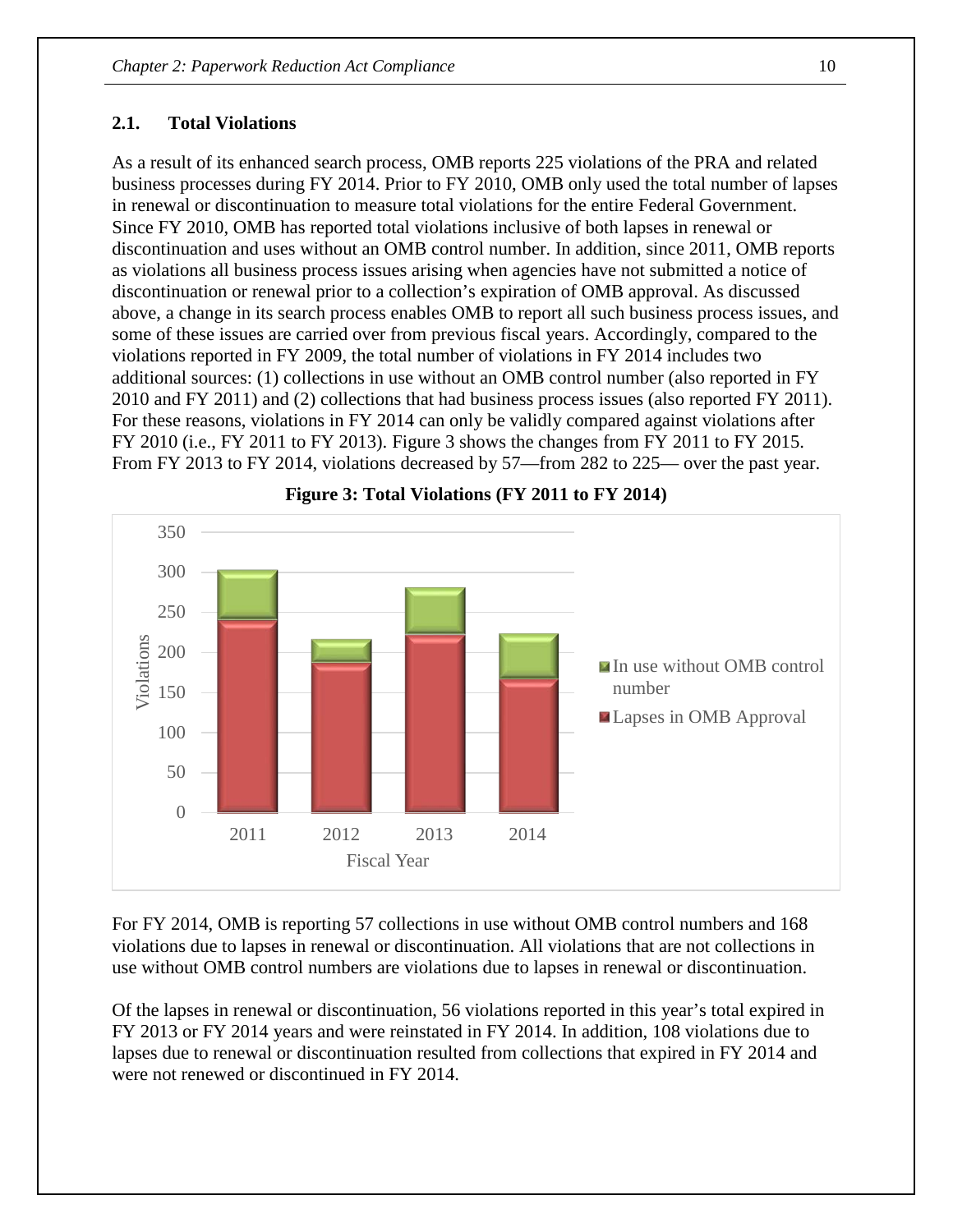To put the 225 violations total in perspective, agencies maintain about 9,000 active OMB control numbers in the inventory of approved information collections. Moreover, in FY 2014 OIRA desk officers review and concluded on approximately 5,600 information collection requests. The vast majority of collection of existing collections are renewed or discontinued before their expiration dates.

## **2.2. Achieving Zero Violations**

Table 2 rates 41 agencies for their compliance. As mentioned, when rating individual agencies, OMB excludes collections in use without OMB control numbers and only considers lapses in renewal or discontinuation during the fiscal year. This year, one agency received a "Poor" rating, meaning that they had twenty-five or more violations due to lapses in renewal or discontinuation in FY 2014. That agency was the Department of Defense, with 64 violations due to a lapse in renewal or discontinuation.

OMB rates 29 agencies as "Need Improvement," defined as having between 1 and 10 violations in FY 2014. OMB rates 4 agencies as "Need Significant Improvement," defined as having between 11 and 25 violations in FY 2015. 7 agency achieved a rating of "Good" by having no violations in FY 2015, due to lapse in renewal or discontinuation.

OMB is committed to working with agencies to reduce violations. OMB continues to work with agencies to submit renewals and discontinuations for collections on a timely basis and to seek OMB approval when agencies collect information from ten or more persons or from all or a substantial majority of an industry. OMB offers an electronic system that enables agencies to generate reports of collections that have approvals nearing expiration, and, as part of its day-today operations, OMB regularly answers questions from agencies about the appropriate action for collections that have approvals nearing expiration.

|                                                       | Good                                                                                                                                                                                                                                                                                                              | <b>Need Improvement</b>                                                                                                                                                                                                                                                                                                                                                                                                                                                                                                                                   | <b>Need Significant</b><br><b>Improvement</b>                                                                                                                                                            | Poor                                  |
|-------------------------------------------------------|-------------------------------------------------------------------------------------------------------------------------------------------------------------------------------------------------------------------------------------------------------------------------------------------------------------------|-----------------------------------------------------------------------------------------------------------------------------------------------------------------------------------------------------------------------------------------------------------------------------------------------------------------------------------------------------------------------------------------------------------------------------------------------------------------------------------------------------------------------------------------------------------|----------------------------------------------------------------------------------------------------------------------------------------------------------------------------------------------------------|---------------------------------------|
|                                                       | 0 (Zero) Violations                                                                                                                                                                                                                                                                                               | <b>1 to 10 Violations</b>                                                                                                                                                                                                                                                                                                                                                                                                                                                                                                                                 | 11 to 24 Violations                                                                                                                                                                                      | 25 or More<br><b>Violations</b>       |
| ٠<br>$\bullet$<br>$\bullet$<br>$\bullet$<br>$\bullet$ | <b>Consumer Financial</b><br><b>Protection Bureau</b><br><b>Federal Acquisition</b><br>Regulation<br><b>Federal Trade</b><br>Commission<br><b>General Services</b><br>Administration<br><b>National Mediation</b><br>Board<br><b>National Science</b><br>Foundation<br>Pension Benefit<br>Guaranty<br>Corporation | <b>Commodity Futures</b><br>$\bullet$<br><b>Trading Commission</b><br><b>Consumer Product Safety</b><br>$\bullet$<br>Commission<br><b>Corporation for National</b><br>$\bullet$<br>and Community Service<br>Department of Agriculture<br>$\bullet$<br>Department of Commerce<br>$\bullet$<br>Department of Education<br>$\bullet$<br>Department of Energy<br>$\bullet$<br>Department of the Interior<br>$\bullet$<br>Department of Justice<br>$\bullet$<br>Department of Labor<br>$\bullet$<br>Department of State<br>$\bullet$<br>Department of Treasury | • Department of<br><b>Health and Human</b><br><b>Services</b><br>• Department of<br><b>Homeland Security</b><br>• Department of<br>Housing and Urban<br>Development<br>• Department of<br>Transportation | Department<br>$\bullet$<br>of Defense |

|  |  |  |  |  |  |  | Table 2: Total Number of FY 2014 Violations Due to Lapses in Renewal or Discontinuation |
|--|--|--|--|--|--|--|-----------------------------------------------------------------------------------------|
|--|--|--|--|--|--|--|-----------------------------------------------------------------------------------------|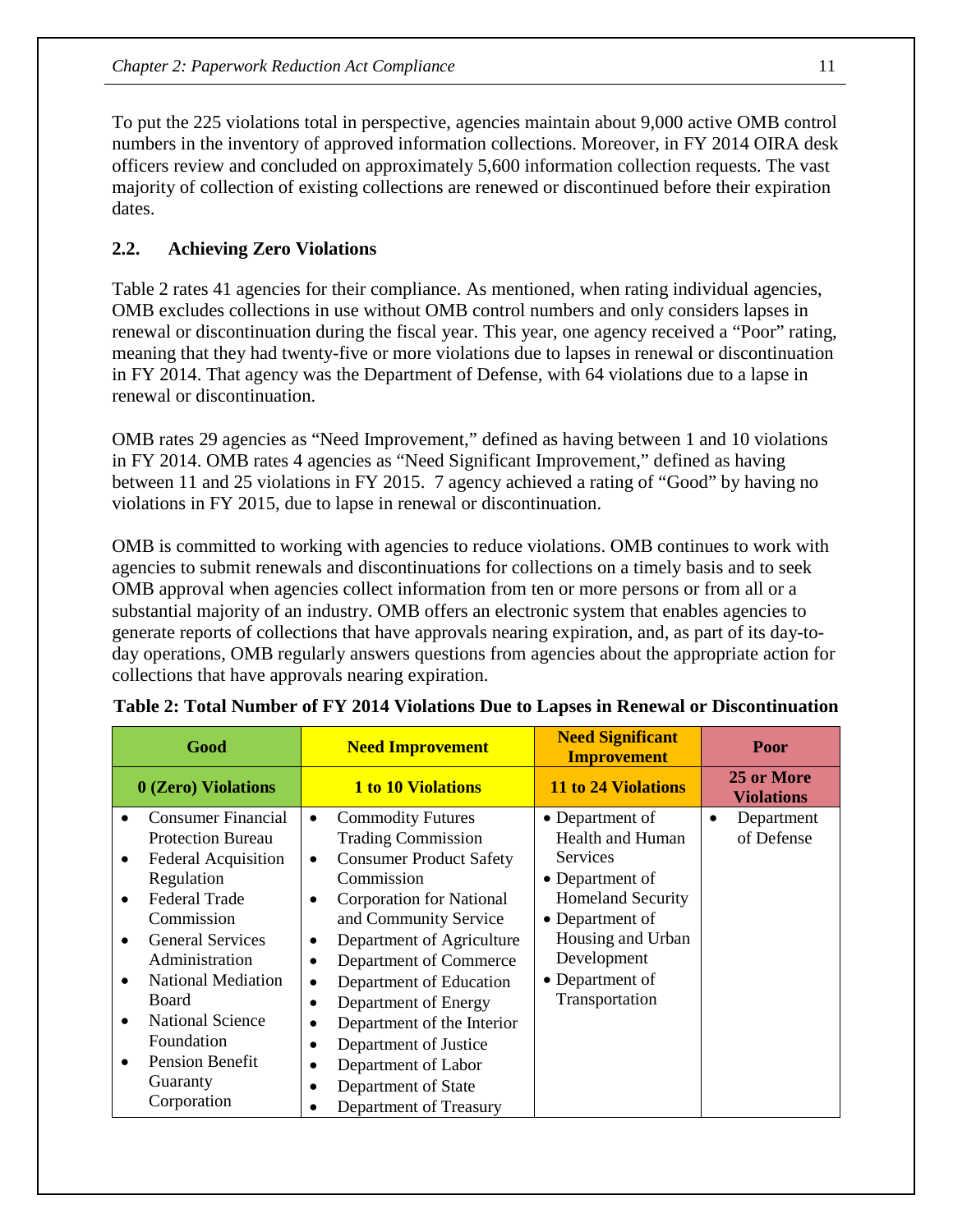| Good                | <b>Need Improvement</b>                                                                                                                                                                                                                                                                                                                                                                                                                                                                                                                                                                                                                                                                                                                                                                                                                                                                                                                                                               | <b>Need Significant</b><br><b>Improvement</b> | Poor                            |
|---------------------|---------------------------------------------------------------------------------------------------------------------------------------------------------------------------------------------------------------------------------------------------------------------------------------------------------------------------------------------------------------------------------------------------------------------------------------------------------------------------------------------------------------------------------------------------------------------------------------------------------------------------------------------------------------------------------------------------------------------------------------------------------------------------------------------------------------------------------------------------------------------------------------------------------------------------------------------------------------------------------------|-----------------------------------------------|---------------------------------|
| 0 (Zero) Violations | <b>1 to 10 Violations</b>                                                                                                                                                                                                                                                                                                                                                                                                                                                                                                                                                                                                                                                                                                                                                                                                                                                                                                                                                             | 11 to 24 Violations                           | 25 or More<br><b>Violations</b> |
|                     | Department of Veterans<br>$\bullet$<br><b>Affairs</b><br><b>Environmental Protection</b><br>$\bullet$<br>Agency<br><b>Equal Employment</b><br>$\bullet$<br><b>Opportunity Commission</b><br><b>Federal Communications</b><br>$\bullet$<br>Commission<br>Federal Deposit Insurance<br>$\bullet$<br>Corporation<br><b>Federal Energy Regulation</b><br>$\bullet$<br>Commission<br><b>Federal Housing Finance</b><br>$\bullet$<br>Agency<br>Grants.gov<br>$\bullet$<br>National Aeronautics and<br>$\bullet$<br>Space Administration<br>National Archives and<br>$\bullet$<br>Records Administration<br>National Credit Union<br>$\bullet$<br>Administration<br>National Endowment for<br>$\bullet$<br>the Arts<br><b>Nuclear Regulatory</b><br>$\bullet$<br>Commission<br>Office of Personnel<br>$\bullet$<br>Management<br>Securities and Exchange<br>$\bullet$<br>Commission<br>Social Security<br>$\bullet$<br>Administration<br><b>Surface Transportation</b><br>$\bullet$<br>Board |                                               |                                 |

## **2.3. Steps to Improve Agency Compliance**

In addition to routine efforts to inform agency staff of the steps they can take to meet PRA requirements efficiently and effectively, OIRA has continued to reinforce lessons imparted during PRA training sessions held for agency PRA clearance officers. OIRA staff continues to highlight the importance of minimizing duplication, simplification, reducing burden through the use of technology, and focusing on the practical utility of information collected.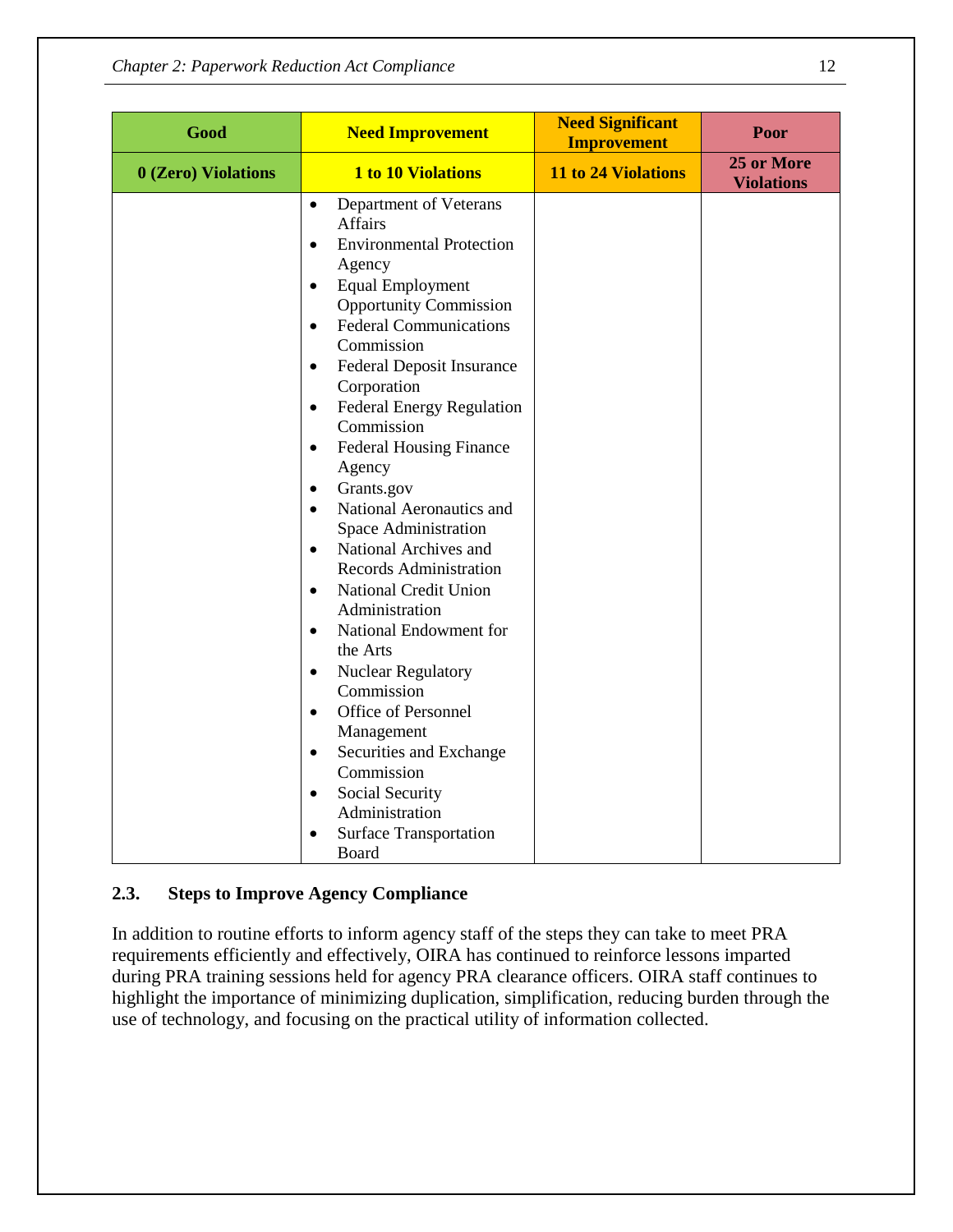## Chapter 3: Reducing Burden

As discussed in Chapter 1, paperwork burdens have grown over the past decade.

## **3.1. Retrospective Review of Paperwork and Regulatory Requirements**

President Obama has emphasized the importance of streamlining and eliminating outdated and burdensome paperwork and regulatory requirements. In 2011, President Obama issued Executive Order 13563, *Improving Regulation and Regulatory Review*[12](#page-17-0) (January 18, 2011), setting forth new cost-saving, burden-reducing requirements for federal regulations and requiring a government wide "lookback" at existing regulations. He directed agencies and departments to produce plans to eliminate red tape and to streamline current requirements. In response to the Executive Order, more than two-dozen agencies identified more than 500 reforms. A number of these reforms involve the reduction or elimination of paperwork or reporting burdens.<sup>[13](#page-17-1)</sup>

Agencies continued progress into 2012, not only producing billions of dollars in monetary savings, but also eliminating tens of millions of hours in annual paperwork burdens.<sup>[14](#page-17-2)</sup> A general theme that is present in many of the plans is the need to shift from paper to electronic reporting. Another theme is the elimination of redundant, unnecessary, or counterproductive requirements. Consistent with Presidential Memorandum<sup>[15](#page-17-3)</sup> of January 18, 2011, "Regulatory Flexibility, Small Business, and Job Creation," many of the resulting initiatives will be particularly helpful to small businesses.

Executive Order 13610, *Identifying and Reducing Regulatory Burdens*[16](#page-17-4) (May 10, 2012), institutionalizes the regulatory lookback and specifically requires agencies to prioritize "initiatives that will produce significant quantifiable monetary savings or significant quantifiable reductions in paperwork burdens." Executive Order 13610 also requires agencies to "give special consideration to initiatives that would reduce unjustified regulatory burdens or simplify or harmonize regulatory requirements imposed on small businesses." Finally, Executive Order 13610 requires agencies to focus on "cumulative burdens" and to "give priority to reforms that would make significant progress in reducing those burdens." As detailed below, OMB has already seen large results from this effort.

In addition to promoting the retrospective review of paperwork and regulatory requirements, OMB regularly works with agencies to minimize the burden of individual information collections on the public. Many of these efforts take the form of day-to-day efforts to ensure that

<span id="page-17-1"></span><sup>13</sup> See the OMBlog post "Final Regulatory Reform Plans Will Save Money, Reduce Waste," August 23, 2011, *available at* [https://www.whitehouse.gov/blog/2011/08/23/final-regulatory-reform-plans-will-save-money-reduce-](https://www.whitehouse.gov/blog/2011/08/23/final-regulatory-reform-plans-will-save-money-reduce-waste)

<span id="page-17-0"></span><sup>&</sup>lt;sup>12</sup> See Executive Order 13563. January 18, 2011, *available at* https://www.whitehouse.gov/the-press-<br>office/2011/01/18/executive-order-13563-improving-regulation-and-regulatory-review.

<span id="page-17-2"></span>[waste.](https://www.whitehouse.gov/blog/2011/08/23/final-regulatory-reform-plans-will-save-money-reduce-waste)<br><sup>[14](https://www.whitehouse.gov/blog/2011/08/23/final-regulatory-reform-plans-will-save-money-reduce-waste)</sup> For examples of reforms, see the WhiteHouse.gov blog post "'Lookback' Progress'" *available at* https://www.whitehouse.gov/blog/2012/06/04/lookback-progress.

<span id="page-17-3"></span><sup>&</sup>lt;sup>15</sup> See "Presidential Memoranda – Regulatory Flexibility, Small Business, and Job Creation," January 18, 2011, *available at* [http://www.whitehouse.gov/the-press-office/2011/01/18/presidential-memoranda-regulatory-flexibility](http://www.whitehouse.gov/the-press-office/2011/01/18/presidential-memoranda-regulatory-flexibility-small-business-and-job-cre)[small-business-and-job-cre.](http://www.whitehouse.gov/the-press-office/2011/01/18/presidential-memoranda-regulatory-flexibility-small-business-and-job-cre) 16 See Executive Order 13610. May 10, 2012, *available at* [https://www.whitehouse.gov/the-press-](https://www.whitehouse.gov/the-press-office/2012/05/10/executive-order-identifying-and-reducing-regulatory-burdens)

<span id="page-17-4"></span>[office/2012/05/10/executive-order-identifying-and-reducing-regulatory-burdens.](https://www.whitehouse.gov/the-press-office/2012/05/10/executive-order-identifying-and-reducing-regulatory-burdens)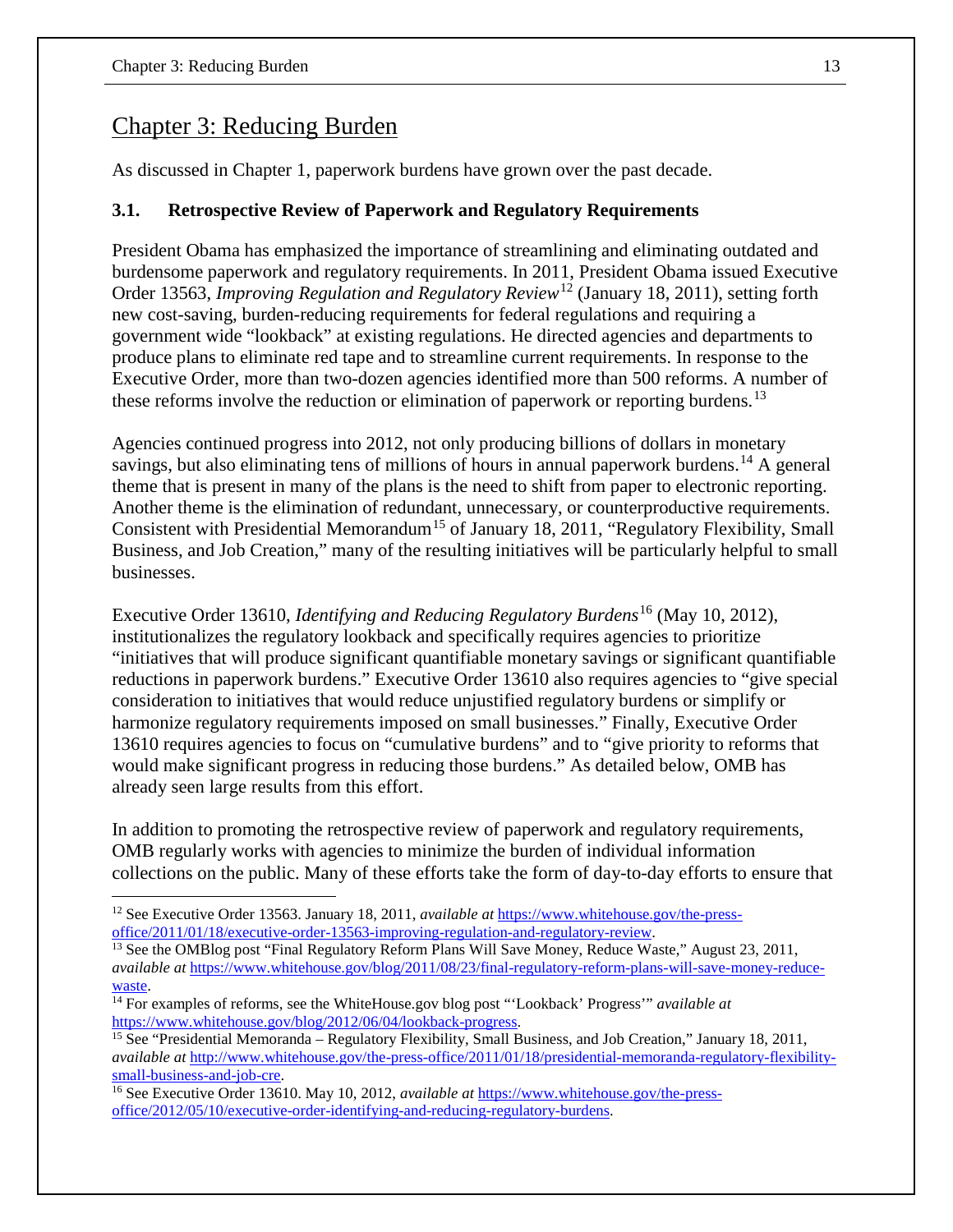burdens are justified and to identify ways for agencies to promote their statutory missions and goals while significantly reducing burdens. Some of these efforts have been more formal and systemic, including data calls for new initiatives.

## **3.2. Burden Reduction Initiatives**

To help implement Executive Order 13610, OIRA issued a memorandum<sup>[17](#page-18-0)</sup> cataloguing a wide range of burden-reducing strategies and directing agencies to take strong short-term steps to reduce burdens. As part of this effort, Executive Departments and Agencies were directed to attempt to identify at least one initiative, or combination of initiatives, that would eliminate at least 50,000 hours in annual burden. Agencies that now impose the highest paperwork burdens<sup>[18](#page-18-1)</sup> were directed to identify at least one initiative, or combination of initiatives, that would eliminate two million hours or more in an annual burden.

This memorandum sought to enhance and expand ideas resulting from previous Data Calls to the Information Collection Budget and—importantly—generates altogether new initiatives. As in the previous years' data calls, the OMB memorandum asked agencies to give particularly serious consideration to burden reduction initiatives that provide relief to small businesses or recipients of Federal benefits. Note that there is an overlap between the two areas that OMB is emphasizing: in some cases, small businesses may experience excessive reporting or paperwork requirements in connection with federal programs.

OMB recommended consideration of initiatives that eliminate unnecessary complexity, standardize inconsistent processes and requirements, and eliminate duplicative or otherwise unnecessary reporting requirements. OMB suggested agencies give extra scrutiny to their ten largest information collections. OMB also asked agencies to consider synthesis of reporting platforms within and across agencies. Of course, agencies were not limited in their burden reduction ideas, but OMB requested that they consider these areas in particular:

- **Eliminating redundant or unnecessary collections**. In some cases, information collections are not necessary, and in other cases they are redundant. Agencies should eliminate unnecessary and redundant collections. They should also, where appropriate, streamline existing collections (as, for example, by reducing the number of questions and increasing simplicity).
- **Use of "short form" options**. Significant burden reductions can be achieved by providing respondents the option of using streamlined short forms for situations of lesser complexity or importance. This step is particularly useful for applications to receive a Federal benefit. By adopting short forms similar in concept to the IRS Tax Form 1040EZ, agencies can eliminate unnecessary burden and complexity.

<span id="page-18-0"></span><sup>&</sup>lt;sup>17</sup> See "Memorandum for the Heads of Executive Departments and Agencies, "Reducing Reporting and Paperwork Burdens," June 22, 2012, *available at* [https://www.whitehouse.gov/sites/default/files/omb/inforeg/memos/reducing](https://www.whitehouse.gov/sites/default/files/omb/inforeg/memos/reducing-reporting-and-paperwork-burdens.pdf)reporting-and-paperwork-burdens.pdf.<br><sup>18</sup> The eight agencies that imposed the highest paperwork burdens were the Department of Treasury, the Department

<span id="page-18-1"></span>of Health and Human Services, the Securities and Exchange Commission, the Department of Transportation, the Environmental Protection Agency, the Department of Homeland Security, the Department of Labor, and the Department of Agriculture. SEC, an Independent Agency, was not subject to the memorandum.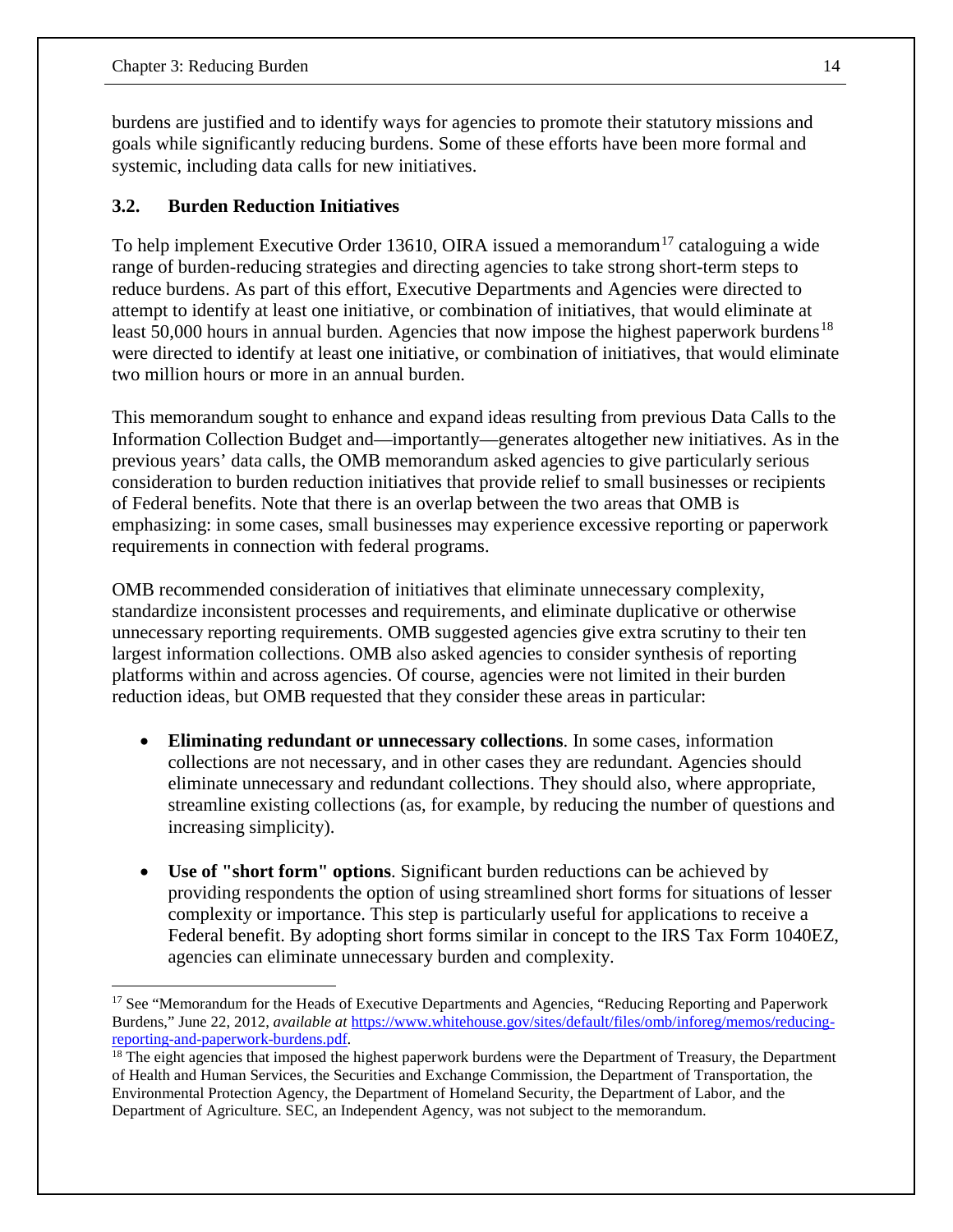- **Exemptions or streamlining for small entities (including small businesses)**. Because of economies of scale, a collection may be disproportionately more burdensome for a small entity than a large one. Important burden reduction efforts may involve exemptions of small entities from reporting requirements, or streamlined requirements for such entities (as in the case of short or simplified forms).
- **Simplified applications**. The process of renewing or applying for federal licenses or approvals, or for participation in federal programs, can be time-consuming, confusing, and unnecessarily complex. Undue complexity may discourage applications and participation. Sometimes agencies collect data that are unchanged from prior applications; in such circumstances, they might be able to use, or to give people the option to use, pre-populated electronic forms. It is also worth considering whether it might be appropriate and possible, in certain circumstances, to dispense with forms entirely and to rely on more automatic or direct approval.
- **Use of sampling**. Sampling may be useful when it is not possible or desirable to collect data from every member of the population of interest. Respondent burden, cost, and operational feasibility may justify sampling. When the benefits of collecting information from an entire population do not justify the costs, agencies should consider whether it is appropriate to use sampling for program evaluations and research studies.
- **Use of electronic communication and "fillable fileable" forms (or data systems)**. Electronic communication can substantially reduce burdens on respondents and simultaneously increase efficiency in data collection and processing. In particular, OMB sought initiatives that implement "fillable fileable" approaches where feasible, appropriate, and consistent with law. By reducing or even eliminating the use of paper, such initiatives allow entirely electronic communication between agencies and the private sector. They may include the pre-population of appropriate forms, particularly those imposing high burdens.
- **Reducing frequency of information collection**. Administrative record retention requirements can often be costly, as regulated entities must set aside valuable storage space, time, and human resources to maintain records. Simply reducing the amount of time that entities must retain records (to the extent consistent with law) could result in significant reductions in paperwork burden.
- **Maximizing the re-use of data that are already collected.** Administrative<sup>19</sup> or program data can sometimes be re-used or shared to reduce the paperwork burdens imposed on the public. Such administrative or program data may be held either within the agency asking

<span id="page-19-0"></span> $19$  This focus area is consistent with a memorandum issued by OMB on May 18, 2012. The memorandum noted that agencies can often use administrative data (such as data on wages, emergency room visits, or school attendance) to conduct rigorous program evaluations without using additional data collection instruments. See OMB M-12-14, "Memorandum for the Heads of Executive Departments and Agencies: Use of Evidence and Evaluation in the 2014 Budget," May 18, 2012, *available at* [https://www.whitehouse.gov/sites/default/files/omb/memoranda/2012/m-12-](https://www.whitehouse.gov/sites/default/files/omb/memoranda/2012/m-12-14.pdf) [14.pdf.](https://www.whitehouse.gov/sites/default/files/omb/memoranda/2012/m-12-14.pdf)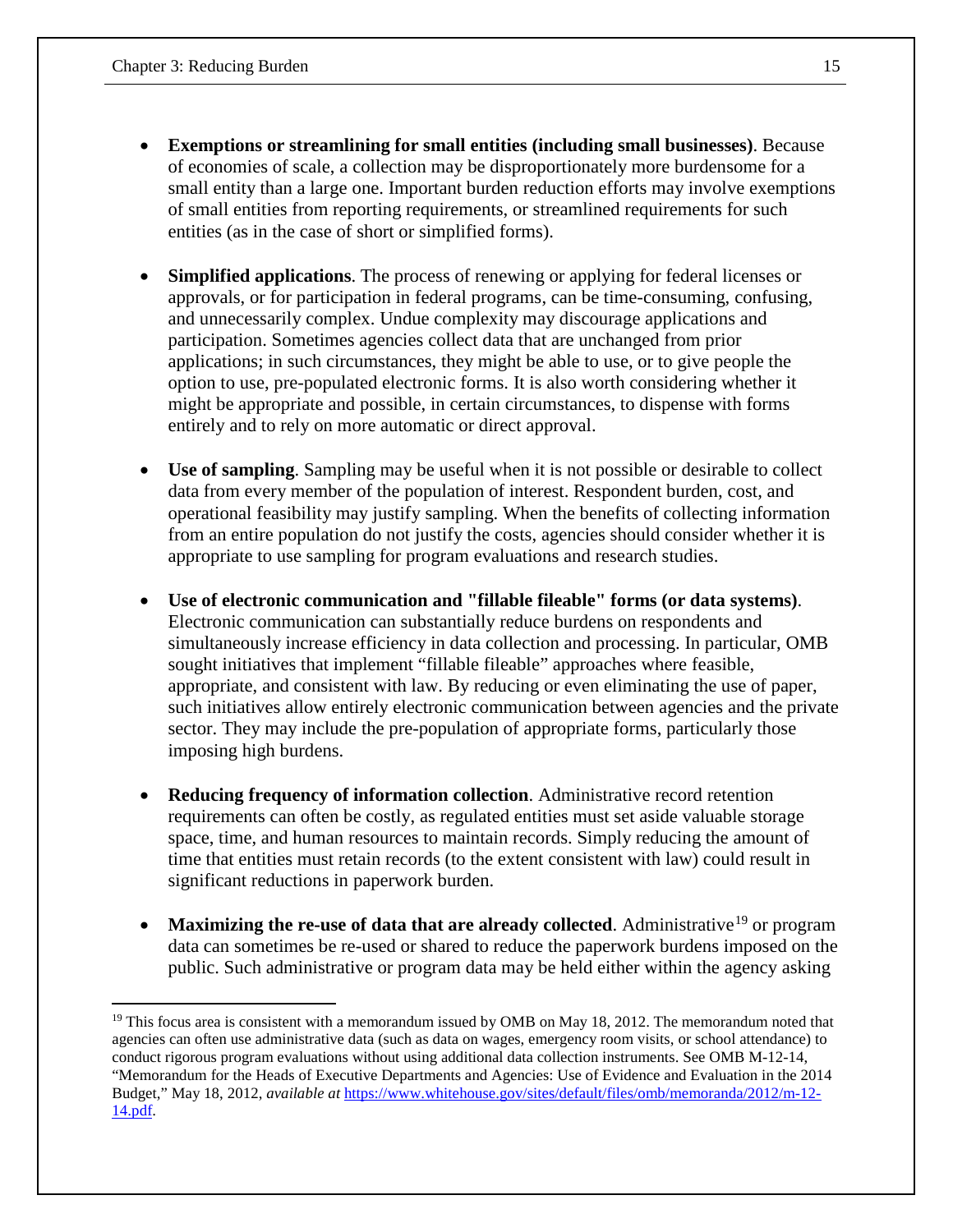for the new information or by other agencies, including statistical agencies. OMB encouraged agencies to share data to the extent practical, appropriate, and consistent with  $law<sup>20</sup>$  $law<sup>20</sup>$  $law<sup>20</sup>$ 

New burden reduction initiatives vary greatly across Federal agencies. However, all such initiatives are designed to achieve one or more important goals, including (1) improving program performance by reducing the cost or enhancing the efficiency of agency information collections, (2) reducing the burden overall or per response on the public, or (3) leading to a comprehensive review of an entire program, including regulations and procedures.

In response to Executive Order 13610 and its implementing memorandum, "Reducing Reporting and Paperwork Burdens," all 23 Executive Departments and Agencies subject to the memorandum and 1 Independent Agency identified more than 100 initiatives producing an estimated paperwork burden reduction of more than 100 million hours, vastly exceeding the 15 million hour target set by the memorandum. These initiatives are available on agencies' OpenGov websites and will save time and money for small businesses, taxpayers, veterans, manufacturers, and many other U.S. citizens.

This chapter contains references to Executive Departments and Agencies' retrospective review lists that are updated twice a year that include initiatives to reduce reporting and paperwork burdens.<sup>21</sup> To limit unnecessary burden on Executive Departments and Agencies and to encourage participation, OMB will no longer include a summary of the reduction initiatives provided in reports in response to Executive Order 13610. However, this chapter offers an updated list of initiatives from Independent Agencies that did not provide updated initiatives under Executive Order 13610.

## **3.3.List of Independent Agency Burden Reduction Initiatives[22](#page-20-2)**

#### *3.3.1. Federal Communications Commission*

| <b>Agency:</b>            | <b>Federal Communications Commission</b>                                                              | <b>Status: Complete</b>                                                   |
|---------------------------|-------------------------------------------------------------------------------------------------------|---------------------------------------------------------------------------|
| Office(s):                | <b>Consumer and Governmental Affairs Bureau</b>                                                       |                                                                           |
| <b>Initiative Title:</b>  | providers.                                                                                            | Elimination of a Reporting Requirement for IP Captioned Telephone Service |
| <b>Reduction Area(s):</b> | $\Box$ "Short Form" options                                                                           | $\Box$ Frequency of information collection                                |
| (Check all that apply)    | $\Box$ Record retention requirements<br>$\Box$ Electronic "fillable fileable" forms $\boxtimes$ Other | $\Box$ Re-use of already collected data                                   |
|                           |                                                                                                       |                                                                           |

<span id="page-20-0"></span> $\overline{a}$ <sup>20</sup> See OMB M-11-02, "Memorandum for the Heads of Executive Departments and Agencies: Sharing Data While Protecting Privacy," November 3, 2010, *available at*

[https://www.whitehouse.gov/sites/default/files/omb/memoranda/2011/m11-02.pdf.](https://www.whitehouse.gov/sites/default/files/omb/memoranda/2011/m11-02.pdf)  $\frac{21}{21}$  The initial Executive Department and Agency submittals, as well as the periodic updates, are available at

<span id="page-20-1"></span>[https://www.whitehouse.gov/omb/oira/regulation-reform.](https://www.whitehouse.gov/omb/oira/regulation-reform)<br><sup>22</sup> While the 2015 ICB is published around the same time as the 2016 ICB, due to the 2015 ICB Data Call being

<span id="page-20-2"></span>issued on August 3, 2015, the burden reduction initiatives within the 2015 ICB reflect the submittals in response to the 2015 ICB Data Call and do not reflect any updates provided in the 2016 ICB Data Call.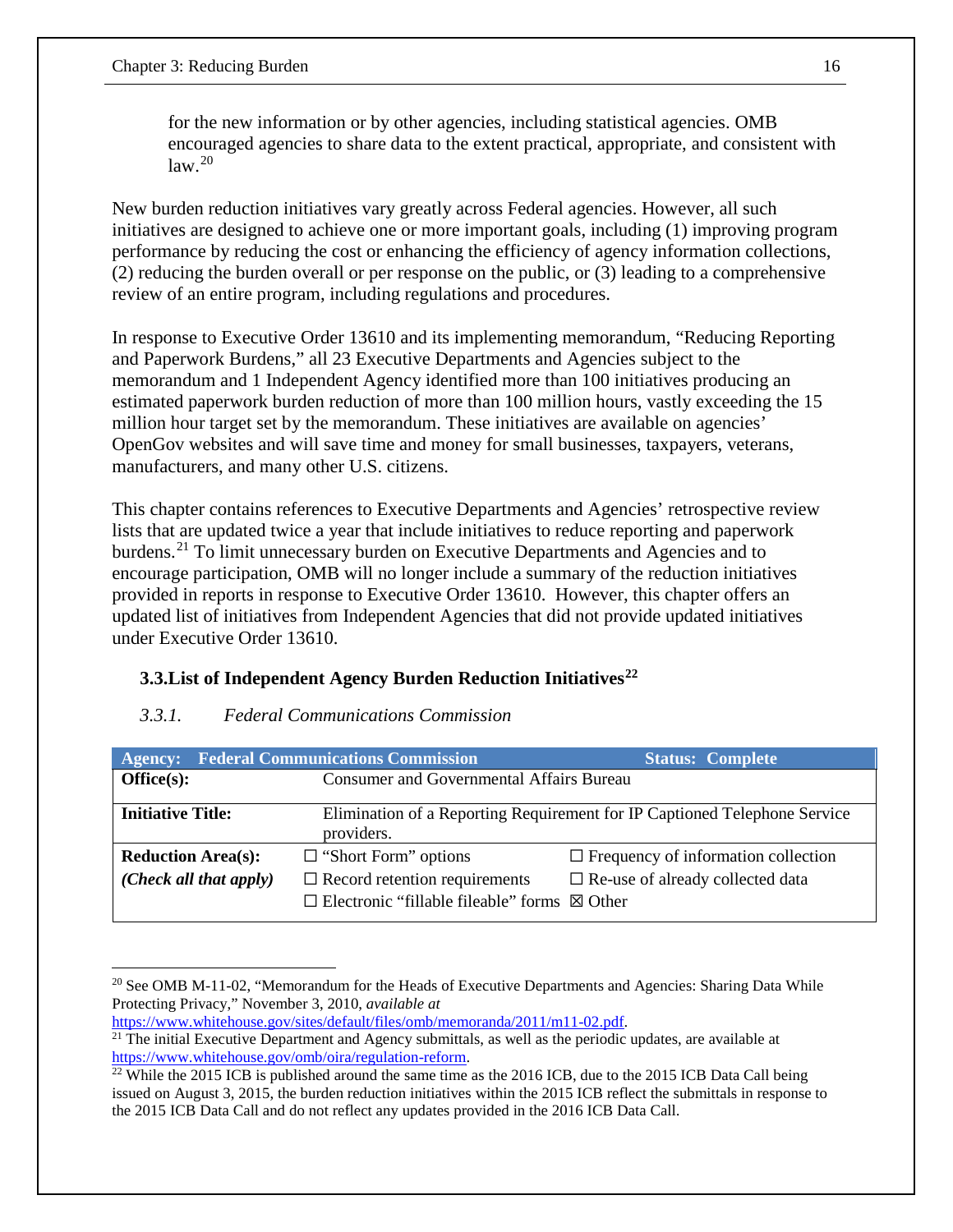| <b>Description:</b>         | The Commission eliminated the requirement that Internet Protocol Captioned |
|-----------------------------|----------------------------------------------------------------------------|
|                             | Telephone Service providers file annual reports regarding the              |
|                             | Telecommunications Relay Service mandatory minimum standards.              |
| Collection(s)Affected:      | OMB Control Number 3060-1053, Two-Line Captioned Telephone Order and       |
|                             | IP Captioned Telephone Service (CTS) Declaratory Ruling; and Internet      |
|                             | Protocol Captioned Telephone Service Reform Order, CG Docket Nos. 13-24    |
|                             | and 03-123                                                                 |
| <b>Estimated Reduction:</b> | 29,172 total burden hours                                                  |
|                             |                                                                            |
|                             | \$774,000 total cost burden                                                |
| <b>Date of Completion:</b>  | Completed in August, 2014                                                  |
|                             |                                                                            |
| <b>Challenges:</b>          | None                                                                       |

| <b>Agency:</b>                | <b>Federal Communications Commission</b>                                                                                                                                                                                                                                                                                                                                                                                                                                                                                                                                           | <b>Status: Complete</b>                                                   |  |  |  |
|-------------------------------|------------------------------------------------------------------------------------------------------------------------------------------------------------------------------------------------------------------------------------------------------------------------------------------------------------------------------------------------------------------------------------------------------------------------------------------------------------------------------------------------------------------------------------------------------------------------------------|---------------------------------------------------------------------------|--|--|--|
| Office(s):                    | <b>Wireless Telecommunications Bureau</b>                                                                                                                                                                                                                                                                                                                                                                                                                                                                                                                                          |                                                                           |  |  |  |
|                               |                                                                                                                                                                                                                                                                                                                                                                                                                                                                                                                                                                                    |                                                                           |  |  |  |
| <b>Initiative</b>             |                                                                                                                                                                                                                                                                                                                                                                                                                                                                                                                                                                                    | Streamlined licensing requirements in the 800 MHz Cellular Radiotelephone |  |  |  |
|                               | Service                                                                                                                                                                                                                                                                                                                                                                                                                                                                                                                                                                            |                                                                           |  |  |  |
| <b>Reduction Area(s):</b>     | $\Box$ "Short Form" options                                                                                                                                                                                                                                                                                                                                                                                                                                                                                                                                                        | $\Box$ Frequency of information collection                                |  |  |  |
| (Check all that apply)        | $\Box$ Record retention requirements                                                                                                                                                                                                                                                                                                                                                                                                                                                                                                                                               | $\Box$ Re-use of already collected data                                   |  |  |  |
|                               | $\Box$ Electronic "fillable fileable" forms $\boxtimes$ Other                                                                                                                                                                                                                                                                                                                                                                                                                                                                                                                      |                                                                           |  |  |  |
| Description:<br>Collection(s) | The Commission amended Parts 1 and 22 of its rules to change the licensing<br>model for the 800 MHz Cellular Radiotelephone Service from site-based to<br>geographic-based, and to delete obsolete provisions associated with the legacy<br>site-based regime. It also streamlined application content requirements and<br>certain other filing requirements that remain in place, reflecting technological<br>changes and increased competition among Cellular Service providers.<br>OMB Control Number 3060-0508, Part 1 and Part 22 Reporting and<br>Recordkeeping Requirements |                                                                           |  |  |  |
| <b>Estimated Reduction:</b>   | 900 total burden hours                                                                                                                                                                                                                                                                                                                                                                                                                                                                                                                                                             |                                                                           |  |  |  |
|                               | \$371,250 total cost burden                                                                                                                                                                                                                                                                                                                                                                                                                                                                                                                                                        |                                                                           |  |  |  |
| <b>Date of Completion:</b>    | Completed in April, 2015                                                                                                                                                                                                                                                                                                                                                                                                                                                                                                                                                           |                                                                           |  |  |  |
| <b>Challenges:</b>            | None                                                                                                                                                                                                                                                                                                                                                                                                                                                                                                                                                                               |                                                                           |  |  |  |

|                           | <b>Agency:</b> Federal Communications Commission                       | <b>Status: Complete</b>                    |
|---------------------------|------------------------------------------------------------------------|--------------------------------------------|
| Office(s):                | <b>International Bureau</b>                                            |                                            |
|                           |                                                                        |                                            |
| <b>Initiative</b>         | Simplification of Reporting Requirements for International Section 214 |                                            |
|                           | Respondents                                                            |                                            |
| <b>Reduction Area(s):</b> | $\Box$ "Short Form" options                                            | $\Box$ Frequency of information collection |
| (Check all that apply)    | $\Box$ Record retention requirements                                   | $\Box$ Re-use of already collected data    |
|                           | $\Box$ Electronic "fillable fileable" forms $\boxtimes$ Other          |                                            |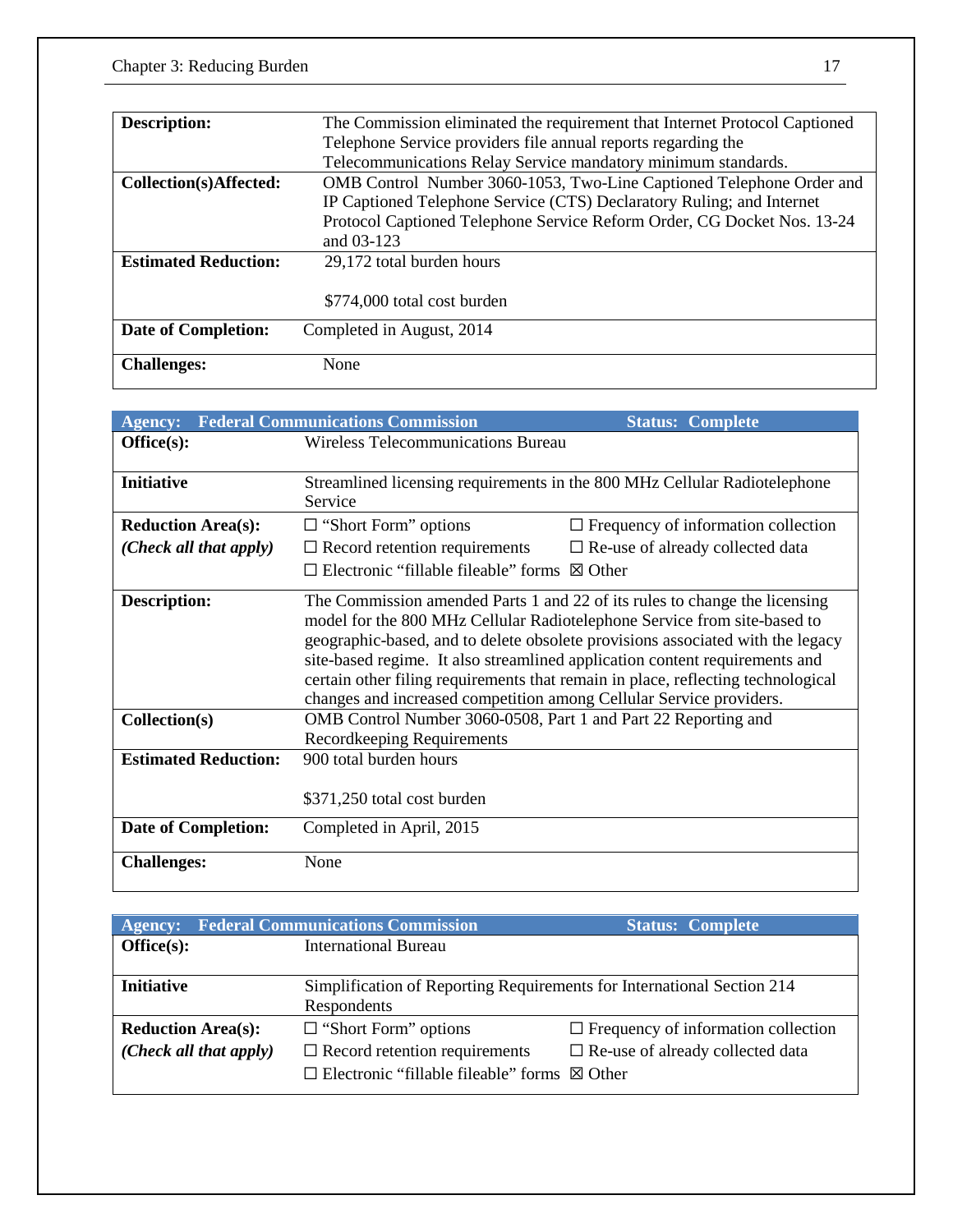| <b>Description:</b>         | The FCC reduced reporting requirements mandated by Sections $63.11(g)(2)$ |
|-----------------------------|---------------------------------------------------------------------------|
|                             | and $63.18(k)$ of the Commission's rules.                                 |
| Collection(s)               | 3060-0686, International Section 214 Process and Tariff, 47 CFR Sections  |
|                             | 63.10, 63.11, 63.13, 63.18, 63.19, 63.21, 63.24, 63.25 and 1.1311         |
| <b>Estimated Reduction:</b> | 2,096 total burden hours                                                  |
|                             |                                                                           |
|                             | \$210,000 total cost burden                                               |
| <b>Date of Completion:</b>  | Completed in February, 2015                                               |
|                             |                                                                           |
| <b>Challenges:</b>          | None                                                                      |
|                             |                                                                           |

## *3.3.2. Federal Deposit Insurance Corporation*

| <b>Agency:</b>              | <b>Federal Deposit Insurance Corporation</b> |                                                               | <b>Status: Complete</b>                                                    |
|-----------------------------|----------------------------------------------|---------------------------------------------------------------|----------------------------------------------------------------------------|
| Office(s):                  |                                              |                                                               | Division of Administration, Division of Depositor and Consumer Protection, |
|                             |                                              | Division of Insurance Research                                |                                                                            |
| <b>Initiative</b>           |                                              | Minimize and Eliminate Unnecessary Collections                |                                                                            |
| <b>Reduction Area(s):</b>   | $\Box$ "Short Form" options                  |                                                               | $\Box$ Frequency of information collection                                 |
| (Check all that apply)      |                                              | $\Box$ Record retention requirements                          | $\square$ Re-use of already collected data                                 |
|                             |                                              | $\Box$ Electronic "fillable fileable" forms $\boxtimes$ Other |                                                                            |
| <b>Description:</b>         |                                              | The following information collections were discontinued:      |                                                                            |
|                             |                                              |                                                               |                                                                            |
| Collection(s)               | 3064-0168                                    |                                                               | Disclosure of Deposit Status (2013) (33,106 burden hours)                  |
|                             | 3064-0170                                    | $(7,109$ burden hours)                                        | Transaction Account Guarantee Program Extension (2012)                     |
|                             | 3064-0147                                    |                                                               | Student Educational Employment Program (2013) (2,378 burden                |
|                             |                                              | hours)                                                        |                                                                            |
|                             | 3064-0173                                    |                                                               | Prepaid Assessments (2013) (1,910 burden hours)                            |
| <b>Estimated Reduction:</b> | 44,503 total burden hours                    |                                                               |                                                                            |
| <b>Date of Completion:</b>  | Completed in 2013                            |                                                               |                                                                            |
| <b>Challenges:</b>          | None.                                        |                                                               |                                                                            |

| <b>Agency:</b>            | <b>Federal Deposit Insurance Corporation</b>                          | <b>Status: Complete</b>                                                       |
|---------------------------|-----------------------------------------------------------------------|-------------------------------------------------------------------------------|
| Office(s):                | Legal Division                                                        |                                                                               |
|                           |                                                                       |                                                                               |
| <b>Initiative</b>         | Automation of Administration for Legal Services                       |                                                                               |
|                           |                                                                       |                                                                               |
| <b>Reduction Area(s):</b> | $\Box$ "Short Form" options                                           | $\Box$ Frequency of information collection                                    |
| (Check all that apply)    | $\Box$ Record retention requirements                                  | $\Box$ Re-use of already collected data                                       |
|                           | ⊠ Electronic "fillable fileable" forms $□$ Other                      |                                                                               |
| <b>Description:</b>       |                                                                       | The FDIC implemented the Advanced Legal Information System (ALIS) in          |
|                           | 2013; ALIS is used for processing legal matters and to manage outside |                                                                               |
|                           |                                                                       | counsel. ALIS replaced an outdated system and offered new functionality.      |
|                           |                                                                       | The new functionality included electronic forms for use by outside counsel.   |
|                           |                                                                       | The use of electronic forms by outside counsel is encouraged but is currently |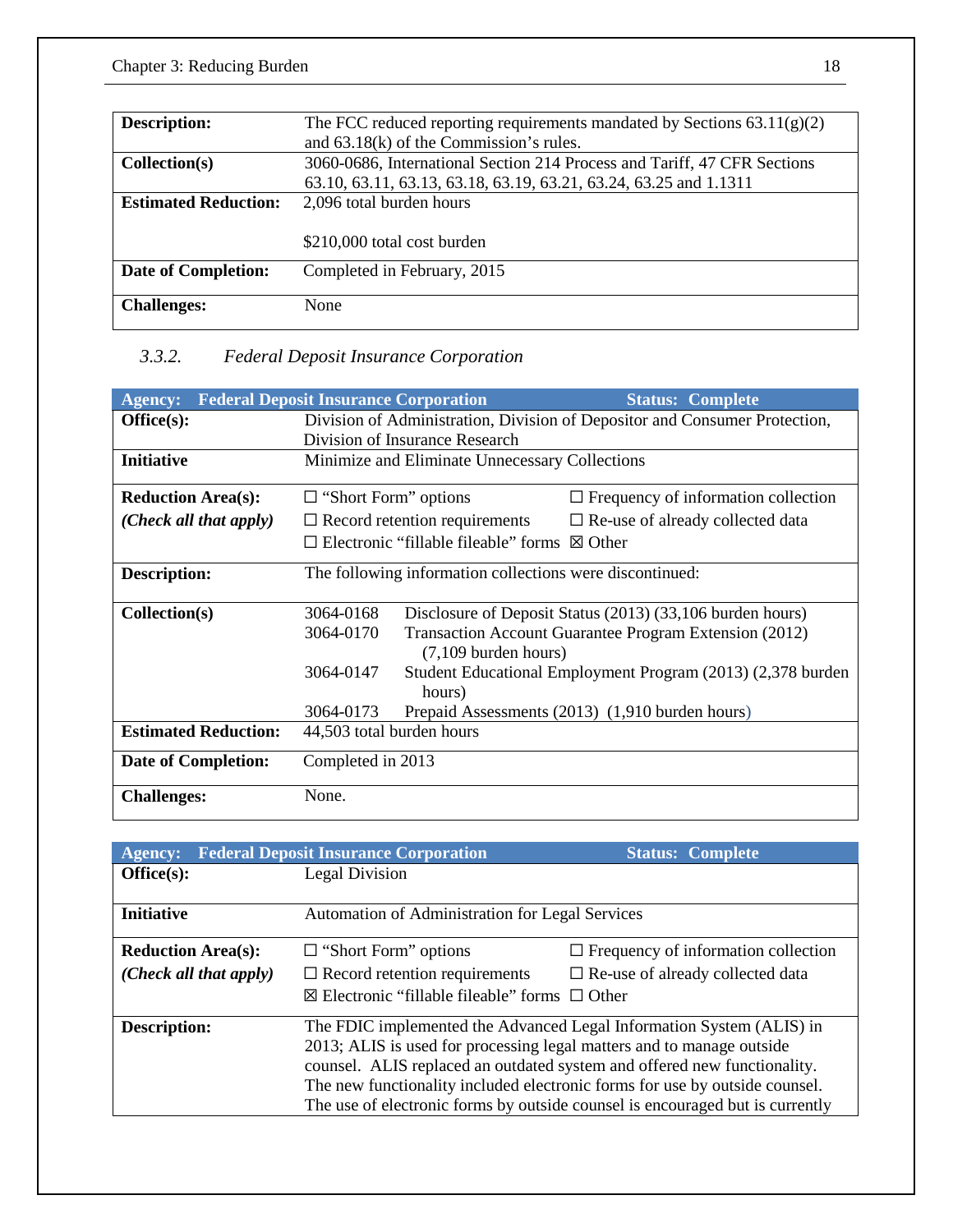|                             |                                              | optional; outside counsel may still submit paper forms. In 2014, additional     |
|-----------------------------|----------------------------------------------|---------------------------------------------------------------------------------|
|                             |                                              | electronic forms will be made available for use by outside counsel. The         |
|                             |                                              | electronic forms save time and money for outside counsel and the FDIC. Data     |
|                             |                                              | quality is also improved.                                                       |
| Collection(s)               | 3066-0122 Forms:                             |                                                                                 |
|                             |                                              |                                                                                 |
|                             | 5210/11                                      | Legal Invoice for Fees and Expenses                                             |
|                             | 5210/08                                      | <b>Expert Budget</b>                                                            |
|                             | 5000/35                                      | <b>Litigation Budget</b>                                                        |
|                             | 5210/12                                      | Firm Travel Voucher                                                             |
|                             | 5210/12A                                     | Firm Travel Voucher (Continuation Sheet)                                        |
|                             | 5000/26                                      | Non-Litigation Budget Form                                                      |
|                             | 5000/31                                      | <b>Amended Litigation Budget</b>                                                |
|                             | 5000/33                                      | <b>Amended Non-Litigation Budget</b>                                            |
|                             | 5210/04                                      | Agreement for Services (Expert/Legal Support Services (LSS)                     |
|                             |                                              | Provider) Rate Schedule                                                         |
|                             | 5210/04A                                     | Agreement for Services (Expert/Legal Support Services (LSS)                     |
|                             | Provider) Rate Schedule (Continuation Sheet) |                                                                                 |
|                             | 5210/14                                      | Oral Representations and Certifications for Expert Legal Support                |
|                             |                                              | <b>Services</b>                                                                 |
|                             | 5210/15                                      | Legal Support Services (LSS) Provider Budget Form                               |
|                             | 5210/02                                      | Legal Support Services (LSS) Provider Invoice for Fees and                      |
|                             |                                              | Expenses                                                                        |
|                             | 5210/03                                      | Agreement for Services (Expert/ Legal Support Services (LSS)                    |
|                             |                                              | Provider) Amendment                                                             |
|                             | 5210/03A                                     | Agreement for Services (Expert/Legal Support Services Provider)                 |
|                             |                                              | Amendment (Continuation Sheet)                                                  |
| <b>Estimated Reduction:</b> |                                              | Utilization of electronic forms by outside counsel is anticipated to effect a   |
|                             |                                              | significant reduction in their paperwork burden of more than 25%, or more       |
|                             | than 600 hours.                              |                                                                                 |
| <b>Date of Completion:</b>  |                                              | Completed in 2013. Previous estimated completion date was December 2014         |
|                             |                                              | to allow for additional electronic forms for use by outside counsel. A decision |
|                             |                                              | was made not to create any additional electronic forms in 2014, however.        |
| <b>Challenges:</b>          |                                              | The adoption of electronic filing has been a financial challenge for some       |
|                             |                                              | small outside counsel firms.                                                    |

## *3.3.3. Federal Energy Regulatory Commission*

| <b>Agency:</b>                 | <b>Federal Energy Regulatory Commission</b>                             | <b>Status: Complete</b>                    |
|--------------------------------|-------------------------------------------------------------------------|--------------------------------------------|
| Office(s):                     | Office of Energy Market Regulation                                      |                                            |
|                                |                                                                         |                                            |
| <b>Initiative</b>              | RM14-11-000 (Open Access and Priority Rights on Interconnection         |                                            |
|                                | <b>Customer's Interconnection Facilities)</b>                           |                                            |
|                                |                                                                         |                                            |
|                                | Blanket waivers, providing open access and establishing priority rights |                                            |
| <b>Reduction Area(s):</b>      | $\Box$ "Short Form" options                                             | $\Box$ Frequency of information collection |
| $(Check \ all \ that \ apply)$ | $\Box$ Record retention requirements                                    | $\Box$ Re-use of already collected data    |
|                                | $\boxtimes$ Electronic "fillable fileable" forms $\boxtimes$ Other      |                                            |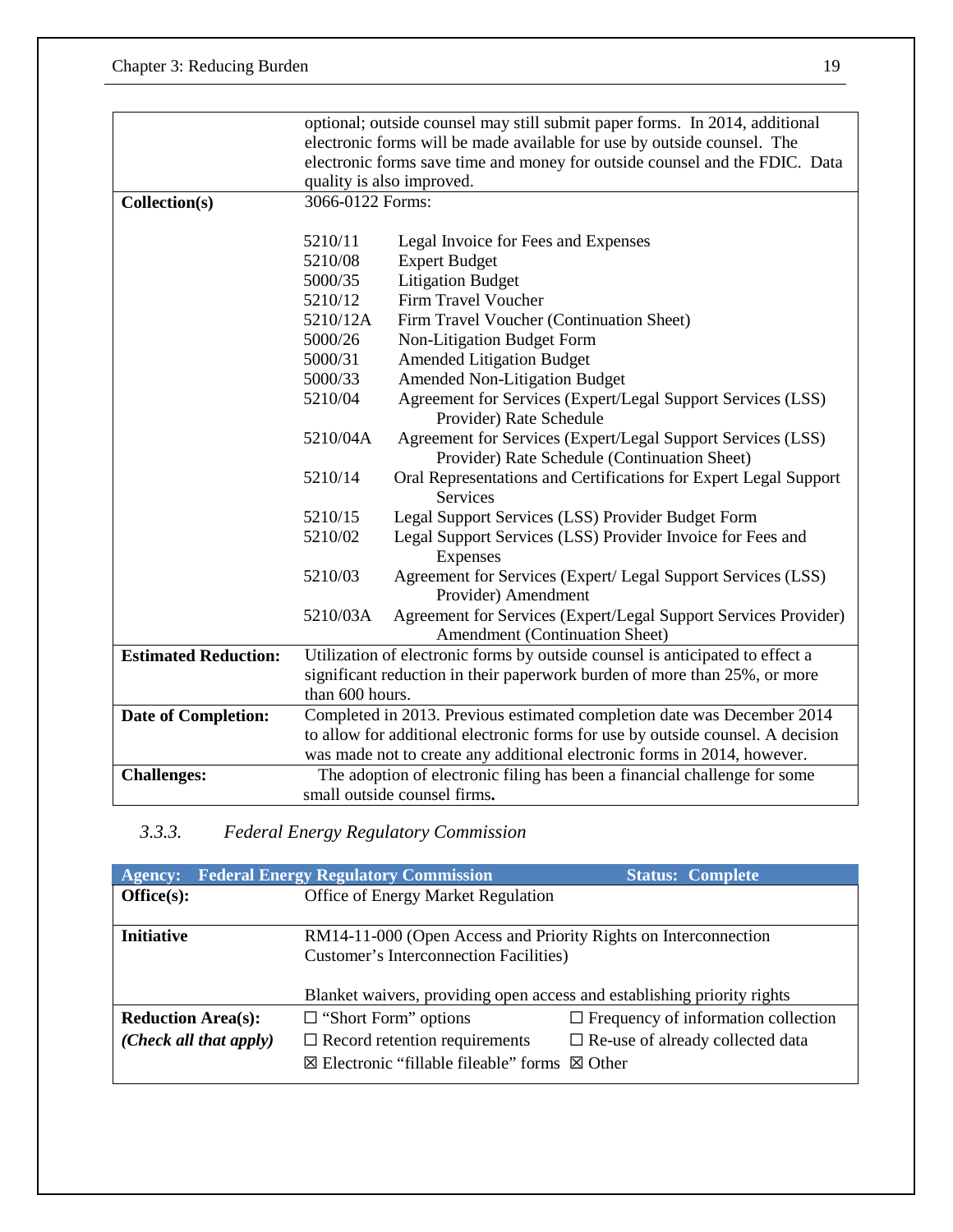| <b>Description:</b>         | FERC-582: The Commission has jurisdiction over all facilities used for the<br>transmission of electrical energy in interstate commerce under Section 201(b)<br>of the Federal Power Act (FPA). Any person who owns or operates facilities<br>subject to the Commission's jurisdiction is a public utility. The Commission is<br>charged with the responsibility to ensure that a public utility's rates, charges,<br>and classifications of services are just and reasonable and not unduly<br>discriminatory or preferential under Sections 205 and 206 of the FPA.<br>FERC-582: Providing Open Access and Establishing Priority Rights to ICIF<br>through FPA Sections 210 and 211. This process results in the reduction in<br>burden associated with avoided petitions for declaratory order, which have<br>been used by ICIF owners to secure priority rights to ICIF capacity for future<br>phased generation development. There will be a reduction in burden overall<br>for ICIF owners, some of whom may be small entities. The reduction will |
|-----------------------------|---------------------------------------------------------------------------------------------------------------------------------------------------------------------------------------------------------------------------------------------------------------------------------------------------------------------------------------------------------------------------------------------------------------------------------------------------------------------------------------------------------------------------------------------------------------------------------------------------------------------------------------------------------------------------------------------------------------------------------------------------------------------------------------------------------------------------------------------------------------------------------------------------------------------------------------------------------------------------------------------------------------------------------------------------------|
|                             | result from a blanket waiver of OATT), OASIS, and Standards of Conduct<br>filing requirements, and thus an avoidance of both individual filings to request<br>waiver as well as OATT filings. The Commission also believes that the<br>regulations will reduce the need for eligible ICIF owners to file petitions for<br>declaratory order to pre-emptively seek priority rights. These reductions will<br>undoubtedly affect small entities.                                                                                                                                                                                                                                                                                                                                                                                                                                                                                                                                                                                                          |
|                             | FERC-917: In Order No. 888 relying upon its authority under Sections 205 and<br>206 of the FPA, the Commission established nondiscriminatory open access to<br>electric transmission service as the necessary foundation to develop<br>competitive bulk power markets in the United States. Order No. 888 requires<br>that all public utilities that own, control, or operate facilities must offer<br>transmission service to all eligible customers under standard terms and<br>conditions. Order No. 888 (codified in 18 CFR Section 35.28) requires that<br>any public utility that owns, controls, or operates facilities used for the<br>transmission of electric energy in interstate commerce must file an (OATT)<br>and comply with other related requirements.                                                                                                                                                                                                                                                                                |
|                             | FERC-917: Granting Blanket Waivers to Eligible Interconnection Customer's<br>Interconnection Facilities Owners. These blanket waivers result in the<br>reduction in burden associated with avoided OATT filings and OATT waiver<br>filings. These filings have been used to clarify the rights and obligations of<br>owners of transmission facilities.                                                                                                                                                                                                                                                                                                                                                                                                                                                                                                                                                                                                                                                                                                 |
| Collection(s)               | FERC-582 (OMB Control No.: 1902-0132)<br>FERC-917 (OMB Control No.: 1902-0233)                                                                                                                                                                                                                                                                                                                                                                                                                                                                                                                                                                                                                                                                                                                                                                                                                                                                                                                                                                          |
| <b>Estimated Reduction:</b> | 232 total burden hours<br>\$21,961 total cost burden                                                                                                                                                                                                                                                                                                                                                                                                                                                                                                                                                                                                                                                                                                                                                                                                                                                                                                                                                                                                    |
|                             | FERC-582 reduction of 30 burden hours and \$2,840 cost burden reduction.<br>FERC-917 reduction of 202 burden hours and \$19,121 cost burden reduction.                                                                                                                                                                                                                                                                                                                                                                                                                                                                                                                                                                                                                                                                                                                                                                                                                                                                                                  |
| <b>Date of Completion:</b>  | Expected in March, 2015<br>Final Rule Issued March 19, 2015.                                                                                                                                                                                                                                                                                                                                                                                                                                                                                                                                                                                                                                                                                                                                                                                                                                                                                                                                                                                            |
| <b>Challenges:</b>          | None                                                                                                                                                                                                                                                                                                                                                                                                                                                                                                                                                                                                                                                                                                                                                                                                                                                                                                                                                                                                                                                    |

**Agency: Federal Energy Regulatory Commission Status: New**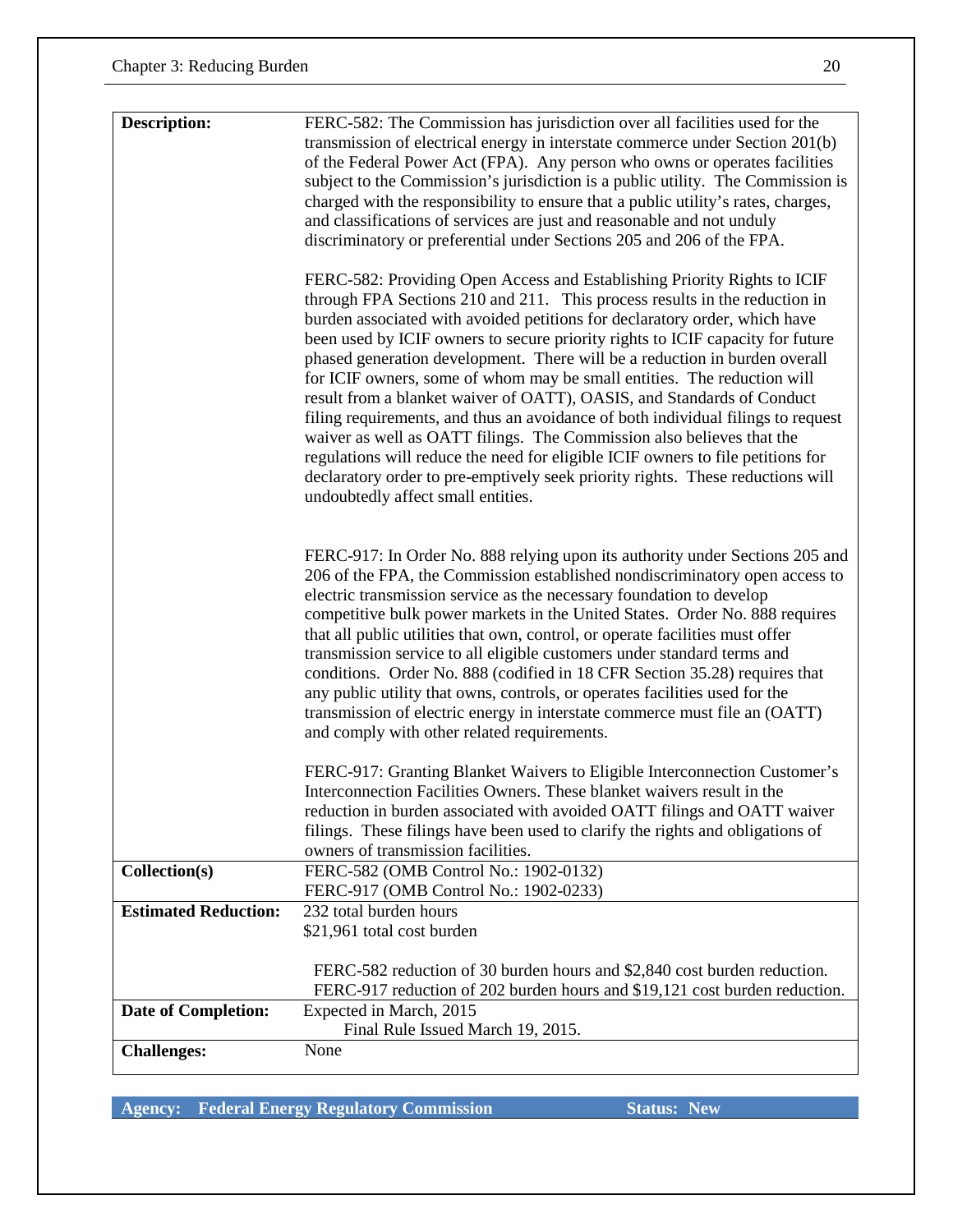| Office(s):                  | Office of Electric Reliability                                                                                                                                                                                                                                                                                                                                                                                                                                                                                                                                                                                                                                                                                                                                                                                                                                                                                                                                                                                                                                                                                                                                                                                                                                               |                                                                              |
|-----------------------------|------------------------------------------------------------------------------------------------------------------------------------------------------------------------------------------------------------------------------------------------------------------------------------------------------------------------------------------------------------------------------------------------------------------------------------------------------------------------------------------------------------------------------------------------------------------------------------------------------------------------------------------------------------------------------------------------------------------------------------------------------------------------------------------------------------------------------------------------------------------------------------------------------------------------------------------------------------------------------------------------------------------------------------------------------------------------------------------------------------------------------------------------------------------------------------------------------------------------------------------------------------------------------|------------------------------------------------------------------------------|
| <b>Initiative</b>           | RM14-7-000 Modeling, Data, and Analysis Reliability Standard - Proposal to<br>retire other MOD Reliability Standards                                                                                                                                                                                                                                                                                                                                                                                                                                                                                                                                                                                                                                                                                                                                                                                                                                                                                                                                                                                                                                                                                                                                                         |                                                                              |
| <b>Reduction Area(s):</b>   | $\Box$ "Short Form" options                                                                                                                                                                                                                                                                                                                                                                                                                                                                                                                                                                                                                                                                                                                                                                                                                                                                                                                                                                                                                                                                                                                                                                                                                                                  | $\Box$ Frequency of information collection                                   |
| (Check all that apply)      | $\Box$ Record retention requirements                                                                                                                                                                                                                                                                                                                                                                                                                                                                                                                                                                                                                                                                                                                                                                                                                                                                                                                                                                                                                                                                                                                                                                                                                                         | $\Box$ Re-use of already collected data                                      |
|                             | $\Box$ Electronic "fillable fileable" forms $\boxtimes$ Other                                                                                                                                                                                                                                                                                                                                                                                                                                                                                                                                                                                                                                                                                                                                                                                                                                                                                                                                                                                                                                                                                                                                                                                                                |                                                                              |
| <b>Description:</b>         | NERC developed the currently effective Reliability Standards MOD-001-1a,<br>MOD-004-1, MOD-008-1, MOD-028-2, MOD-029-1a and MOD-030-2<br>(Existing MOD A Standards) based on the obligation for transmission service<br>providers to determine available transfer capability (ATC) and available<br>flowgate capability (AFC), as those terms were introduced in Order Nos. 888<br>and 889. In seeking to prohibit transmission providers from potentially using<br>their monopoly power over transmission to unduly discriminate against others,<br>the Commission directed transmission providers to calculate ATC, describe<br>their methodology for such calculations in their open access transmission<br>tariffs (OATT), and post those calculations on their Open Access Same-Time<br>Information Systems (OASIS).<br>The Commission proposes to approve Reliability Standard MOD-001-2 along<br>with its associated violation severity levels. The Commission also proposes the<br>retirement of the Existing MOD A Standards effective on the first day of the<br>first calendar quarter that is 18 months after the date that the proposed standard<br>is approved by the Commission.<br>Proposed Reliability Standard MOD-001-2 will ensure that ATC calculations |                                                                              |
|                             |                                                                                                                                                                                                                                                                                                                                                                                                                                                                                                                                                                                                                                                                                                                                                                                                                                                                                                                                                                                                                                                                                                                                                                                                                                                                              | are determined in a manner that supports the reliable operation of the Bulk- |
|                             | Power System and that the methodology and data underlying those                                                                                                                                                                                                                                                                                                                                                                                                                                                                                                                                                                                                                                                                                                                                                                                                                                                                                                                                                                                                                                                                                                                                                                                                              |                                                                              |
|                             | determinations are disclosed to those registered entities that need such                                                                                                                                                                                                                                                                                                                                                                                                                                                                                                                                                                                                                                                                                                                                                                                                                                                                                                                                                                                                                                                                                                                                                                                                     |                                                                              |
|                             | information for reliability purposes.                                                                                                                                                                                                                                                                                                                                                                                                                                                                                                                                                                                                                                                                                                                                                                                                                                                                                                                                                                                                                                                                                                                                                                                                                                        |                                                                              |
| Collection(s)               | FERC-725A (OMB Control No. 1902-0244)                                                                                                                                                                                                                                                                                                                                                                                                                                                                                                                                                                                                                                                                                                                                                                                                                                                                                                                                                                                                                                                                                                                                                                                                                                        |                                                                              |
| <b>Estimated Reduction:</b> | 4,629 total burden hours                                                                                                                                                                                                                                                                                                                                                                                                                                                                                                                                                                                                                                                                                                                                                                                                                                                                                                                                                                                                                                                                                                                                                                                                                                                     |                                                                              |
|                             | \$275,980 total cost burden                                                                                                                                                                                                                                                                                                                                                                                                                                                                                                                                                                                                                                                                                                                                                                                                                                                                                                                                                                                                                                                                                                                                                                                                                                                  |                                                                              |
| <b>Date of Completion:</b>  | be determined.                                                                                                                                                                                                                                                                                                                                                                                                                                                                                                                                                                                                                                                                                                                                                                                                                                                                                                                                                                                                                                                                                                                                                                                                                                                               | Notice of Proposed Rulemaking published June 19, 2015. Final Rule date to    |
| <b>Challenges:</b>          | None                                                                                                                                                                                                                                                                                                                                                                                                                                                                                                                                                                                                                                                                                                                                                                                                                                                                                                                                                                                                                                                                                                                                                                                                                                                                         |                                                                              |

| <b>Agency:</b>            | <b>Federal Energy Regulatory Commission</b>                                                           | <b>Status: Complete</b>                                                    |
|---------------------------|-------------------------------------------------------------------------------------------------------|----------------------------------------------------------------------------|
| Office(s):                | Office of Electric Reliability                                                                        |                                                                            |
| <b>Initiative</b>         | under FERC-725A, FERC-725B, and FERC-725D. UPDATE from New to<br>Complete                             | Elimination of requirements contained within Reliability Standards covered |
| <b>Reduction Area(s):</b> | $\Box$ "Short Form" options                                                                           | $\Box$ Frequency of information collection                                 |
| (Check all that apply)    | $\Box$ Record retention requirements<br>$\Box$ Electronic "fillable fileable" forms $\boxtimes$ Other | $\Box$ Re-use of already collected data                                    |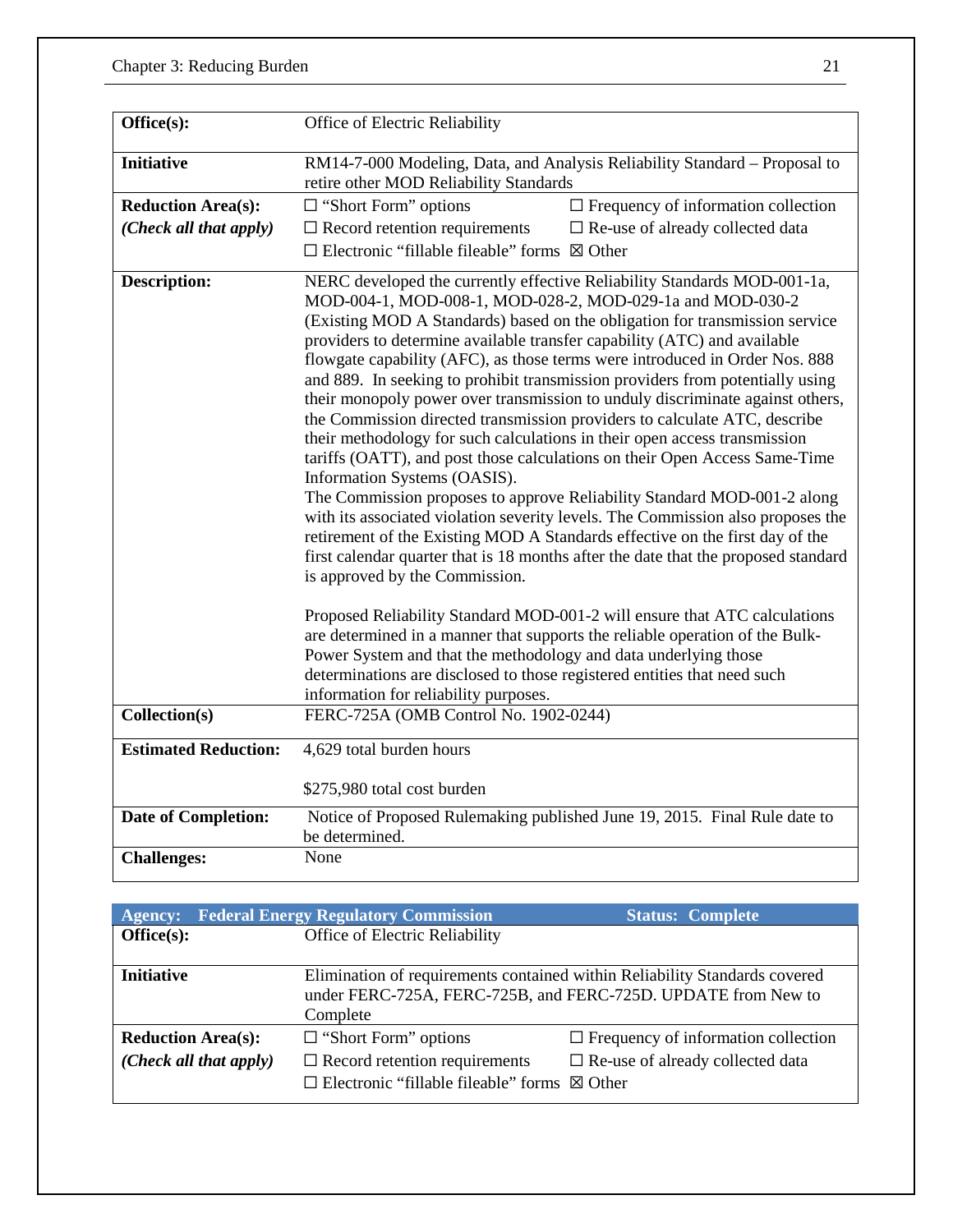| <b>Description:</b>         | A Final Rule in Docket RM13-8-000 was issued on 11/21/2013, which                 |
|-----------------------------|-----------------------------------------------------------------------------------|
|                             | eliminated requirements contained within Reliability Standards covered under      |
|                             | FERC-725A, -725B, and -725D. NERC initially requested that FERC approve           |
|                             | the retirement of 34 requirements within 19 reliability standards (listed below). |
|                             | It was stated that the 34 requirements were redundant and unnecessary. NERC       |
|                             | also stated that retiring the 34 requirements will allow for an increase in       |
|                             | efficiency by allowing stakeholders to focus resources on more appropriate        |
|                             | areas. The retirement of the 34 requirements will have a burden reduction on      |
|                             | entities both large and small because it is eliminating unnecessary and/or        |
|                             | redundant Reliability Standard Requirements.                                      |
|                             | The following 34 requirements within 19 Reliability Standards were retired:       |
|                             | BAL-005-0.2b, Requirement R2 - Automatic Generation Control                       |
|                             | CIP-003-3, -4, Requirement $R1.2 - Cyber$ Security – Security                     |
|                             | <b>Management Controls</b>                                                        |
|                             | CIP-003-3, -4, Requirements R3, R3.1, R3.2, and R3.3 – Cyber<br>$\bullet$         |
|                             | Security - Security Management Controls                                           |
|                             | $CIP-003-3$ , -4, Requirement R4.2 – Cyber Security – Security                    |
|                             | <b>Management Controls</b>                                                        |
|                             | $CIP-005-3a$ , -4a, Requirement R2.6 – Cyber Security – Electronic<br>٠           |
|                             | Security Perimeter(s)                                                             |
|                             | $CP-007-3$ , -4, Requirement R7.3 – Cyber Security – Systems Security             |
|                             | Management                                                                        |
|                             | EOP-005-2, Requirement R3.1 – System Restoration from Blackstart                  |
|                             | Services                                                                          |
|                             | FAC-002-1, Requirement R2 – Coordination of Plans for New<br>٠                    |
|                             | Facilities                                                                        |
|                             | FAC-008-3, Requirements R4 and R5 – Facility Ratings                              |
|                             | FAC-010-2.1, Requirement R5 – System Operating Limits<br>$\bullet$                |
|                             | Methodology for the Planning Horizon                                              |
|                             | FAC-011-2.1, Requirement R5 – System Operating Limits<br>٠                        |
|                             | Methodology for the Operations Horizon                                            |
|                             | FAC-013-2, Requirement R3 - Assessment of Transfer Capability for                 |
|                             | the Near-term Transmission Planning Horizon                                       |
|                             | INT-007-1, Requirement $R1.2$ – Interchange Confirmation                          |
|                             | IRO-016-1, Requirement R2 – Coordination of Real-Time Activities                  |
|                             | between Reliability Coordinators                                                  |
|                             | NUC-001-2, Requirements R9.1, R9.1.1, R9.1.2, R9.1.3, and R1.9.4 -<br>$\bullet$   |
|                             | <b>Nuclear Plant Interface Coordination</b>                                       |
|                             | PRC-010-0, Requirement R2 – Assessment of the Design and                          |
|                             | Effectiveness of Undervoltage Load Shedding Programs                              |
|                             | PRC-022-1, Requirement R2 – Under-Voltage Load Shedding                           |
|                             | Program Performance                                                               |
| Collection(s)               | FERC-725A, FERC-725B, FERC-725D                                                   |
| <b>Estimated Reduction:</b> | 8,637 total burden hours                                                          |
|                             | \$518,220 total cost burden                                                       |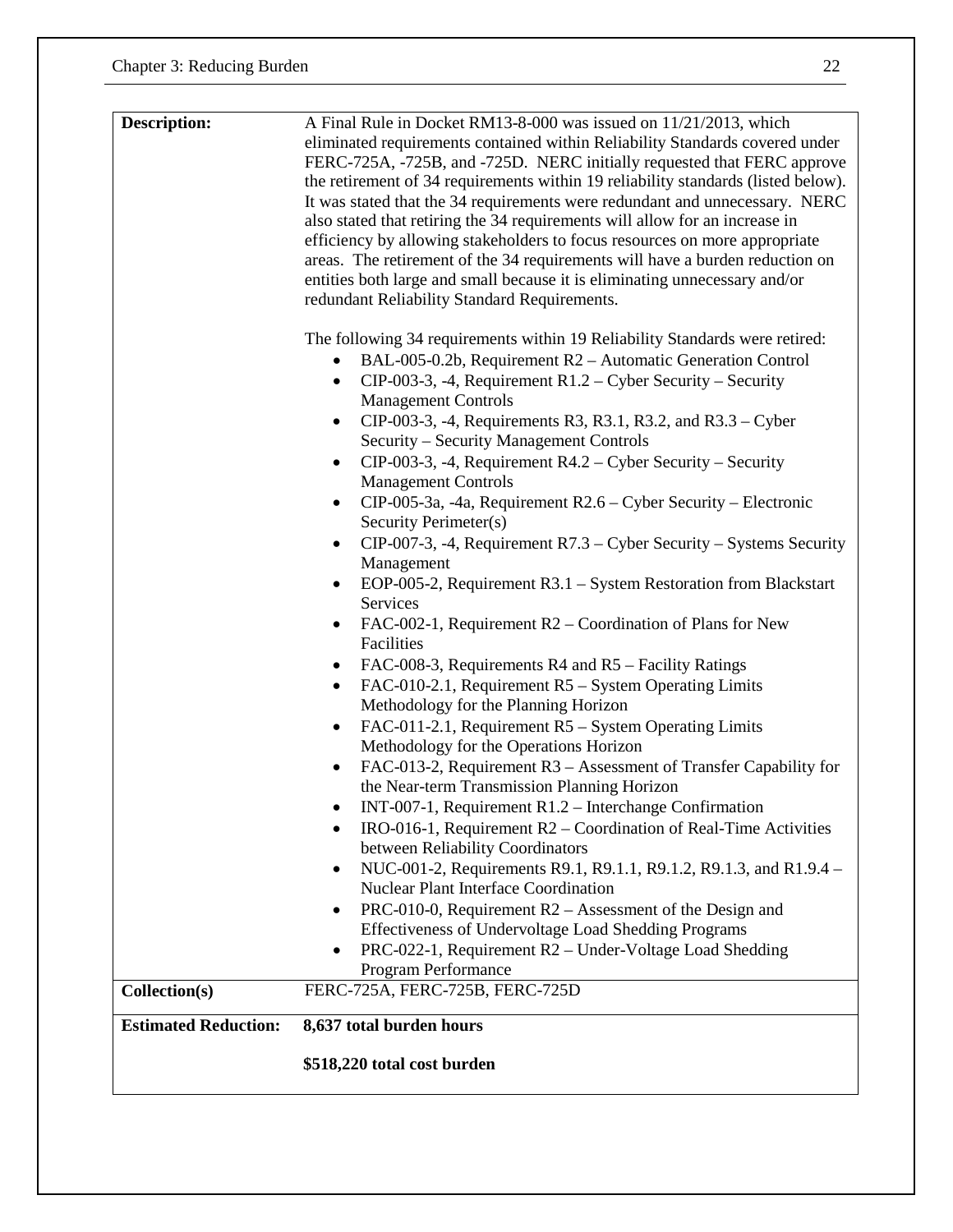|                            | FERC-725A, reduction of 4,667 burden hours and \$280,020 cost burden |
|----------------------------|----------------------------------------------------------------------|
| reduction.                 |                                                                      |
|                            | FERC-725B, reduction of 1,950 burden hours and \$117,000 cost burden |
|                            | reduction.                                                           |
|                            | FERC-725D, reduction of 2,020 burden hours and \$121,200 cost burden |
|                            | reduction.                                                           |
| <b>Date of Completion:</b> | Completed in September, 2013                                         |
|                            |                                                                      |
| <b>Challenges:</b>         | None                                                                 |

| <b>Agency:</b>              | <b>Federal Energy Regulatory Commission</b>                                                                                                                                                                                                                                                                                                                                                                                                                                                                                                                                                                                                                                                                                                                                                                                                                                   | <b>Status: Complete</b>                                                |
|-----------------------------|-------------------------------------------------------------------------------------------------------------------------------------------------------------------------------------------------------------------------------------------------------------------------------------------------------------------------------------------------------------------------------------------------------------------------------------------------------------------------------------------------------------------------------------------------------------------------------------------------------------------------------------------------------------------------------------------------------------------------------------------------------------------------------------------------------------------------------------------------------------------------------|------------------------------------------------------------------------|
| Office(s):                  | Office of Energy Market Regulation                                                                                                                                                                                                                                                                                                                                                                                                                                                                                                                                                                                                                                                                                                                                                                                                                                            |                                                                        |
| <b>Initiative</b>           | Annual Charge Filing Procedures for Natural Gas Pipelines.                                                                                                                                                                                                                                                                                                                                                                                                                                                                                                                                                                                                                                                                                                                                                                                                                    |                                                                        |
| <b>Reduction Area(s):</b>   | $\Box$ "Short Form" options                                                                                                                                                                                                                                                                                                                                                                                                                                                                                                                                                                                                                                                                                                                                                                                                                                                   | $\boxtimes$ Frequency of information collection                        |
| (Check all that apply)      | $\Box$ Record retention requirements                                                                                                                                                                                                                                                                                                                                                                                                                                                                                                                                                                                                                                                                                                                                                                                                                                          | $\square$ Re-use of already collected data                             |
|                             | Electronic "fillable fileable" forms $\Box$ Other                                                                                                                                                                                                                                                                                                                                                                                                                                                                                                                                                                                                                                                                                                                                                                                                                             |                                                                        |
| <b>Description:</b>         | In RM12-14-000, a Final Rule effective May 2013, the Commission amended<br>its regulations at 18 C.F.R. 154.402 to revise the filing requirements for natural<br>gas pipelines that choose to recover Commission-assessed annual charges<br>through an annual charge adjustment (ACA) clause. Currently, natural gas<br>pipelines utilizing an ACA clause must make an annual tariff filing to reflect a<br>revised ACA unit charge authorized by the Commission for that fiscal year.<br>To reduce the regulatory burden on these pipelines, the Commission eliminated<br>this annual filing requirement. In its place, the Commission required natural<br>gas pipelines utilizing an ACA clause to incorporate the Commission-<br>authorized annual charge unit rate by reference to that rate, as published on the<br>Commission's website located at http://www.ferc.gov. |                                                                        |
| Collection(s)               | reduction                                                                                                                                                                                                                                                                                                                                                                                                                                                                                                                                                                                                                                                                                                                                                                                                                                                                     | FERC-542 (1902-0070) – 290 burden hour reduction, \$17,110 cost burden |
| <b>Estimated Reduction:</b> | 290 total burden hours                                                                                                                                                                                                                                                                                                                                                                                                                                                                                                                                                                                                                                                                                                                                                                                                                                                        |                                                                        |
|                             | \$17,110 total cost burden                                                                                                                                                                                                                                                                                                                                                                                                                                                                                                                                                                                                                                                                                                                                                                                                                                                    |                                                                        |
| <b>Date of Completion:</b>  | Completed in May, 2015                                                                                                                                                                                                                                                                                                                                                                                                                                                                                                                                                                                                                                                                                                                                                                                                                                                        |                                                                        |
| <b>Challenges:</b>          | None                                                                                                                                                                                                                                                                                                                                                                                                                                                                                                                                                                                                                                                                                                                                                                                                                                                                          |                                                                        |

| <b>Agency:</b>            | <b>Federal Energy Regulatory Commission</b>                   | <b>Status: Complete</b>                                                    |
|---------------------------|---------------------------------------------------------------|----------------------------------------------------------------------------|
| Office(s):                | Office of Energy Market Regulation                            |                                                                            |
|                           |                                                               |                                                                            |
| <b>Initiative</b>         |                                                               | RM12-15-000, Filing, Indexing and Service Requirements for Oil Pipelines – |
|                           | <b>Update from New to Complete</b>                            |                                                                            |
| <b>Reduction Area(s):</b> | $\Box$ "Short Form" options                                   | $\boxtimes$ Frequency of information collection                            |
| (Check all that apply)    | $\Box$ Record retention requirements                          | $\Box$ Re-use of already collected data                                    |
|                           | $\Box$ Electronic "fillable fileable" forms $\boxtimes$ Other |                                                                            |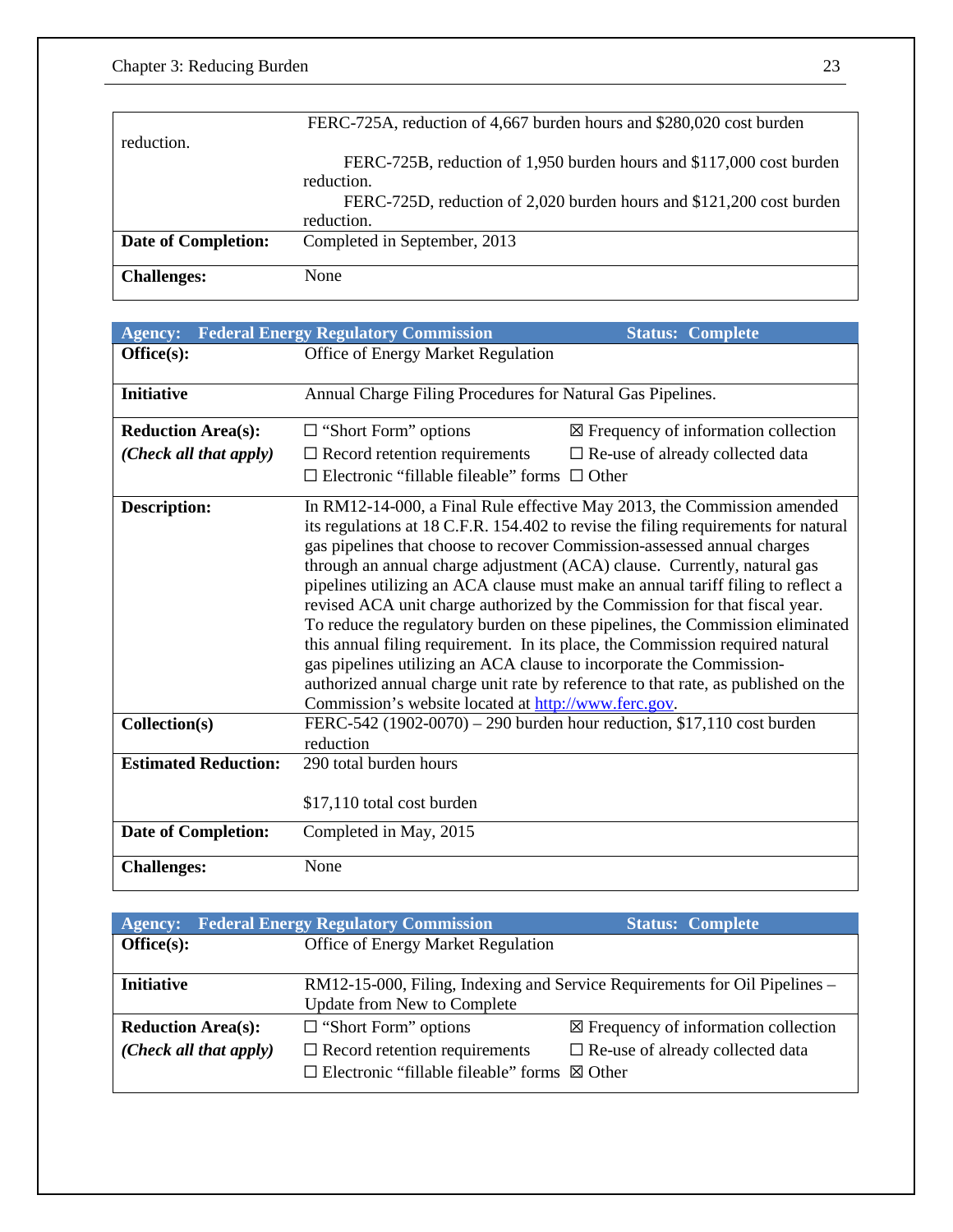| Description:                | In May 2013, the Commission amended Part 341 of its regulations to rewrite,        |
|-----------------------------|------------------------------------------------------------------------------------|
|                             | remove and update portions governing the form, composition, and filing of          |
|                             | rates and charges by interstate oil pipelines for transportation in interstate     |
|                             | commerce. The Commission revised Section $341.0(a)(7)$ to replace the paper        |
|                             | posting requirement with a requirement for pipelines to post tariffs on public     |
|                             | websites. Revisions to Section 341 also eliminated the requirement for "loose-     |
|                             | leaf" tariffs. In addition, the Commission revised Section 341.2(a) to eliminate   |
|                             | the requirement for service of tariff publications. This elimination will create a |
|                             | more uniform service requirement for all Commission-regulated entities.            |
|                             | Finally, the Commission eliminated the requirement that pipelines make tariff      |
|                             | filings setting forth an index of all effective tariffs to which it is party.      |
|                             |                                                                                    |
|                             | Final Rule issued and NOA received from OMB on 8/6/2013                            |
| Collection(s)               | FERC-550 (1902-0089)—1,089 burden hour reduction, \$59,895 cost burden             |
|                             | reduction                                                                          |
| <b>Estimated Reduction:</b> | 1,089 total burden hours                                                           |
|                             |                                                                                    |
|                             | \$59,895 total cost burden                                                         |
|                             |                                                                                    |
| <b>Date of Completion:</b>  | Completed in May, 2015                                                             |
| <b>Challenges:</b>          | None                                                                               |
|                             |                                                                                    |

## *3.3.4. Federal Trade Commission*

| <b>Agency:</b>              | <b>Federal Trade Commission</b>                                                                                                                                                                                                                                                                                                                                                                                               | <b>Status: In-Progress</b>                                                                                                                            |
|-----------------------------|-------------------------------------------------------------------------------------------------------------------------------------------------------------------------------------------------------------------------------------------------------------------------------------------------------------------------------------------------------------------------------------------------------------------------------|-------------------------------------------------------------------------------------------------------------------------------------------------------|
| Office(s):                  | <b>Premerger Notification</b>                                                                                                                                                                                                                                                                                                                                                                                                 |                                                                                                                                                       |
| <b>Initiative</b>           | Premerger Notification; Reporting and Waiting Period Requirements                                                                                                                                                                                                                                                                                                                                                             |                                                                                                                                                       |
| <b>Reduction Area(s):</b>   | $\Box$ "Short Form" options                                                                                                                                                                                                                                                                                                                                                                                                   | $\Box$ Frequency of information collection                                                                                                            |
| (Check all that apply)      | $\Box$ Record retention requirements                                                                                                                                                                                                                                                                                                                                                                                          | $\Box$ Re-use of already collected data                                                                                                               |
|                             | Electronic "fillable fileable" forms                                                                                                                                                                                                                                                                                                                                                                                          | $\boxtimes$ Other                                                                                                                                     |
| Description:                | The Federal Trade Commission modified the Hart-Scott-Rodino Antitrust<br>Improvements Act Rules and corresponding Premerger Notification and Report<br>Form for Certain Mergers and Acquisitions. Most of the changes, which<br>became effective August 18, 2011, streamline the Notification and Report<br>Form by eliminating sections deemed obsolete or unnecessary to staff in their<br>initial review of a transaction. |                                                                                                                                                       |
| Collection(s)               | reduction, \$1,313,760 cost burden reduction.                                                                                                                                                                                                                                                                                                                                                                                 | Streamlining Form (3084-0005): 2,856 hour burden reduction, \$1,313,760<br>cost burden reduction; e-Filing the Form $(3084-0005)$ : 2,856 hour burden |
| <b>Estimated Reduction:</b> | 5,712 total burden hours                                                                                                                                                                                                                                                                                                                                                                                                      |                                                                                                                                                       |
|                             | \$2,627,520 total cost burden                                                                                                                                                                                                                                                                                                                                                                                                 |                                                                                                                                                       |
| <b>Date of Completion:</b>  | Not completed as expected in September, 2015                                                                                                                                                                                                                                                                                                                                                                                  |                                                                                                                                                       |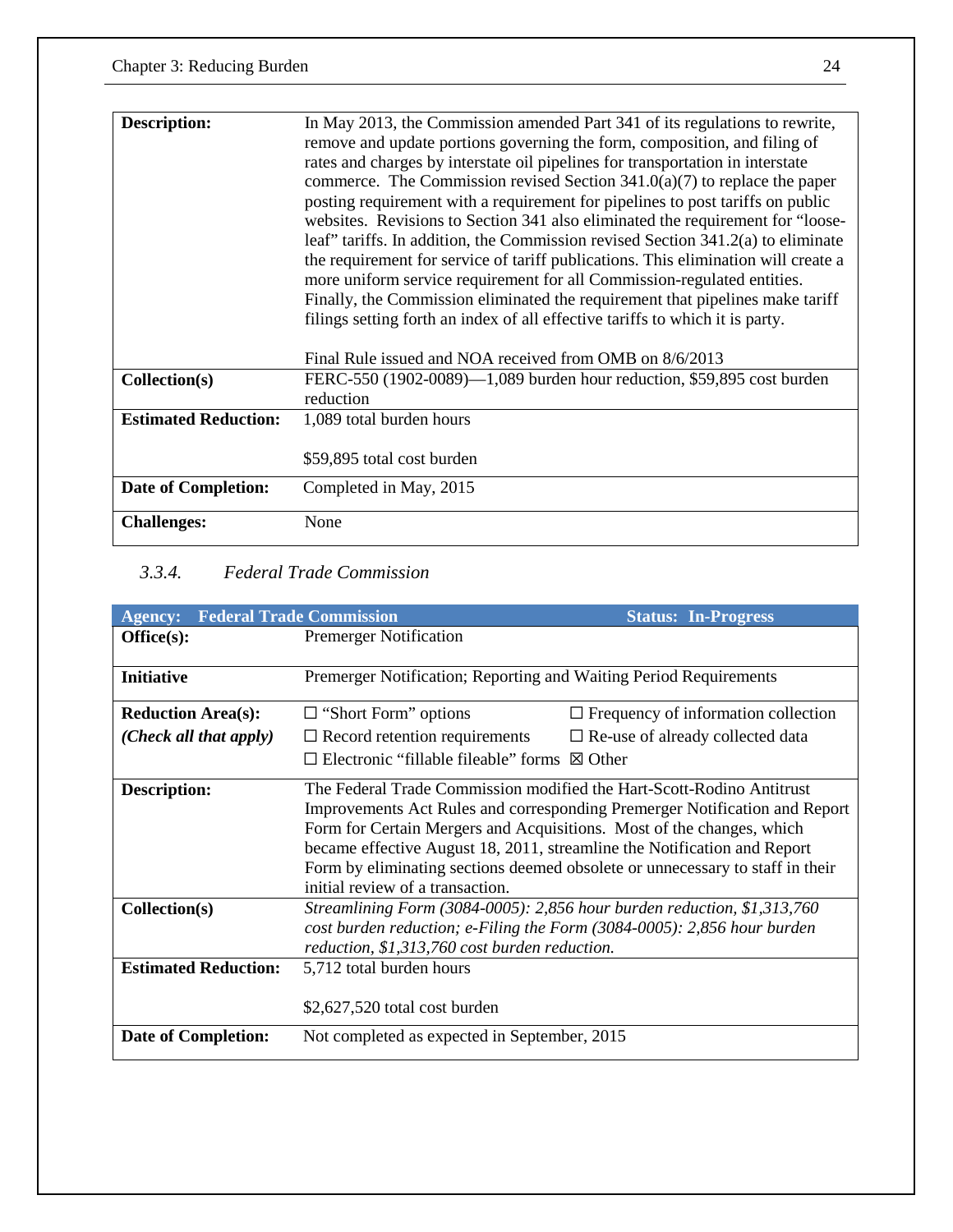| <b>Challenges:</b> | Technical aspects to implementation and related cost considerations will      |
|--------------------|-------------------------------------------------------------------------------|
|                    | influence the outcome regarding previously contemplated electronic filing     |
|                    | options. Budgetary restrictions are delaying the continuation of the project. |

## *3.3.5. National Science Foundation*

| 3.3.6. Agency:              | <b>National Science Foundation</b><br><b>Status: New</b>                                                                                                                                    |
|-----------------------------|---------------------------------------------------------------------------------------------------------------------------------------------------------------------------------------------|
| Office(s):                  | National Center for Science and Engineering Statistics                                                                                                                                      |
| <b>Initiative</b>           | Eliminating questions from surveys                                                                                                                                                          |
|                             |                                                                                                                                                                                             |
| <b>Reduction Area(s):</b>   | $\Box$ Frequency of information collection<br>$\Box$ "Short Form" options                                                                                                                   |
| (Check all that apply)      | $\Box$ Record retention requirements<br>$\square$ Re-use of already collected data                                                                                                          |
|                             | $\Box$ Electronic "fillable fileable" forms $\boxtimes$ Other                                                                                                                               |
| <b>Description:</b>         | Beginning with the FY 2015 data collection for 3145-0100, the question<br>regarding federal R&D expenditures funded by the American Recovery and<br>Reinvestment Act (ARRA) was eliminated. |
|                             | Beginning with the FY 2015 data collection, the computing and networking<br>(cyberinfrastructure) portion of 3145-0101 was discontinued because the data<br>was no longer useful.           |
| Collection(s)               | "Higher Education Research and Development Survey" (3145-0100) - 54<br>hours burden reduction                                                                                               |
|                             | "Survey of Science and Engineering Research Facilities" $(3145-0101) - 8,098$<br>burden hour reduction                                                                                      |
| <b>Estimated Reduction:</b> | 8,152 total burden hours                                                                                                                                                                    |
|                             | total cost burden                                                                                                                                                                           |
| <b>Date of Completion:</b>  | November, 2015                                                                                                                                                                              |
| <b>Challenges:</b>          | N/A                                                                                                                                                                                         |

| <b>Agency:</b>            | <b>National Science Foundation</b>                     | <b>Status: Complete</b>                                                                                                                                           |
|---------------------------|--------------------------------------------------------|-------------------------------------------------------------------------------------------------------------------------------------------------------------------|
| Office(s):                | National Center for Science and Engineering Statistics |                                                                                                                                                                   |
|                           |                                                        |                                                                                                                                                                   |
| <b>Initiative</b>         | Pre-Populating Fields for Annual/Biennial Surveys      |                                                                                                                                                                   |
| <b>Reduction Area(s):</b> | $\Box$ "Short Form" options                            | $\Box$ Frequency of information collection                                                                                                                        |
| (Check all that apply)    | $\Box$ Record retention requirements                   | $\Box$ Re-use of already collected data                                                                                                                           |
|                           | ⊠ Electronic "fillable fileable" forms $□$ Other       |                                                                                                                                                                   |
| <b>Description:</b>       | changed for them.                                      | These five longitudinal surveys showed an effort to pre-populate certain fields<br>so respondents could save time and work on those parts of the surveys that had |
| Collection(s)             | $(3145-0062) - 572$ hours burden reduction             | "Survey of Graduate Students and Postdoctorates in Science and Engineering"                                                                                       |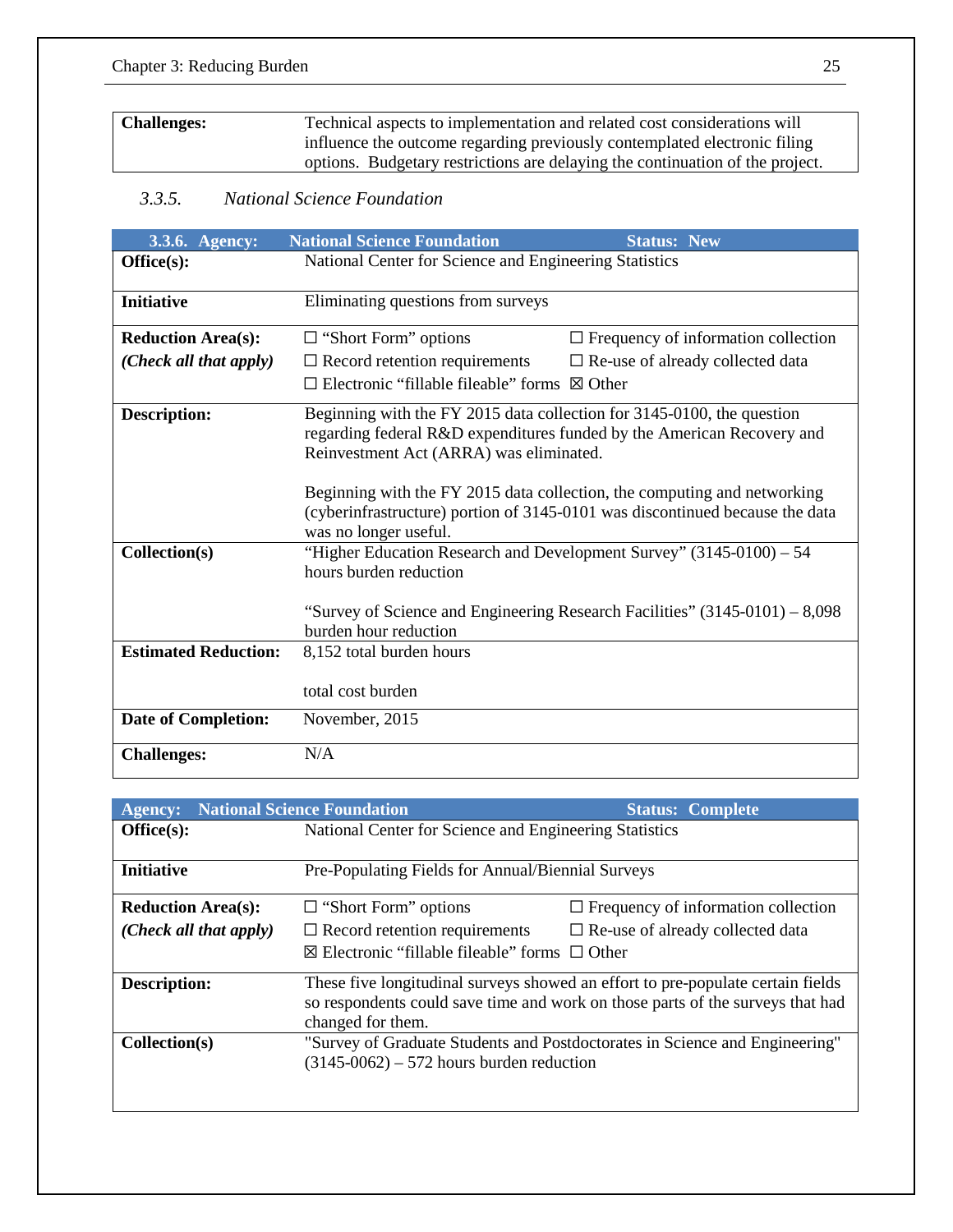|                             | "National Survey of College Graduates" (3145-0141) – 83 hours burden<br>reduction                    |
|-----------------------------|------------------------------------------------------------------------------------------------------|
|                             | "Survey of Doctorate Recipients" $(3145-0020) - 685$ hours burden reduction                          |
|                             | "Higher Education Research and Development Survey" (3145-0100) – 40<br>hours burden reduction        |
|                             | "Survey of Science and Engineering Research Facilities" $(3145-0101) - 31$<br>hours burden reduction |
| <b>Estimated Reduction:</b> | 1411 total burden hours                                                                              |
|                             | total cost burden                                                                                    |
| <b>Date of Completion:</b>  | Completed in May, 2015                                                                               |
| <b>Challenges:</b>          |                                                                                                      |

| Agency:                         | <b>National Science Foundation</b>                                                                                 | <b>Status: Complete</b>                                                                                                                                                                                                                     |
|---------------------------------|--------------------------------------------------------------------------------------------------------------------|---------------------------------------------------------------------------------------------------------------------------------------------------------------------------------------------------------------------------------------------|
| Office(s):                      | National Center for Science and Engineering Statistics                                                             |                                                                                                                                                                                                                                             |
|                                 |                                                                                                                    |                                                                                                                                                                                                                                             |
| <b>Initiative</b>               | Survey Enhancement via Design                                                                                      |                                                                                                                                                                                                                                             |
| <b>Reduction Area(s):</b>       | $\Box$ "Short Form" options                                                                                        | $\Box$ Frequency of information collection                                                                                                                                                                                                  |
| ( <i>Check all that apply</i> ) | $\Box$ Record retention requirements                                                                               | $\Box$ Re-use of already collected data                                                                                                                                                                                                     |
|                                 | $\Box$ Electronic "fillable fileable" forms $\boxtimes$ Other                                                      |                                                                                                                                                                                                                                             |
| <b>Description:</b>             | This was done in response to recent improvements in the design of the<br><b>Survey of Recent College Graduates</b> | NCSES conducted an evaluation of the designs for two of the three surveys<br>that comprise the Scientists and Engineers Statistical Data System (SESTAT).<br>National Survey of College Graduates that offset further need for the National |
| Collection(s)                   | burden reduction                                                                                                   | "National Survey of Recent College Graduates" (3145-0077) – 6813 hours                                                                                                                                                                      |
|                                 |                                                                                                                    | "National Survey of College Graduates" $(3145-0141) - 9750$ hours burden                                                                                                                                                                    |
| <b>Estimated Reduction:</b>     | reduction<br>16563 total burden hours                                                                              |                                                                                                                                                                                                                                             |
|                                 |                                                                                                                    |                                                                                                                                                                                                                                             |
|                                 | total cost burden                                                                                                  |                                                                                                                                                                                                                                             |
| <b>Date of Completion:</b>      | Completed in May, 2015                                                                                             |                                                                                                                                                                                                                                             |
| <b>Challenges:</b>              |                                                                                                                    |                                                                                                                                                                                                                                             |

|                   | <b>Agency:</b> National Science Foundation<br>Status: In-Progress |  |
|-------------------|-------------------------------------------------------------------|--|
| Office(s):        | Division of Human Resource Management                             |  |
|                   | Office of Diversity and Inclusion                                 |  |
| <b>Initiative</b> | Use of Government Forms - Human Resource Management               |  |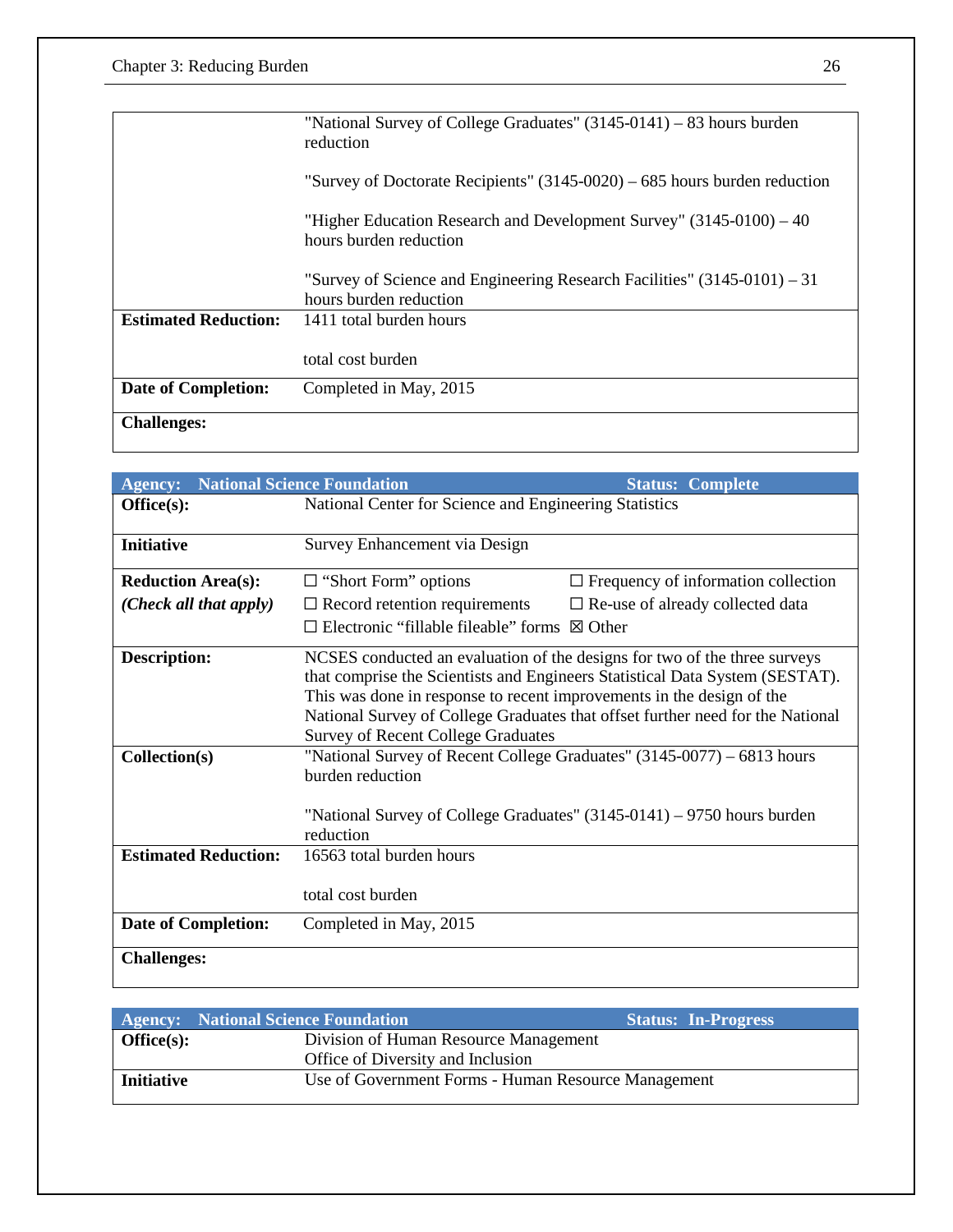| <b>Reduction Area(s):</b>   | $\Box$ "Short Form" options                                                                                                                                                                                                                                                                                                                                                                                                                                                                                                                                                                                                                                                                                                                                                                                                                                    | $\Box$ Frequency of information collection   |
|-----------------------------|----------------------------------------------------------------------------------------------------------------------------------------------------------------------------------------------------------------------------------------------------------------------------------------------------------------------------------------------------------------------------------------------------------------------------------------------------------------------------------------------------------------------------------------------------------------------------------------------------------------------------------------------------------------------------------------------------------------------------------------------------------------------------------------------------------------------------------------------------------------|----------------------------------------------|
| (Check all that apply)      | $\Box$ Record retention requirements                                                                                                                                                                                                                                                                                                                                                                                                                                                                                                                                                                                                                                                                                                                                                                                                                           | $\boxtimes$ Re-use of already collected data |
|                             | $\Box$ Electronic "fillable fileable" forms $\Box$ Other                                                                                                                                                                                                                                                                                                                                                                                                                                                                                                                                                                                                                                                                                                                                                                                                       |                                              |
| Description:                | The data from the Applicant Survey is collected by NSF's Division of Human<br>Resource Management (HRM) and maintained by the NSF Office of Diversity<br>and Inclusion (ODI). The applicant survey form (NSF-1232) is completed as a<br>one-time registration. The applicant data is automatically processed by HRM's<br>internal employee system. It is then retrieved by authorized officials of ODI<br>and HRM for analysis and reports to ensure compliance with Equal<br>Employment Opportunity Commission regulations and Federal laws. During<br>the 2010 ICR cycle, it was noted that the EEOC maintains a similar form,<br>which will eliminate the need for NSF to manage a separate form and instead<br>fully utilize EEOC's form, which will have updated information at all times<br>(this will be done under the Common Forms approval process). |                                              |
| Collection(s)               | "Applicant Survey" $(3145-0096) - 67$ hours burden reduction                                                                                                                                                                                                                                                                                                                                                                                                                                                                                                                                                                                                                                                                                                                                                                                                   |                                              |
| <b>Estimated Reduction:</b> | 67 total burden hours                                                                                                                                                                                                                                                                                                                                                                                                                                                                                                                                                                                                                                                                                                                                                                                                                                          |                                              |
|                             | total cost burden                                                                                                                                                                                                                                                                                                                                                                                                                                                                                                                                                                                                                                                                                                                                                                                                                                              |                                              |
| <b>Date of Completion:</b>  | Expected in January, 2017                                                                                                                                                                                                                                                                                                                                                                                                                                                                                                                                                                                                                                                                                                                                                                                                                                      |                                              |
| <b>Challenges:</b>          |                                                                                                                                                                                                                                                                                                                                                                                                                                                                                                                                                                                                                                                                                                                                                                                                                                                                |                                              |

| <b>Agency:</b>                                                      | <b>National Science Foundation</b>                                                                                          | <b>Status: Complete</b>                                                                                                                                                                                                                                                                                                                                                                     |
|---------------------------------------------------------------------|-----------------------------------------------------------------------------------------------------------------------------|---------------------------------------------------------------------------------------------------------------------------------------------------------------------------------------------------------------------------------------------------------------------------------------------------------------------------------------------------------------------------------------------|
| Office(s):                                                          | National Center for Science and Engineering Statistics                                                                      |                                                                                                                                                                                                                                                                                                                                                                                             |
|                                                                     |                                                                                                                             |                                                                                                                                                                                                                                                                                                                                                                                             |
| <b>Initiative</b>                                                   | Use of Short Form                                                                                                           |                                                                                                                                                                                                                                                                                                                                                                                             |
| <b>Reduction Area(s):</b>                                           | $\boxtimes$ "Short Form" options                                                                                            | $\Box$ Frequency of information collection                                                                                                                                                                                                                                                                                                                                                  |
| (Check all that apply)                                              | $\Box$ Record retention requirements                                                                                        | $\Box$ Re-use of already collected data                                                                                                                                                                                                                                                                                                                                                     |
|                                                                     | $\Box$ Electronic "fillable fileable" forms $\Box$ Other                                                                    |                                                                                                                                                                                                                                                                                                                                                                                             |
| <b>Description:</b><br>Collection(s)<br><b>Estimated Reduction:</b> | short form instead of the standard form to collect data from academic<br>hours burden reduction<br>11500 total burden hours | Beginning with the FY2012 HERD data collection, NCSES began using a<br>institutions reporting between \$150,000 and \$999,999 in R&D expenditures.<br>The short form is administered to approximately 250 institutions annually.<br>The standard form is administered to approximately 650 institutions annually.<br>"Higher Education Research and Development Survey" (3145-0100) - 11500 |
|                                                                     | total cost burden                                                                                                           |                                                                                                                                                                                                                                                                                                                                                                                             |
| <b>Date of Completion:</b>                                          | Completed in November, 2012                                                                                                 |                                                                                                                                                                                                                                                                                                                                                                                             |
| <b>Challenges:</b>                                                  |                                                                                                                             |                                                                                                                                                                                                                                                                                                                                                                                             |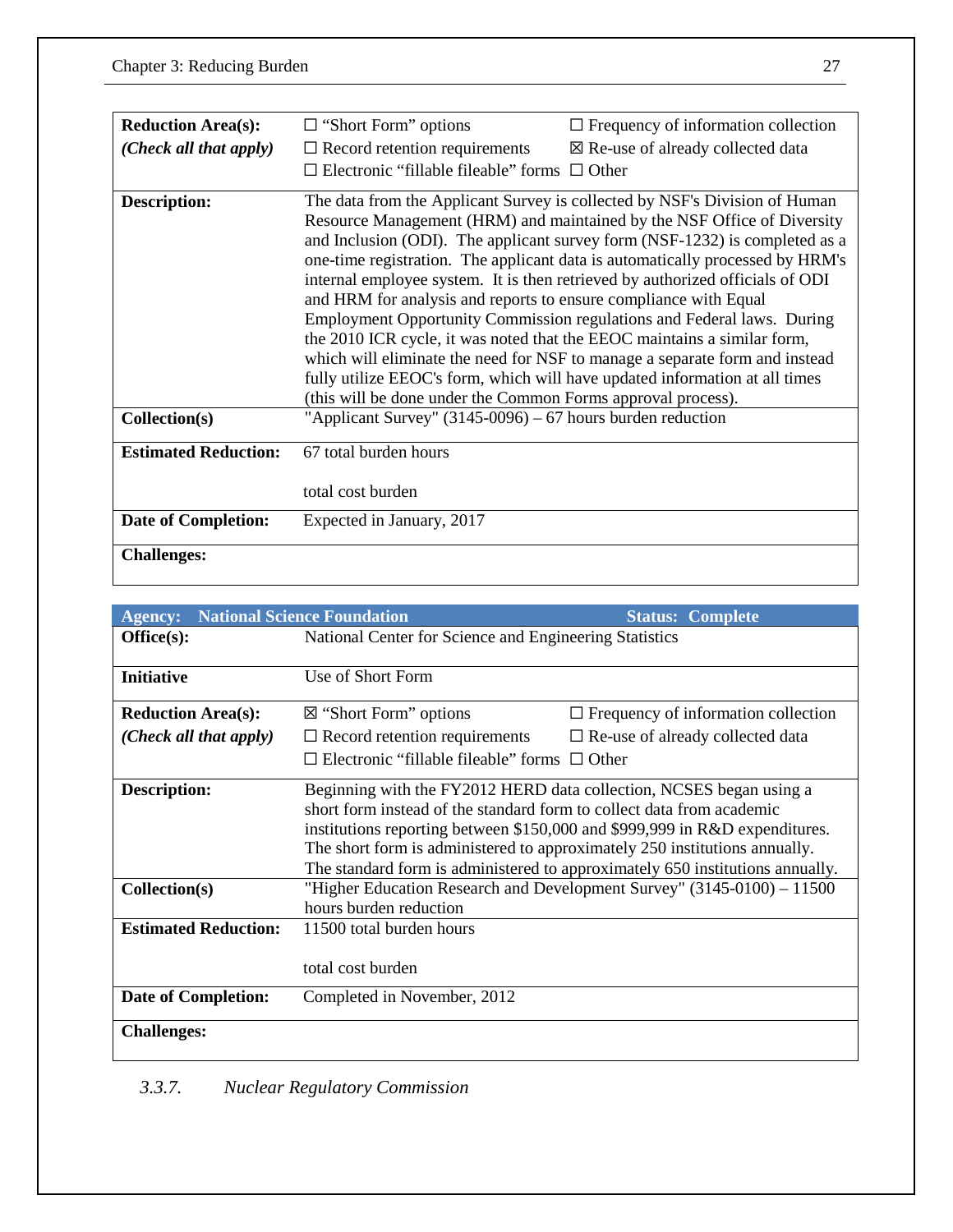| <b>Agency:</b>               | <b>Nuclear Regulatory Commission</b><br><b>Status: Unsuccessful</b>                                                                                                                                                                                                                                                                                                                                                                                                                                                                               |  |
|------------------------------|---------------------------------------------------------------------------------------------------------------------------------------------------------------------------------------------------------------------------------------------------------------------------------------------------------------------------------------------------------------------------------------------------------------------------------------------------------------------------------------------------------------------------------------------------|--|
| Office(s):                   | Office of Nuclear Reactor Regulation                                                                                                                                                                                                                                                                                                                                                                                                                                                                                                              |  |
|                              |                                                                                                                                                                                                                                                                                                                                                                                                                                                                                                                                                   |  |
| <b>Initiative</b>            | Web based on-line submittal of Licensee Event Reports with automatic                                                                                                                                                                                                                                                                                                                                                                                                                                                                              |  |
|                              | submittal into ADAMS and NRC publicly available database.                                                                                                                                                                                                                                                                                                                                                                                                                                                                                         |  |
| <b>Reduction Area(s):</b>    | $\Box$ "Short Form" options<br>$\Box$ Frequency of information collection                                                                                                                                                                                                                                                                                                                                                                                                                                                                         |  |
| (Check all that apply)       | $\Box$ Record retention requirements<br>$\boxtimes$ Re-use of already collected data                                                                                                                                                                                                                                                                                                                                                                                                                                                              |  |
|                              | $\boxtimes$ Electronic "fillable fileable" forms $\boxtimes$ Other                                                                                                                                                                                                                                                                                                                                                                                                                                                                                |  |
| <b>Description:</b>          | Automation of Licensee Event Reporting would reduce burden on the public<br>and NRC contracts. The on-line submittal would provide superior<br>improvement in efficiency of information for the NRC, NRC contracts,<br>Licensee and public. Power reactors have issued over three thousand Licensee<br>Event Reports in the past ten years. The current NRC Form 366 is never<br>returned in the version downloaded on the public website. Each licensee<br>modifies Form 366 to prevent editing and adds a cover sheet increasing the<br>burden. |  |
| Collection(s)                | Licensee Event Reporting Requirements 10 CFR 50.73 (3150-0104)                                                                                                                                                                                                                                                                                                                                                                                                                                                                                    |  |
| <b>Estimated Reduction:</b>  | Licensee Burden: 300 LERs per year $x$ (1 week to process) = 12,000 total<br>burden hours                                                                                                                                                                                                                                                                                                                                                                                                                                                         |  |
| <b>Estimated Cost Burden</b> | 300 LERs per year x (1 week process) x $$50$ hourly rate = $$600,000$ Licensee<br>total cost; NRC Burden 300 LERs per year x (Document Control Center<br>Burden and collection of LER data) 3 weeks $x $50 = $1,800,000$ NRC Cost                                                                                                                                                                                                                                                                                                                 |  |
| Total Cost \$2,400,000       |                                                                                                                                                                                                                                                                                                                                                                                                                                                                                                                                                   |  |
|                              | Note: NRC/RES contracts: code 300 LERs per year for various contracts.                                                                                                                                                                                                                                                                                                                                                                                                                                                                            |  |
| <b>Date of Completion:</b>   | Not completed as expected                                                                                                                                                                                                                                                                                                                                                                                                                                                                                                                         |  |
| <b>Challenges:</b>           | This initiative as included in employee suggestion 2014-28 was reviewed by<br>the Office of Nuclear Security and Incident Response and as a result this<br>initiative was rejected on $1/26/14$ and will not be implemented.                                                                                                                                                                                                                                                                                                                      |  |

| <b>Agency:</b>            | <b>Nuclear Regulatory Commission</b>                                       | <b>Status: New</b>                                                                                                                                                                                                                                                                                                                                                                                     |
|---------------------------|----------------------------------------------------------------------------|--------------------------------------------------------------------------------------------------------------------------------------------------------------------------------------------------------------------------------------------------------------------------------------------------------------------------------------------------------------------------------------------------------|
| Office(s):                | Office of Nuclear Security and Incident Response                           |                                                                                                                                                                                                                                                                                                                                                                                                        |
|                           |                                                                            |                                                                                                                                                                                                                                                                                                                                                                                                        |
| <b>Initiative</b>         |                                                                            | Granting of enforcement discretion for non-submittal of changes to nuclear                                                                                                                                                                                                                                                                                                                             |
|                           | power plant emergency plans and implementing procedures.                   |                                                                                                                                                                                                                                                                                                                                                                                                        |
| <b>Reduction Area(s):</b> | $\Box$ "Short Form" options                                                | $\Box$ Frequency of information collection                                                                                                                                                                                                                                                                                                                                                             |
| (Check all that apply)    | $\Box$ Record retention requirements                                       | $\Box$ Re-use of already collected data                                                                                                                                                                                                                                                                                                                                                                |
|                           | $\Box$ Electronic "fillable fileable" forms $\boxtimes$ Other              |                                                                                                                                                                                                                                                                                                                                                                                                        |
| <b>Description:</b>       | submitted) is complete, which will provide final resolution of this issue. | Through the issuance of an enforcement guidance memorandum, the NRC will<br>grant enforcement discretion to nuclear power plant licensees for non-submittal<br>of changes to emergency plans and implementing procedures per Appendix<br>E.V to 10 CFR Part 50. This enforcement discretion will remain in place until<br>rulemaking (eliminating the language in Section V requiring any change to be |
| Collection(s)             | $(3150-0011)$                                                              | 10 CFR Part 50, Domestic Licensing of Production and Utilization Facilities                                                                                                                                                                                                                                                                                                                            |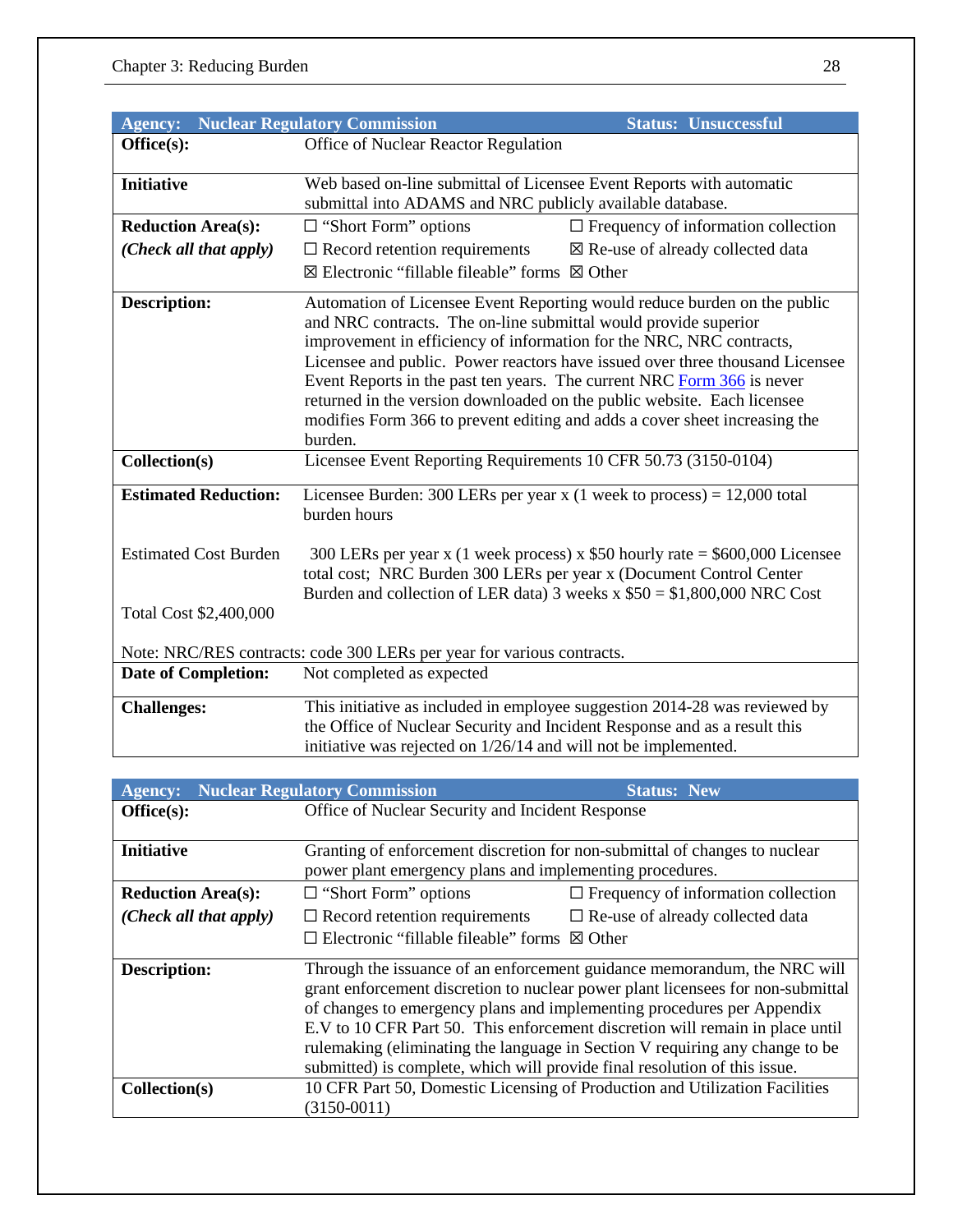| <b>Estimated Reduction:</b> | 3,500 total burden hours    |
|-----------------------------|-----------------------------|
|                             | \$938,000 total cost burden |
| Date of Completion:         | Expected in December, 2015  |
| <b>Challenges:</b>          | None                        |

| <b>Agency:</b>              | <b>Nuclear Regulatory Commission</b><br><b>Status: New</b>                                                                                                                                                                                                                                                                                                                                                                                                                                                                                                                                                                                                                                                |
|-----------------------------|-----------------------------------------------------------------------------------------------------------------------------------------------------------------------------------------------------------------------------------------------------------------------------------------------------------------------------------------------------------------------------------------------------------------------------------------------------------------------------------------------------------------------------------------------------------------------------------------------------------------------------------------------------------------------------------------------------------|
| Office(s):                  | Office of Nuclear Reactor Regulation                                                                                                                                                                                                                                                                                                                                                                                                                                                                                                                                                                                                                                                                      |
|                             |                                                                                                                                                                                                                                                                                                                                                                                                                                                                                                                                                                                                                                                                                                           |
| <b>Initiative</b>           | Incorporation by Reference of Edition and Addenda to American Society of                                                                                                                                                                                                                                                                                                                                                                                                                                                                                                                                                                                                                                  |
|                             | Mechanical Engineers (ASME) Codes and New and Revised ASME Code                                                                                                                                                                                                                                                                                                                                                                                                                                                                                                                                                                                                                                           |
|                             | Cases into 10 CFR 50.55a                                                                                                                                                                                                                                                                                                                                                                                                                                                                                                                                                                                                                                                                                  |
| <b>Reduction Area(s):</b>   | $\boxtimes$ Frequency of information collection<br>$\Box$ "Short Form" options                                                                                                                                                                                                                                                                                                                                                                                                                                                                                                                                                                                                                            |
| (Check all that apply)      | $\Box$ Record retention requirements<br>$\square$ Re-use of already collected data                                                                                                                                                                                                                                                                                                                                                                                                                                                                                                                                                                                                                        |
|                             | $\Box$ Electronic "fillable fileable" forms $\Box$ Other                                                                                                                                                                                                                                                                                                                                                                                                                                                                                                                                                                                                                                                  |
| <b>Description:</b>         | The NRC believes that this regulatory action would improve the effectiveness<br>of future licensing actions. This final action would allow licensees to apply the<br>Code Cases listed in the RGs as alternatives to requirements in the ASME BPV<br>Code and ASME OM Code for the design, construction, in-service inspection<br>(ISI), and in-service testing (IST) of nuclear power plant components without a<br>request for the use of alternatives or an exemption. This would help ensure<br>that NRC actions are effective, efficient, realistic, and timely by eliminating<br>the need for the NRC review of plant specific requests for alternatives in<br>accordance with $10$ CFR 50.55a (z). |
| Collection(s)               | 3150-0011                                                                                                                                                                                                                                                                                                                                                                                                                                                                                                                                                                                                                                                                                                 |
| <b>Estimated Reduction:</b> | 14,440 total burden hours                                                                                                                                                                                                                                                                                                                                                                                                                                                                                                                                                                                                                                                                                 |
|                             | \$3,869,920 total cost burden                                                                                                                                                                                                                                                                                                                                                                                                                                                                                                                                                                                                                                                                             |
| <b>Date of Completion:</b>  | Expected in October, 2016                                                                                                                                                                                                                                                                                                                                                                                                                                                                                                                                                                                                                                                                                 |
| <b>Challenges:</b>          | None                                                                                                                                                                                                                                                                                                                                                                                                                                                                                                                                                                                                                                                                                                      |

| <b>Agency:</b>            | <b>Nuclear Regulatory Commission</b>                                         | <b>Status: Complete</b>                                                     |
|---------------------------|------------------------------------------------------------------------------|-----------------------------------------------------------------------------|
| Office(s):                | Office of Investigations                                                     |                                                                             |
|                           |                                                                              |                                                                             |
| <b>Initiative</b>         | <b>OI</b> Monthly Report Submission                                          |                                                                             |
|                           |                                                                              |                                                                             |
| <b>Reduction Area(s):</b> | $\Box$ "Short Form" options                                                  | $\boxtimes$ Frequency of information collection                             |
| (Check all that apply)    | $\Box$ Record retention requirements                                         | $\Box$ Re-use of already collected data                                     |
|                           | $\Box$ Electronic "fillable fileable" forms $\Box$ Other                     |                                                                             |
| <b>Description:</b>       | Reduce the frequency of the Investigations Report from monthly to quarterly. |                                                                             |
|                           |                                                                              |                                                                             |
| Collection(s)             |                                                                              | Monthly calculation and production of reports for investigations opened and |
|                           | closed during the period of performance.                                     |                                                                             |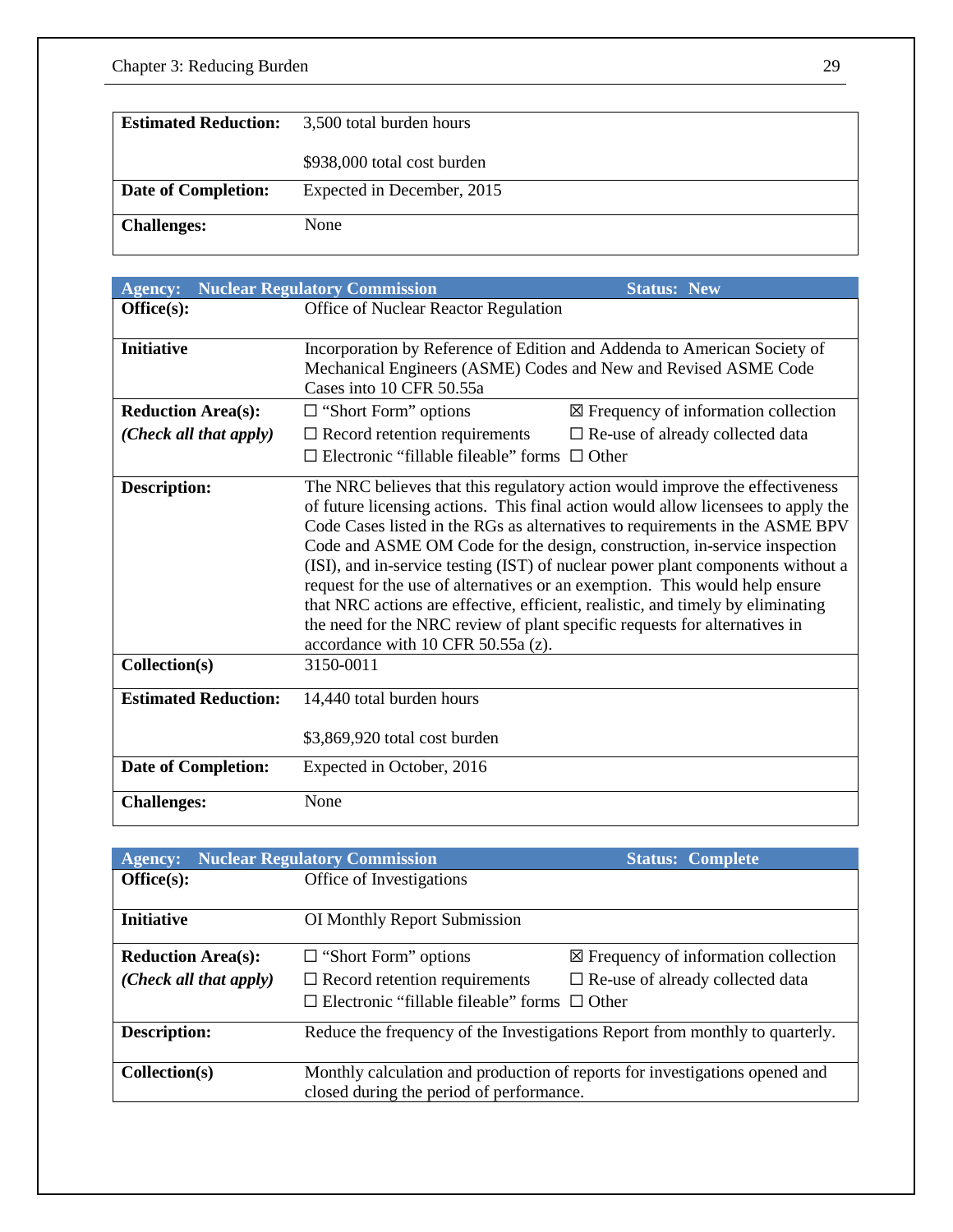| <b>Estimated Reduction:</b> | 350 total burden hours     |
|-----------------------------|----------------------------|
|                             | \$25,476 total cost burden |
| Date of Completion:         | Completed in January, 2014 |
| <b>Challenges:</b>          | None                       |

| <b>Agency:</b>              | <b>Nuclear Regulatory Commission</b>                                    | <b>Status: Suspended</b>                                                        |
|-----------------------------|-------------------------------------------------------------------------|---------------------------------------------------------------------------------|
| Office(s):                  | Office of Investigations                                                |                                                                                 |
|                             |                                                                         |                                                                                 |
| <b>Initiative</b>           | Electronic submission of Transcripts                                    |                                                                                 |
| <b>Reduction Area(s):</b>   | $\Box$ "Short Form" options                                             | $\Box$ Frequency of information collection                                      |
| (Check all that apply)      | $\Box$ Record retention requirements                                    | $\Box$ Re-use of already collected data                                         |
|                             | Electronic "fillable fileable" forms                                    | $\boxtimes$ Other                                                               |
| <b>Description:</b>         | secure SharePoint site.                                                 | Investigation interview transcripts will be submitted electronically through a  |
| Collection(s)               | FedEx shipping costs                                                    |                                                                                 |
| <b>Estimated Reduction:</b> | 150 total burden hours                                                  |                                                                                 |
|                             | \$3,000 total cost burden                                               |                                                                                 |
| <b>Date of Completion:</b>  | Not completed as expected in March, 2016                                |                                                                                 |
| <b>Challenges:</b>          | security of site to protect privacy information that would be included. | Initiative suspended due to security concerns of site. In process of confirming |

## *3.3.8. Securities and Exchange Commission*

| <b>Agency:</b>            | <b>Securities and Exchange Commission</b>                                                                                                                                                                                                                                                                                                                                                                                                                                                                                                                                                | <b>Status: In-Progress</b>                   |
|---------------------------|------------------------------------------------------------------------------------------------------------------------------------------------------------------------------------------------------------------------------------------------------------------------------------------------------------------------------------------------------------------------------------------------------------------------------------------------------------------------------------------------------------------------------------------------------------------------------------------|----------------------------------------------|
| Office(s):                | Enterprise-wide                                                                                                                                                                                                                                                                                                                                                                                                                                                                                                                                                                          |                                              |
| <b>Initiative</b>         | Consolidated Enterprise Data Warehouse (EDW)                                                                                                                                                                                                                                                                                                                                                                                                                                                                                                                                             |                                              |
| <b>Reduction Area(s):</b> | $\Box$ "Short Form" options                                                                                                                                                                                                                                                                                                                                                                                                                                                                                                                                                              | $\Box$ Frequency of information collection   |
| (Check all that apply)    | $\Box$ Record retention requirements                                                                                                                                                                                                                                                                                                                                                                                                                                                                                                                                                     | $\boxtimes$ Re-use of already collected data |
|                           | $\Box$ Electronic "fillable fileable" forms $\boxtimes$ Other                                                                                                                                                                                                                                                                                                                                                                                                                                                                                                                            |                                              |
| <b>Description:</b>       | The SEC has embarked on a program to reduce technology-related<br>complexities. This multi-year effort began in FY 2012. A consolidated<br>enterprise data warehouse is being implemented that will allow external users<br>to access the "right data at the right time" and perform data analysis. The SEC<br>has many systems containing disparate sets of data that exist in "silos". This<br>requires external users to traverse multiple sources to access desired data. The<br>EDW will facilitate enhanced collaboration across offices, agencies and the<br>public.<br>Benefits: |                                              |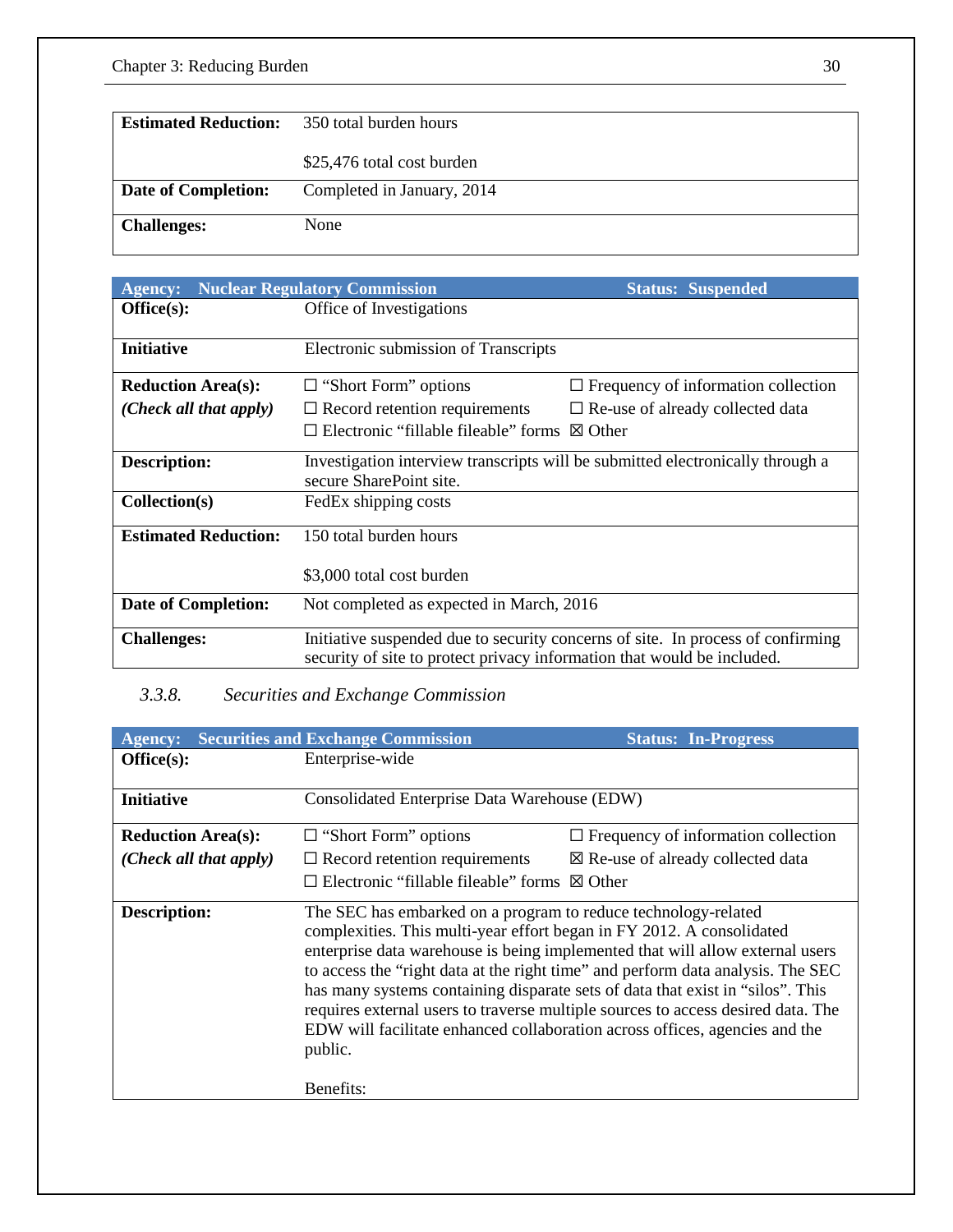| <b>Challenges:</b>          | Rule changes, technology integration                                                                                                                                                                                         |
|-----------------------------|------------------------------------------------------------------------------------------------------------------------------------------------------------------------------------------------------------------------------|
| <b>Date of Completion:</b>  | total cost burden<br>Expected in May, 2017                                                                                                                                                                                   |
| <b>Estimated Reduction:</b> | 50,000 total burden hours                                                                                                                                                                                                    |
| Collection(s)               | Approximately 47% of the 313 information collections are filed using<br>EDGAR. Over 36 million hours are currently devoted to EDGAR related forms                                                                            |
|                             | Provision unstructured documents (EDGAR filings) to the EDW platform and<br>enhance the analytic capacities of handling unstructured data (xml and pdf files<br>to enhance the public's ability to view and utilize the data |
|                             | Scheduled for FY 2015-2016:<br>Provision data from SEC EDGAR data to the EDW;<br>Continue to integrate data, mature ETL processing and manage data at the<br>enterprise level                                                |
|                             | Completed in FY 2014:<br>Created and implemented the best practices and standards for an EDW<br>foundation                                                                                                                   |
|                             | Reduce the data duplication across the enterprise by eliminating identical data.                                                                                                                                             |
|                             | Generate more efficient regulatory filing review process and the value-added<br>decision support for the SEC mission.                                                                                                        |
|                             | Facilitate access to information for investors to make informed investment<br>decisions                                                                                                                                      |

| <b>Agency:</b>            | <b>Securities and Exchange Commission</b>                                                                                                                                                                                                                                                                                                                                                                                                                                                                                                                                                                                                                                                                                                                                                                                                                                                                                  | <b>Status: In-Progress</b>                 |
|---------------------------|----------------------------------------------------------------------------------------------------------------------------------------------------------------------------------------------------------------------------------------------------------------------------------------------------------------------------------------------------------------------------------------------------------------------------------------------------------------------------------------------------------------------------------------------------------------------------------------------------------------------------------------------------------------------------------------------------------------------------------------------------------------------------------------------------------------------------------------------------------------------------------------------------------------------------|--------------------------------------------|
| Office(s):                | Division of Trading and Markets                                                                                                                                                                                                                                                                                                                                                                                                                                                                                                                                                                                                                                                                                                                                                                                                                                                                                            |                                            |
| <b>Initiative</b>         | Self-Regulatory Organization (SRO) Electronic Form Initiative                                                                                                                                                                                                                                                                                                                                                                                                                                                                                                                                                                                                                                                                                                                                                                                                                                                              |                                            |
| <b>Reduction Area(s):</b> | $\boxtimes$ "Short Form" options                                                                                                                                                                                                                                                                                                                                                                                                                                                                                                                                                                                                                                                                                                                                                                                                                                                                                           | $\Box$ Frequency of information collection |
| (Check all that apply)    | $\boxtimes$ Record retention requirements                                                                                                                                                                                                                                                                                                                                                                                                                                                                                                                                                                                                                                                                                                                                                                                                                                                                                  | $\Box$ Re-use of already collected data    |
|                           | ⊠ Electronic "fillable fileable" forms $\boxtimes$ Other                                                                                                                                                                                                                                                                                                                                                                                                                                                                                                                                                                                                                                                                                                                                                                                                                                                                   |                                            |
| Description:              | The Commission continues to improve its systems for information gathering,<br>storage, and retrieval through increased use of computer technology. Some of<br>these improvements, such as increased use of email in correspondence between<br>the Commission and the SRO and other regulated entities, have improved the<br>efficiency of the Commission's oversight role. However, the process of<br>compiling, preparing, and filing of the data required in response to regulatory<br>requirements for information collection reflects the complexity of the regulated<br>entities businesses. Currently, the Electronic Form Filing System ("EFFS") is<br>used by SROs to file proposed rule changes electronically with the<br>Commission pursuant to Exchange Act Section 19(b), and SRO Rule Tracking<br>System ("SRTS") is the internal Commission system used to process and<br>manage SRO proposed rule changes. |                                            |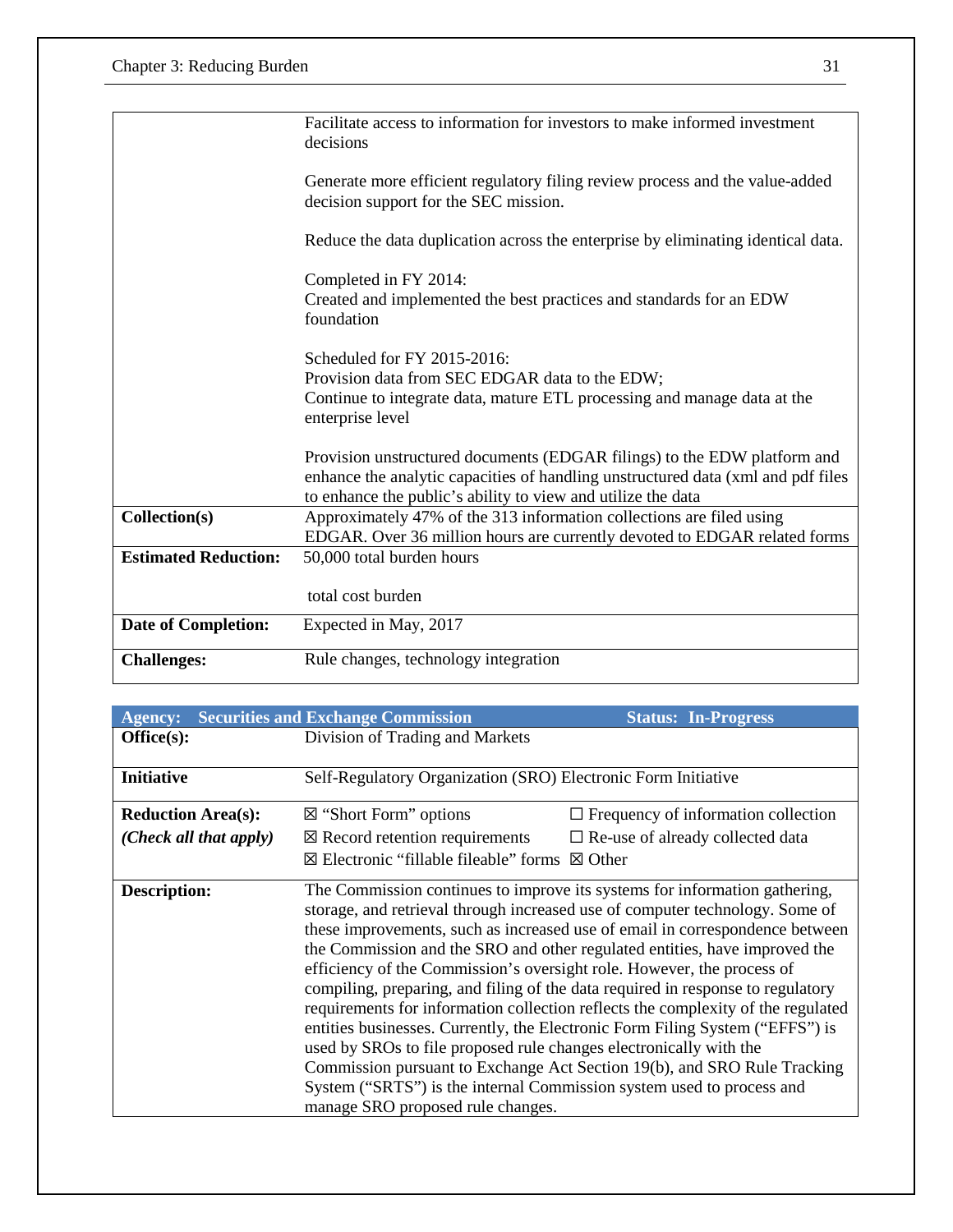|                             | The Commission will be using the EFFS and SRTS, which makes the form<br>filing processes efficient by utilizing the existing information technology, for<br>the filing of additional regulatory filings of SROs, SCI entities, and ATSs,<br>thereby conserving both regulated entities and Commission resources. |  |
|-----------------------------|------------------------------------------------------------------------------------------------------------------------------------------------------------------------------------------------------------------------------------------------------------------------------------------------------------------|--|
|                             | The Electronic Filing System ("EFFS") utilizes the existing information<br>technology for the filing of proposed rule changes, thereby conserving both<br>clearing agency and Commission resources.                                                                                                              |  |
|                             | Completed FY 2014<br>Form 19b-4                                                                                                                                                                                                                                                                                  |  |
|                             | Scheduled to be available November 2015<br>Form SCI                                                                                                                                                                                                                                                              |  |
|                             | Scheduled for FY 2016-2018                                                                                                                                                                                                                                                                                       |  |
|                             | Form ATS/Form ATS-R<br>$\bullet$                                                                                                                                                                                                                                                                                 |  |
|                             | Form 1<br>$\bullet$                                                                                                                                                                                                                                                                                              |  |
|                             | Form 1-N<br>$\bullet$                                                                                                                                                                                                                                                                                            |  |
|                             | Form CA-1<br>$\bullet$                                                                                                                                                                                                                                                                                           |  |
|                             | Form $19b-4(e)$<br>٠                                                                                                                                                                                                                                                                                             |  |
|                             | Form X-15AJ-2 (Currently under PRA threshold)<br>$\bullet$                                                                                                                                                                                                                                                       |  |
|                             | Form X-17A-19<br>$\bullet$                                                                                                                                                                                                                                                                                       |  |
| Collection(s)               | Form 19b-4 (3435-0045 140,431 hours), Form SCI (3235-0703 185,975 hours)                                                                                                                                                                                                                                         |  |
|                             | Form ATS/ATS-R (3235-0509 2873 hours), Form 1 (3235-0017 2,041 hours)                                                                                                                                                                                                                                            |  |
|                             | Form 1-N (3235-0554 182 hours) Form CA-1 (3235-0195 130 hours) Form                                                                                                                                                                                                                                              |  |
|                             | 19b-4(e) (3235-0504 3,879 hours), Form X-17A-19 (3235-0133 200 hours)                                                                                                                                                                                                                                            |  |
| <b>Estimated Reduction:</b> | 75,000 total burden hours                                                                                                                                                                                                                                                                                        |  |
|                             |                                                                                                                                                                                                                                                                                                                  |  |
|                             | total cost burden                                                                                                                                                                                                                                                                                                |  |
| <b>Date of Completion:</b>  | Expected in September, 2018                                                                                                                                                                                                                                                                                      |  |
| <b>Challenges:</b>          | Information technology integration, Rule changes                                                                                                                                                                                                                                                                 |  |
|                             |                                                                                                                                                                                                                                                                                                                  |  |

| <b>Agency:</b>            | <b>Securities and Exchange Commission</b>   | <b>Status: In-Progress</b>                                                                                                                                |
|---------------------------|---------------------------------------------|-----------------------------------------------------------------------------------------------------------------------------------------------------------|
| Office(s):                | All SEC Division/Offices                    |                                                                                                                                                           |
| <b>Initiative</b>         | SEC.gov Modernization                       |                                                                                                                                                           |
| <b>Reduction Area(s):</b> | $\Box$ "Short Form" options                 | $\Box$ Frequency of information collection                                                                                                                |
| (Check all that apply)    | $\Box$ Record retention requirements        | $\boxtimes$ Re-use of already collected data                                                                                                              |
|                           | $\Box$ Electronic "fillable fileable" forms | $\boxtimes$ Other                                                                                                                                         |
| <b>Description:</b>       | investment decisions.                       | This multi-year effort began in FY 2013. The investor community relies on the<br>SEC.gov to search and gather information about public companies and make |
|                           | Benefits:                                   |                                                                                                                                                           |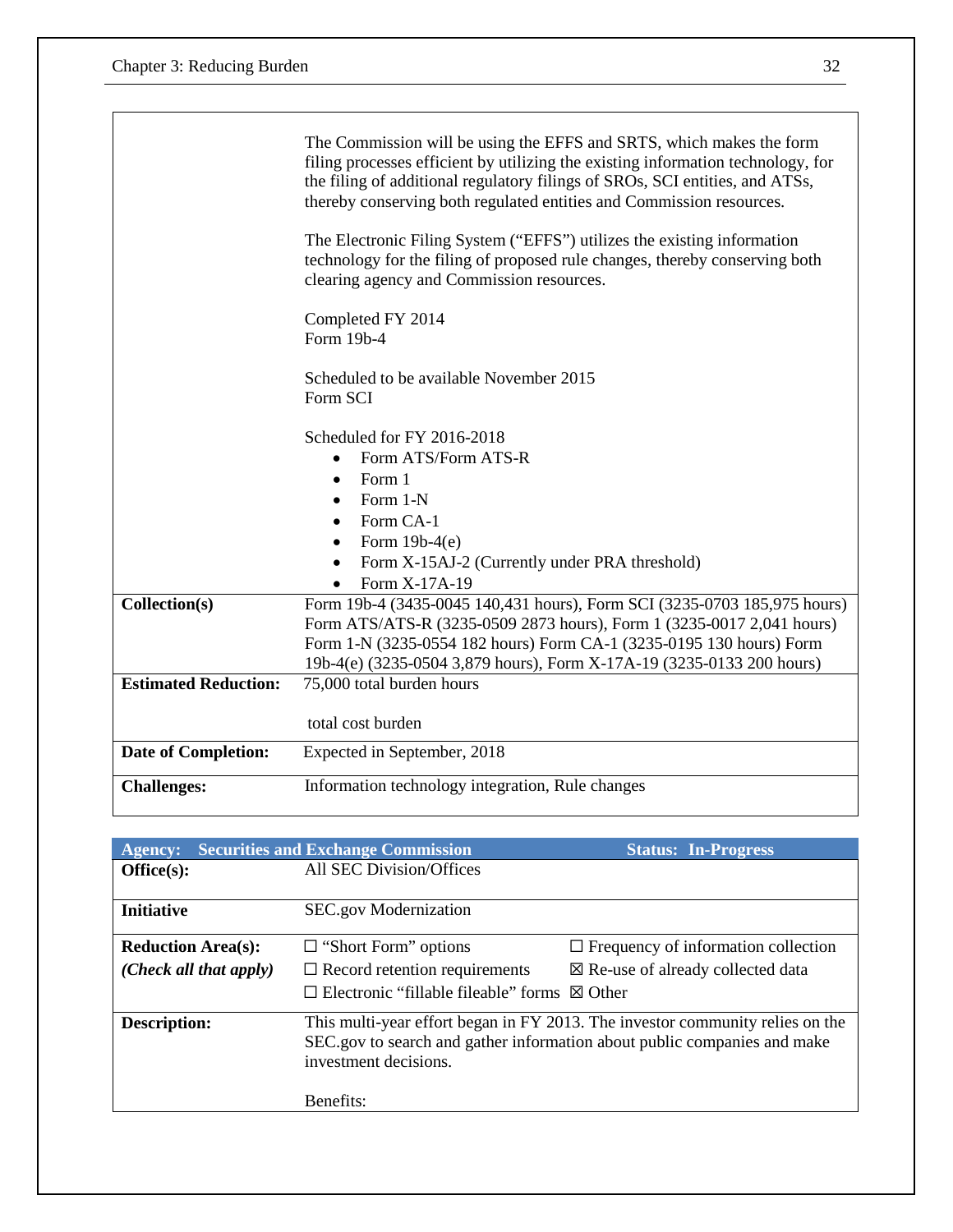|                             | Improved efficiency and accommodate emerging investor needs. It will also<br>provide complex, predictive analytical capabilities to search data using<br>interactive data visualization tools.                                                                                                                                                               |
|-----------------------------|--------------------------------------------------------------------------------------------------------------------------------------------------------------------------------------------------------------------------------------------------------------------------------------------------------------------------------------------------------------|
|                             | Provide a simple interchange between filers and the SEC to reduce filer<br>burdens by continuing to improve current technology, methodology, and<br>dissemination through modernization.                                                                                                                                                                     |
|                             | Completed in FY 2013:<br>Enhanced accessibility for the public to provide tips and complaints. (3235-<br>0672- Electronic Data Collection System-TCR Database)                                                                                                                                                                                               |
|                             | Completed in FY 2014/2015: Overall site was redesigned; the re-architecting<br>of the SEC.gov databases improved the performance. A central staging area for<br>all structured and unstructured data that is collected by the SEC was<br>implemented. The system currently stores the last 15 years of filings, which<br>total more than 21 million records. |
| Collection(s)               | Approximately 47% of the 313 information collections are filed using EDGAR<br>and searched by the public using SEC.gov                                                                                                                                                                                                                                       |
| <b>Estimated Reduction:</b> | 5,000,000 total burden hours                                                                                                                                                                                                                                                                                                                                 |
|                             | total cost burden                                                                                                                                                                                                                                                                                                                                            |
| <b>Date of Completion:</b>  | Expected in May, 2016                                                                                                                                                                                                                                                                                                                                        |
| <b>Challenges:</b>          | Technology integration                                                                                                                                                                                                                                                                                                                                       |

| <b>Agency:</b>            | <b>Securities and Exchange Commission</b>                                                                                                                                                                                                                                                                                                                   | <b>Status: In-Progress</b>                                                   |
|---------------------------|-------------------------------------------------------------------------------------------------------------------------------------------------------------------------------------------------------------------------------------------------------------------------------------------------------------------------------------------------------------|------------------------------------------------------------------------------|
| Office(s):                | Division of Corporate Finance, Investment Management Division, Division of                                                                                                                                                                                                                                                                                  |                                                                              |
|                           | <b>Trading and Markets</b>                                                                                                                                                                                                                                                                                                                                  |                                                                              |
| <b>Initiative</b>         | <b>EDGAR Modernization</b>                                                                                                                                                                                                                                                                                                                                  |                                                                              |
| <b>Reduction Area(s):</b> | $\boxtimes$ "Short Form" options                                                                                                                                                                                                                                                                                                                            | $\Box$ Frequency of information collection                                   |
| (Check all that apply)    | $\boxtimes$ Record retention requirements                                                                                                                                                                                                                                                                                                                   | $\boxtimes$ Re-use of already collected data                                 |
|                           | $\boxtimes$ Electronic "fillable fileable" forms $\Box$ Other                                                                                                                                                                                                                                                                                               |                                                                              |
| <b>Description:</b>       | The SEC has embarked on a multi-year program to reduce technology-related<br>complexities. Standardization will improve the SEC's ability to carry out its<br>core mission and lead to greater customer satisfaction. The EDGAR Filer<br>System allows companies and individuals to file periodic reports and provide<br>regulatory information to the SEC. |                                                                              |
|                           | Benefits:<br>Facilitate access to information for investors to make informed investment<br>decisions                                                                                                                                                                                                                                                        |                                                                              |
|                           | on filers knowledge                                                                                                                                                                                                                                                                                                                                         | Reduce filer burden by providing a professional path and a novice path based |
|                           | Decrease the operational and maintenance cost by than more than 45%                                                                                                                                                                                                                                                                                         |                                                                              |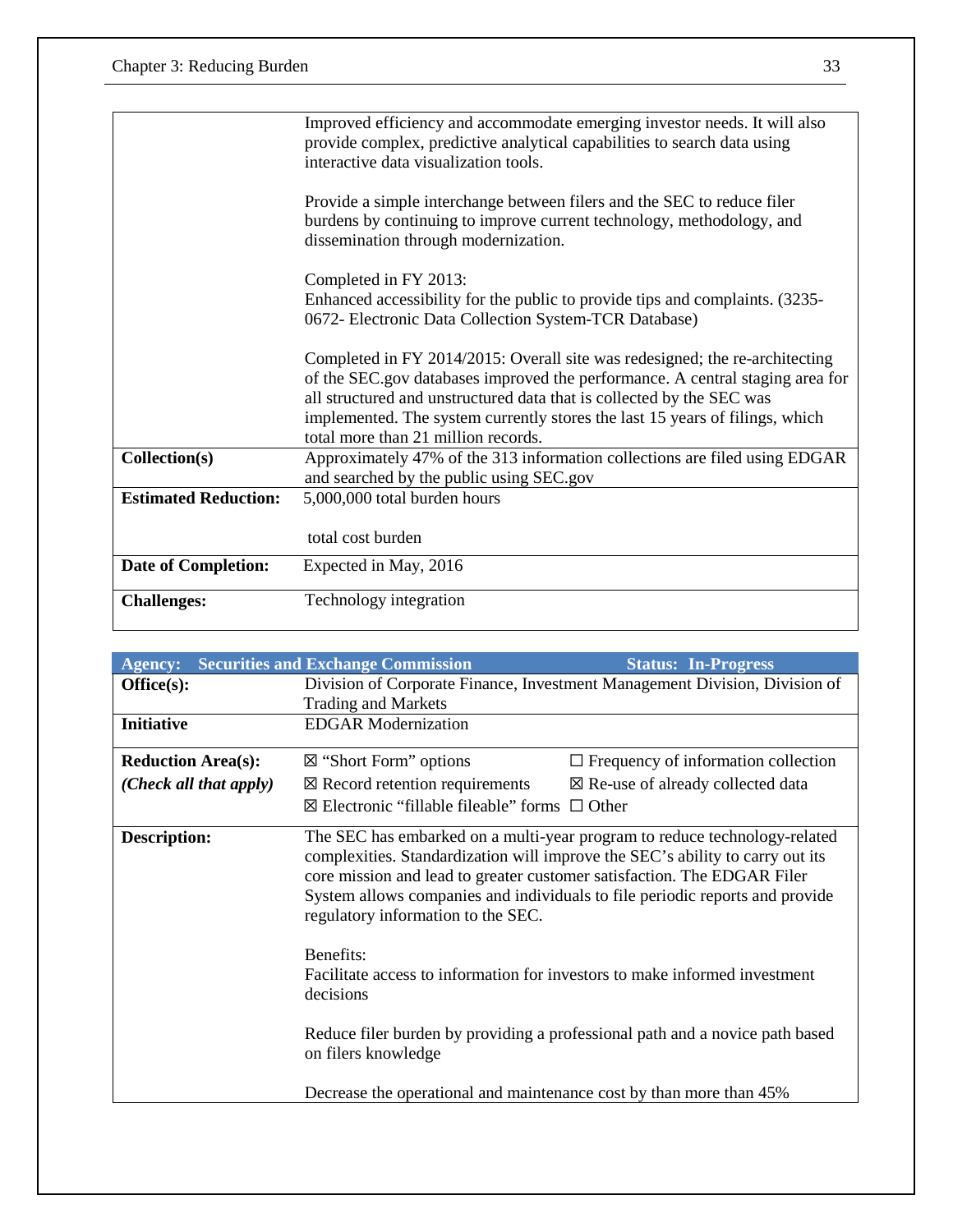|                             | Improve data capture by moving to more structured formats for EDGAR filed<br>form types                                                                                                                                                                                                                                                                           |
|-----------------------------|-------------------------------------------------------------------------------------------------------------------------------------------------------------------------------------------------------------------------------------------------------------------------------------------------------------------------------------------------------------------|
|                             | Single source of timely $\&$ accurate data managed as an enterprise asset                                                                                                                                                                                                                                                                                         |
|                             | Scheduled for FY 2015-FY 2017                                                                                                                                                                                                                                                                                                                                     |
|                             | The contract was awarded 9/2014. The first phase of modernization, is<br>documenting the As-Is and To-Be processes that are envisioned for the future<br>EDGAR system that will simplify the rules process. The output of this task<br>will be the input of the next phase of modernization, which is outlining the<br>functional requirements of the new system. |
| Collection(s)               | Approximately 47% of the 313 information collections are filed using EDGAR<br>and searched by the public using SEC.gov                                                                                                                                                                                                                                            |
| <b>Estimated Reduction:</b> | $5,000,000 - 10,000,000$ total burden hours                                                                                                                                                                                                                                                                                                                       |
|                             | total cost burden                                                                                                                                                                                                                                                                                                                                                 |
| <b>Date of Completion:</b>  | Expected in May, 2017                                                                                                                                                                                                                                                                                                                                             |
| <b>Challenges:</b>          | Rule changes, technology integration                                                                                                                                                                                                                                                                                                                              |

| <b>Agency:</b>                                                                                    | <b>Securities and Exchange Commission</b>                                                                                                                                                                                                                                                                                                                                                                                                                                                   | <b>Status: New</b>                         |  |
|---------------------------------------------------------------------------------------------------|---------------------------------------------------------------------------------------------------------------------------------------------------------------------------------------------------------------------------------------------------------------------------------------------------------------------------------------------------------------------------------------------------------------------------------------------------------------------------------------------|--------------------------------------------|--|
| Office(s):                                                                                        | Division of Trading and Markets                                                                                                                                                                                                                                                                                                                                                                                                                                                             |                                            |  |
| <b>Initiative</b>                                                                                 | Form 17H Electronic Submission                                                                                                                                                                                                                                                                                                                                                                                                                                                              |                                            |  |
| <b>Reduction Area(s):</b>                                                                         | $\boxtimes$ "Short Form" options                                                                                                                                                                                                                                                                                                                                                                                                                                                            | $\Box$ Frequency of information collection |  |
| (Check all that apply)                                                                            | $\Box$ Record retention requirements                                                                                                                                                                                                                                                                                                                                                                                                                                                        | $\square$ Re-use of already collected data |  |
|                                                                                                   | $\boxtimes$ Electronic "fillable fileable" forms $\Box$ Other                                                                                                                                                                                                                                                                                                                                                                                                                               |                                            |  |
| <b>Description:</b><br>Collection(s)                                                              | This project is to implement a replacement solution for the current legacy<br>BDRA application being used by the Risk Management Program in the<br>Division of Trading and Markets. The replacement solution provide TM Risk<br>Management Program staff with the capability to track, collect, review, and<br>analyze the financial data related to the form 17H that will be filed by the<br>Broker Dealers electronically through the EDGAR system.<br>Form 17-H (3235-0410 7,300 hours) |                                            |  |
| <b>Estimated Reduction:</b><br>We are unable to determine specific burden reduction at this time. |                                                                                                                                                                                                                                                                                                                                                                                                                                                                                             |                                            |  |
|                                                                                                   | total cost burden                                                                                                                                                                                                                                                                                                                                                                                                                                                                           |                                            |  |
| <b>Date of Completion:</b>                                                                        | Expected in May, 2016                                                                                                                                                                                                                                                                                                                                                                                                                                                                       |                                            |  |
| <b>Challenges:</b>                                                                                | Technology integration                                                                                                                                                                                                                                                                                                                                                                                                                                                                      |                                            |  |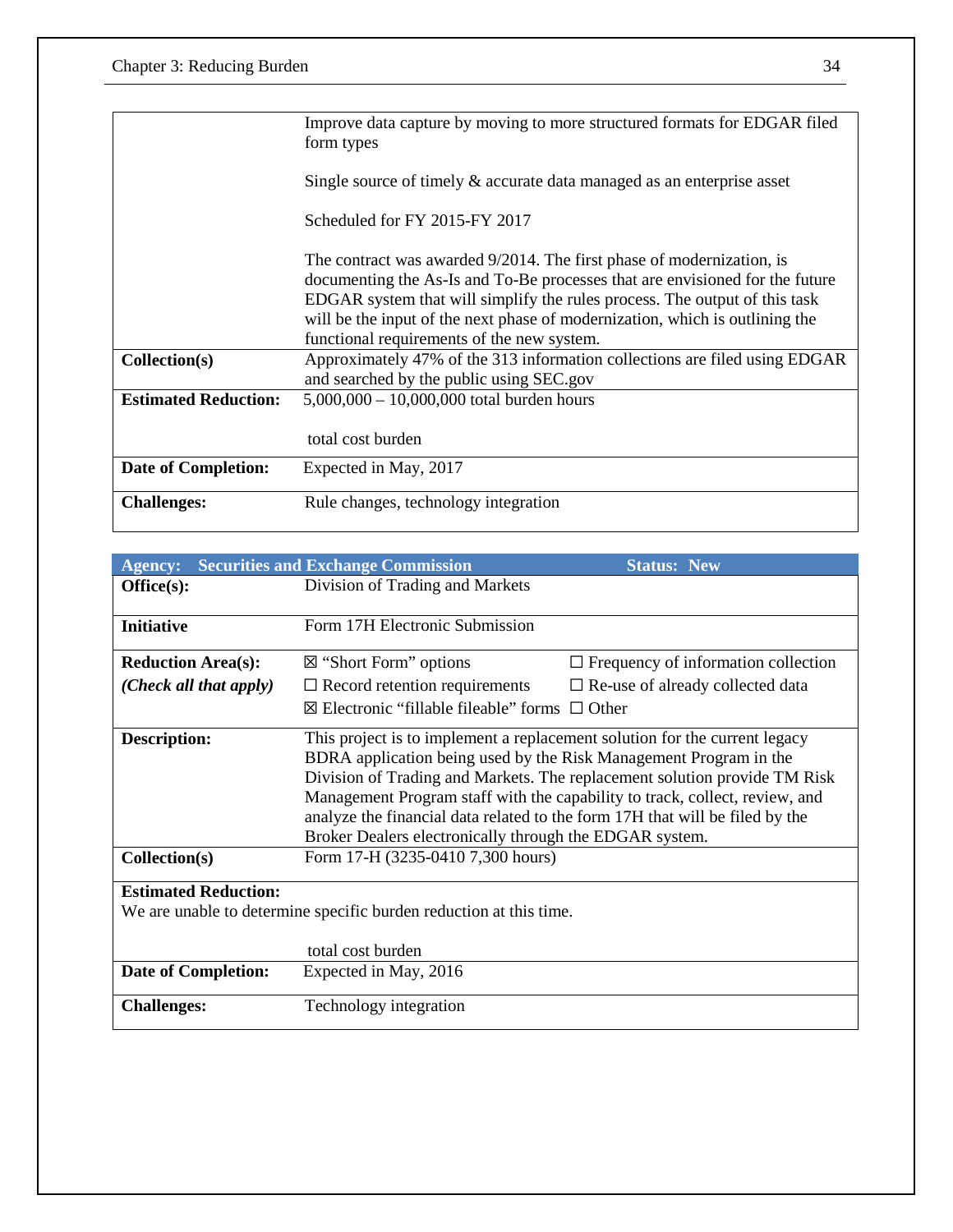# **Appendix A: Burden Reductions and Increases**

Reginfo.gov gives the public access to current and historical data on information collection reviews (ICRs) by the Office of Information and Regulatory Affairs (OIRA) under the Paperwork Reduction Act. Since the summer of 2006, OIRA has been using a new, enhanced computer system, replacing a 20-year-old mainframe computer, to support the information collection review process. As mentioned in Chapter 1, this system, named ROCIS,  $^{23}$  $^{23}$  $^{23}$  allows Federal agencies to submit materials for review electronically. ROCIS also allows OIRA to track the entire review process automatically. The new system also gives the public the ability to view and search information collection reviews on Reginfo.gov.

All data previously available in the old mainframe system have now been moved to Reginfo.gov. The old system contained records from as far back as the 1970s. Occasionally, the old system was modified, including several instances of adding more data to the information submitted by agencies and retained in the system about each submission. The most recent major system redesign occurred in 1995. One of the biggest changes introduced at that time was saving data about the original agency request, in addition to what was actually approved by OIRA. Previously, only the approved numbers for burdens and expiration dates were maintained in the system.

Under the review process, approved information collection requests are assigned OMB control numbers. A single control number may apply to several related information collections. The new system gives the public the ability to see the electronic documents associated with the submission, including documents for the related information collections.

These technological advances allow OIRA to offer information on PRA activities online and in more detail. In addition to the detailed information available for every collection, Reginfo.gov lists a regularly updated collection of PRA inventory, PRA review, and burden reduction and increase reports in XML format (Extensible Markup Language), a language to describe structured data. In keeping with OIRA's policy of transparency and accessibility, XML reports constitute a machine-readable format. For this data, please visit the "XML Reports" page at Reginfo.gov: [http://www.reginfo.gov/public/do/PRAXML.](http://www.reginfo.gov/public/do/PRAXML)

<span id="page-39-0"></span> $\overline{a}$ <sup>23</sup> ROCIS is an acronym for the RISC and OIRA Consolidated Information System. RISC – Regulatory Information Services Center – is managed by the General Services Administration (GSA) and facilitates access to information collection data. OIRA – Office of Information and Regulatory Affairs – reviews agencies' information collections under the PRA.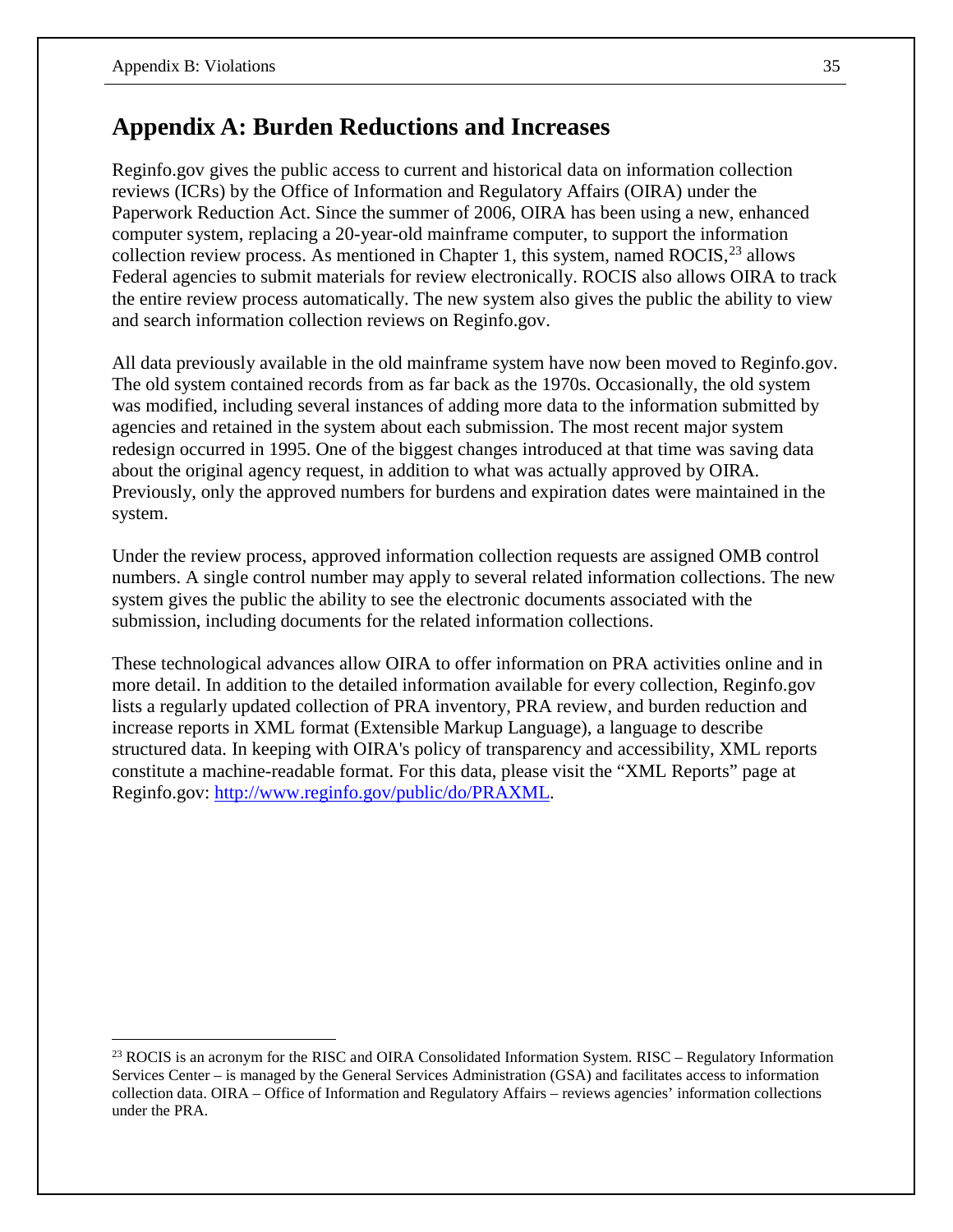# **Appendix B: Violations**

As discussed in Chapter 2, OMB reports two categories of violations of the Paperwork Reduction Act: (1) collections in use without OMB approval and (2) lapses in renewal or discontinuation. Violations falling under the first category, collections in use without OMB approval, occur when the agency fails to submit the information collection request to OMB before it begins to collect information. Violations falling under the second category, lapses in renewal or discontinuation occur when the agency fails to submit its request to OMB to renew (or discontinue) its approval for a collection prior to the expiration date.

OMB continues its use of an enhanced search process for lapses in renewal or discontinuation in FY 2013. Prior to FY 2011, OMB would identify all collections that expired during the fiscal year and were reinstated after the expiration date during the fiscal year. This previous process would identify only some of the collections comprising the other two types of lapses in renewal or discontinuation: (1) collections that expired in previous fiscal years and were reinstated during the fiscal year and (2) collections that expired during the fiscal year and were not renewed or discontinued before the expiration date in the fiscal year. As a result, prior to FY 2011, some agencies may not have considered the failure to submit a discontinuation notice before a collection expires to be a violation.

OMB now more effectively identifies all three types of lapses in renewal or discontinuation: (1) all collections that expired during FY 2013 and were reinstated after the expiration date during FY 2013; (2) collections that expired in previous fiscal years and were reinstated during FY 2013; and (3) collections that expired during FY 2013 and were not renewed or discontinued before the expiration date in FY 2013. OMB reports the list of FY 2013 Violations below.

## **B.1. List of Violations**

| <b>Agency</b>                                                   | <b>OMB</b><br>Control $#$ | Title                                                                                                                                                                 |
|-----------------------------------------------------------------|---------------------------|-----------------------------------------------------------------------------------------------------------------------------------------------------------------------|
| <b>Commodity Futures</b><br><b>Trading</b><br><b>Commission</b> |                           |                                                                                                                                                                       |
|                                                                 | 3038-0075                 | Protection of Collateral of Counterparties to Uncleared Swaps;<br>Treatment of Securities in a Portfolio Margining Account in a<br><b>Commodity Broker Bankruptcy</b> |
|                                                                 | 3038-0103                 | Ownership and Control Reports, Forms 102/102S, 40/40S, and<br>71 (Trader and Account Identification Reports)                                                          |
| Department of<br><b>Agriculture</b>                             |                           |                                                                                                                                                                       |
|                                                                 | 0579-0409                 | National Veterinary Services Laboratories; Bovine<br>Spongiform                                                                                                       |
| Department of<br><b>Defense</b>                                 |                           |                                                                                                                                                                       |
|                                                                 | 0702-0125                 | Automated Installation Entry (AIE) System                                                                                                                             |

#### **Table 3: Collections in use without an OMB control number**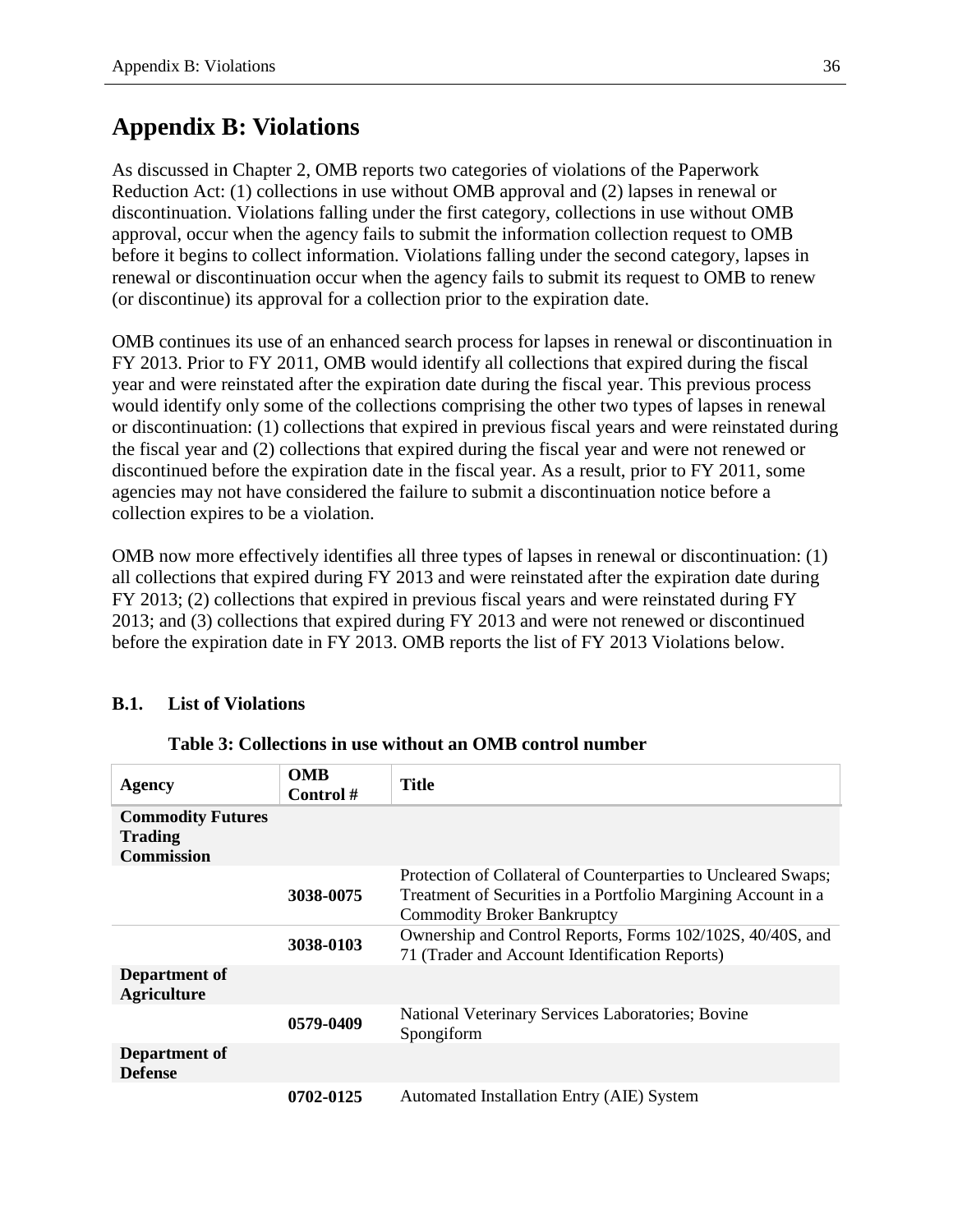| <b>Agency</b>                                                   | <b>OMB</b><br>Control# | <b>Title</b>                                                                                                                                                                     |
|-----------------------------------------------------------------|------------------------|----------------------------------------------------------------------------------------------------------------------------------------------------------------------------------|
|                                                                 | 0702-0127              | Automated Biometric Identification System (ABIS)                                                                                                                                 |
|                                                                 | 0703-0061              | Navy Enabler Framework                                                                                                                                                           |
|                                                                 | 0704-0489              | Defense Industrial Base Cyber Security/Information                                                                                                                               |
|                                                                 |                        | Assurance (DIB CS/IA) Cyber Incident Reporting                                                                                                                                   |
|                                                                 | 0704-0490              | Defense Industrial Base Voluntary Cyber Security/Information<br>Assurance (DIB CS/IA) Points of Contact (POC) Information                                                        |
|                                                                 | 0704-0510              | Physical Access Control System - G-BADGE                                                                                                                                         |
|                                                                 | 0704-0511              | Physical Access Control System - Diamond II                                                                                                                                      |
|                                                                 | 0704-0512              | Physical Access Control System - Honeywell                                                                                                                                       |
|                                                                 | 0704-0513              | Physical Access Control System - Lenel                                                                                                                                           |
|                                                                 | 0704-0514              | Police Center Records (POLC)                                                                                                                                                     |
|                                                                 | 0704-0515              | DoD Child Development Program (CDP) - Background<br><b>Investigations and Program Request</b>                                                                                    |
|                                                                 | 0704-0528              | Military OneSource Case Management System (CMS) - Intake                                                                                                                         |
|                                                                 | 0720-0006              | TriCare DoD/CHAMPUS Medical Claim Patient's Request<br>for Medical Payment                                                                                                       |
| Department of<br><b>Energy</b>                                  |                        |                                                                                                                                                                                  |
|                                                                 | No OMB                 | Clean Cities 5-Year Strategic Plan Survey                                                                                                                                        |
|                                                                 | Control#               |                                                                                                                                                                                  |
| Department of<br><b>Health and Human</b><br><b>Services</b>     |                        |                                                                                                                                                                                  |
|                                                                 | 0925-0695              | Early Career Reviewer Program Online Application System                                                                                                                          |
|                                                                 | 0925-0697              | <b>NIMH Recruitment Milestone Reporting System</b>                                                                                                                               |
|                                                                 | 0925-0698              | Application Process for Clinical Research Training and<br>Medical Education at the Clinical Center and its impact on<br>Course and Training Program Enrollment and Effectiveness |
|                                                                 | 0925-0703              | Specimen Resource Location (SRL) NCI                                                                                                                                             |
| Department of<br><b>Homeland Security</b>                       |                        |                                                                                                                                                                                  |
|                                                                 | 1625-0121              | United States Coast Guard Academy Introduction Mission<br>Program Application and Supplemental Forms                                                                             |
|                                                                 | 1652-0063              | Law Enforcement Officer (LEO) Reimbursement Request                                                                                                                              |
| Department of<br><b>Housing and Urban</b><br><b>Development</b> |                        |                                                                                                                                                                                  |
|                                                                 | 2506-0199              | Recordkeeping for HUD's Continuum of Care Program                                                                                                                                |
| Department of the<br><b>Interior</b>                            |                        |                                                                                                                                                                                  |
|                                                                 | 1028-0109              | iCoast-Did the Coast Change?                                                                                                                                                     |
| Department of<br>Labor                                          |                        |                                                                                                                                                                                  |
|                                                                 | 1210-0153              | Alternative Reporting Methods for Apprenticeship and<br>Training Plans and Top Hat Plans                                                                                         |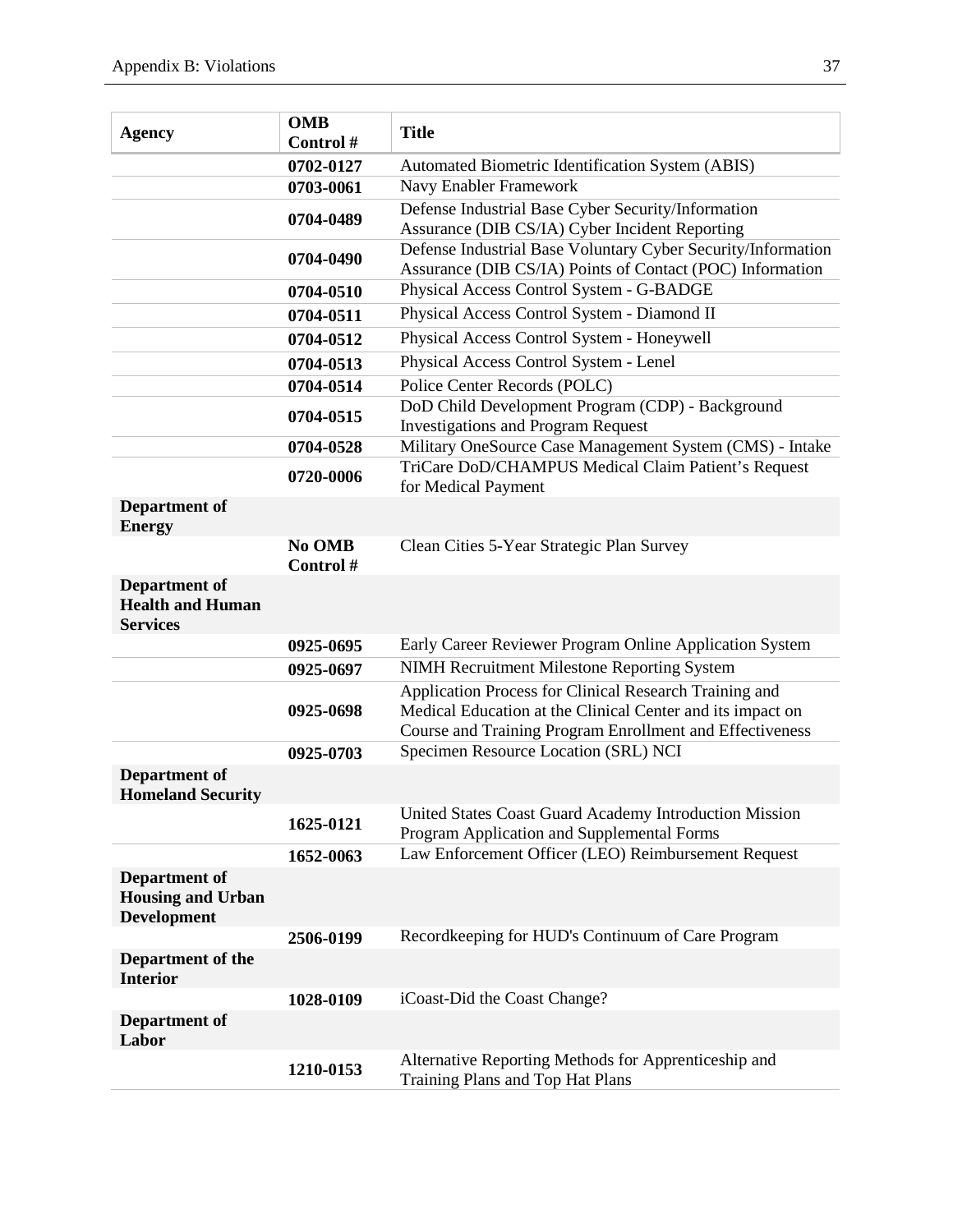| <b>Agency</b>                                    | <b>OMB</b><br>Control#       | <b>Title</b>                                                                                                                                                                                                                                                                                |
|--------------------------------------------------|------------------------------|---------------------------------------------------------------------------------------------------------------------------------------------------------------------------------------------------------------------------------------------------------------------------------------------|
|                                                  | No OMB<br>Control#           | PTE 1984-24 (Insurance and Annuity Contracts and Mutual<br>Fund Principal Underwriters)                                                                                                                                                                                                     |
| <b>Department of State</b>                       |                              |                                                                                                                                                                                                                                                                                             |
|                                                  | No OMB<br>Control#<br>No OMB | Application form for 2014 Study of the United States<br>Institutes for Student Leaders on Women's Leadership<br>Application form for Benjamin Franklin Transatlantic Fellows                                                                                                                |
|                                                  | Control#                     | <b>Summer Institutes</b>                                                                                                                                                                                                                                                                    |
| Department of<br><b>Transportation</b>           |                              |                                                                                                                                                                                                                                                                                             |
|                                                  | 2126-0056                    | Lease and Interchange of Vehicles                                                                                                                                                                                                                                                           |
| Department of the<br><b>Treasury</b>             |                              |                                                                                                                                                                                                                                                                                             |
|                                                  | 1545-2114                    | TD 9422 Final - S Corporation Guidance under AJCA of 2004<br>(REG-143326-05)                                                                                                                                                                                                                |
|                                                  | 1545-2254                    | Liability of Third Parties Paying or Providing for Wages                                                                                                                                                                                                                                    |
| Department of<br><b>Veterans Affairs</b>         |                              |                                                                                                                                                                                                                                                                                             |
|                                                  | <b>2900 - NEW</b>            | Veterans Transportation Data Collection                                                                                                                                                                                                                                                     |
|                                                  | 2900 - NEW                   | Patient Aligned Care Team (PACT): Evaluating Peer<br>Notifications to Improve Statin Medication Adherence Among<br>Patients with Coronary Artery Disease                                                                                                                                    |
|                                                  | 2900 - NEW                   | PACT: Telehealth in the Parkinson's disease Research,<br>Education & Clinical Center, Healthcare Experiences of<br>Patients with Congestive Heart Failure                                                                                                                                   |
|                                                  | <b>2900 -NEW</b>             | PACT: Helping Veterans Manage Chronic Pain, Engaging<br>Caregivers Veterans with Dementia, Patient Centered Medical<br>Home Operation Enduring Freedom/Operation Iraqi Freedom<br>Veterans with Post Traumatic Stress Disorder: Primary and<br>Bridging Primary and Behaviorial Health Care |
|                                                  | <b>2900 - NEW</b>            | PACT: VA Form 10-10130 From War to Home - Audience<br><b>Feedback Questionnaire</b>                                                                                                                                                                                                         |
|                                                  | 2900 - NEW                   | PACT: Using Peer Mentors to Support PACT Team Efforts to<br>Improve Diabetes - Demo Lab VISN 4 Peer Mentor Diabetes                                                                                                                                                                         |
|                                                  | 2900-0798                    | Beneficiary Travel Mileage Reimbursement Application Form                                                                                                                                                                                                                                   |
|                                                  | 2900-0208                    | Architect-Engineer Fee Proposal, VA Forms, 10-1631, 10-<br>6298, 10-60001a.                                                                                                                                                                                                                 |
| <b>Environmental</b><br><b>Protection Agency</b> |                              |                                                                                                                                                                                                                                                                                             |
|                                                  | 2070-0188                    | Pesticide Environmental Stewardship Program Annual<br><b>Measures Reporting</b>                                                                                                                                                                                                             |
|                                                  | 2060-0482                    | Protection of Stratospheric Ozone: Request for Applications<br>from Critical Use Exemption for the Phaseout of Methyl<br>Bromide (Renewal)                                                                                                                                                  |
|                                                  | 2060-0637                    | Renewable Fuels Standard Program (RFS2-Supplemental)                                                                                                                                                                                                                                        |
|                                                  | 2060-0640                    | Renewable Fuels Standard (RFS2)                                                                                                                                                                                                                                                             |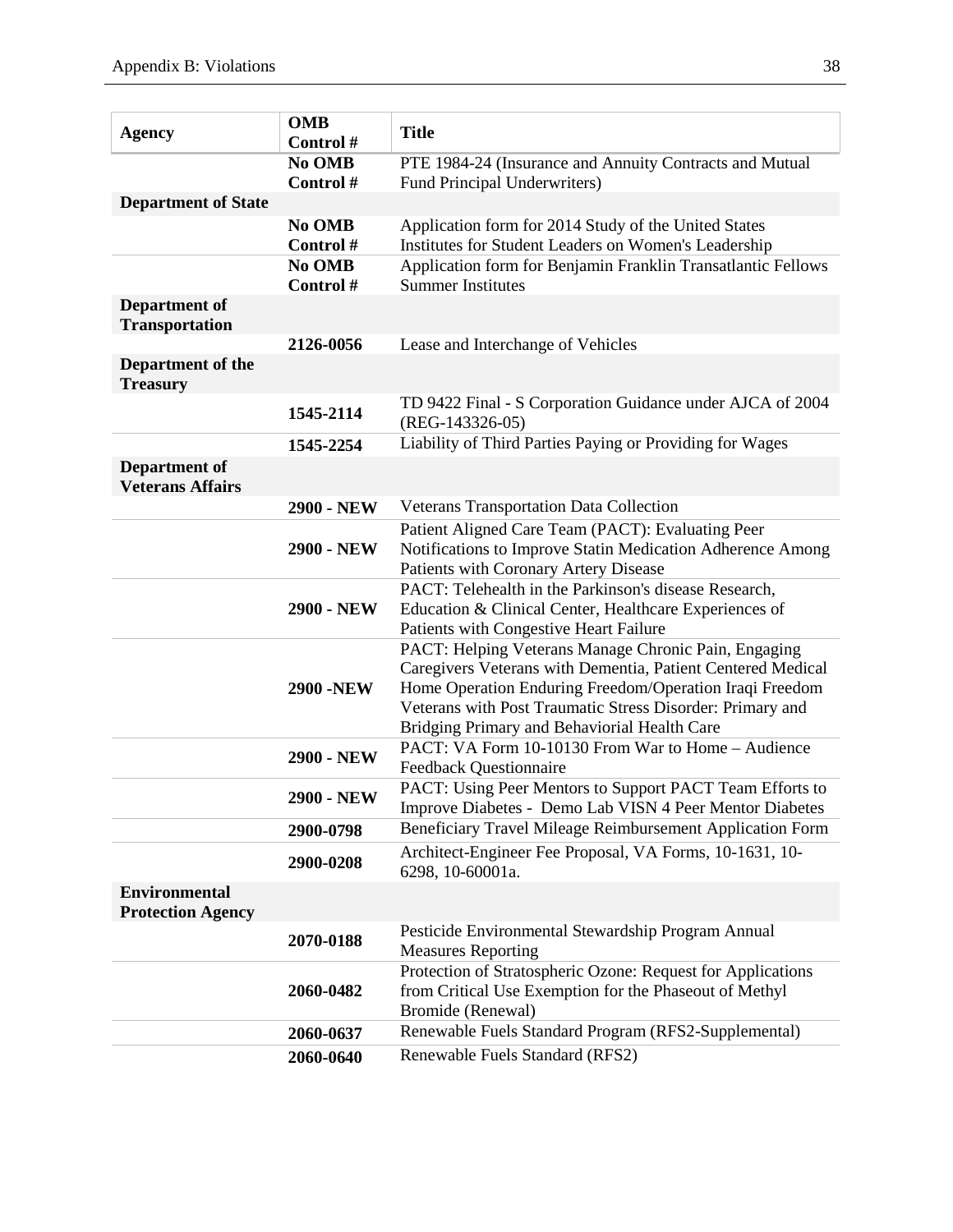| <b>Agency</b>                                                                      | <b>OMB</b><br>Control# | <b>Title</b>                                                                                                                                                                                                  |
|------------------------------------------------------------------------------------|------------------------|---------------------------------------------------------------------------------------------------------------------------------------------------------------------------------------------------------------|
| <b>Federal Energy</b><br><b>Regulatory</b><br><b>Commission</b>                    |                        |                                                                                                                                                                                                               |
|                                                                                    | 1902-0267              | <b>Cash Management Agreements</b>                                                                                                                                                                             |
| <b>National</b><br><b>Aeronautics and</b><br><b>Space</b><br><b>Administration</b> |                        |                                                                                                                                                                                                               |
|                                                                                    | 2700-0156              | <b>Astronaut Candidate Selection Qualifications Inquiry</b>                                                                                                                                                   |
|                                                                                    | 2700-0157              | Human Exploration Rover Challenge (former NASA Great<br>Moonbuggy)                                                                                                                                            |
|                                                                                    | 2700-0158              | Personal Identity Validation for Routine and Intermittent<br>Access to NASA Facilities, Sites, and Information Systems                                                                                        |
|                                                                                    | No OMB<br>Control#     | <b>NASA Complaints of Discrimination</b>                                                                                                                                                                      |
| <b>National Credit</b><br><b>Union</b><br><b>Administration</b>                    |                        |                                                                                                                                                                                                               |
|                                                                                    | 3133-0176              | 12 C.F.R. 701.3, Member Inspection of Credit Union Books,<br>Records, and Minutes                                                                                                                             |
| <b>Nuclear Regulatory</b><br><b>Commission</b>                                     |                        |                                                                                                                                                                                                               |
|                                                                                    | 3150-0218              | NRC Forms 850A "Request for NRC Contractor Building<br>Access," 850B "Request for NRC Contractor Information<br>Technology Access Authorization," and 850C "Request for<br>NRC Contractor Security Clearance" |
|                                                                                    | 3150-0219              | Suspicious Activity Reporting Using the Protected Web<br>Server                                                                                                                                               |
|                                                                                    | 3150-0146              | 10 CFR 26, Fitness for Duty Programs                                                                                                                                                                          |
|                                                                                    | 3150-0226              | Request for Information Related to the Filtering Strategies and<br>Severe Accident Management of Boiling Water Reactors<br>(BWR) with Mark I and Mark II Containments Rulemaking                              |
| <b>Office of Personnel</b><br><b>Management</b>                                    |                        |                                                                                                                                                                                                               |
|                                                                                    | 3206-0262              | Report of Withholdings and Contributions for Health Benefits,<br>Life Insurance and Retirement                                                                                                                |
| <b>Surface</b><br><b>Transportation</b><br><b>Board</b>                            |                        |                                                                                                                                                                                                               |
|                                                                                    | 2140-0032              | <b>End of Year Railroad Service Outlook</b>                                                                                                                                                                   |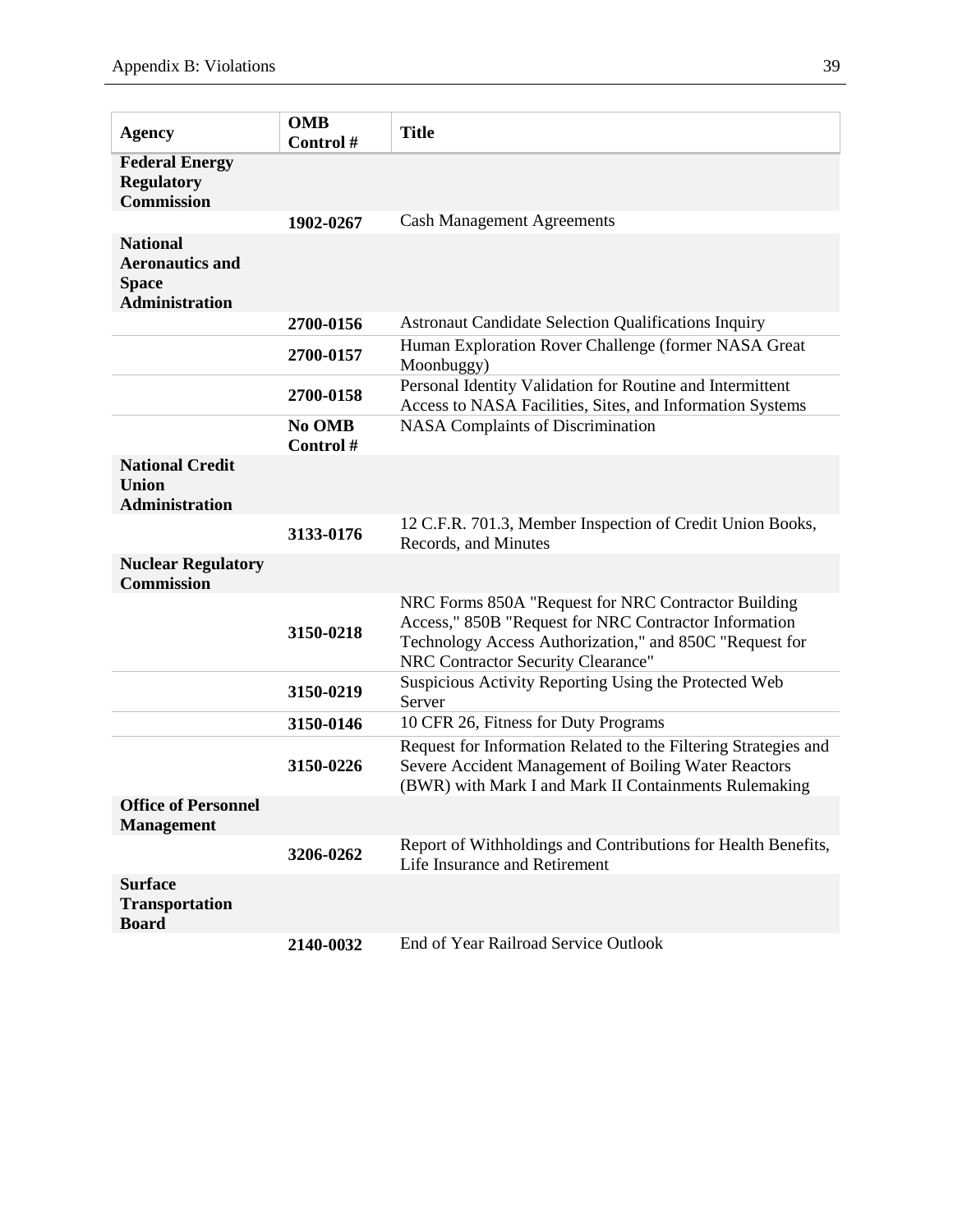| <b>Agency</b>                                                             | <b>OMB</b><br>Control# | <b>Title</b>                                                                                                                                                                                                     |
|---------------------------------------------------------------------------|------------------------|------------------------------------------------------------------------------------------------------------------------------------------------------------------------------------------------------------------|
| <b>Consumer Product</b><br><b>Safety Commission</b>                       |                        |                                                                                                                                                                                                                  |
|                                                                           | 3041-0024<br>3041-0147 | Standard for the Flammability of Clothing Textiles, 16 CFR<br>Part 1610; Standard for the Flammability of Vinyl Plastic<br>Film, 16 CFR Part 1611<br>Safety Standards for Full-Size Baby Cribs and Non-Full-Size |
| <b>Corporation for</b><br><b>National and</b><br><b>Community Service</b> |                        | <b>Baby Cribs</b>                                                                                                                                                                                                |
|                                                                           | 3045-0102              | <b>Financial Management Survey Form</b>                                                                                                                                                                          |
|                                                                           | 3045-0136              | <b>Education Award Transfer Forms</b>                                                                                                                                                                            |
|                                                                           | 3045-0137              | Generic Clearance for the Collection of Qualitative Feedback<br>on Agency Service Delivery                                                                                                                       |
| Department of<br><b>Commerce</b>                                          |                        |                                                                                                                                                                                                                  |
|                                                                           | 0651-0009              | Applications for Trademark Registration                                                                                                                                                                          |
|                                                                           | 0651-0077              | National Summer Teacher Institute                                                                                                                                                                                |
| Department of<br><b>Health and Human</b><br><b>Services</b>               |                        |                                                                                                                                                                                                                  |
|                                                                           | 0935-0122              | <b>AHRQ Grants Reporting System</b>                                                                                                                                                                              |
|                                                                           | 0935-0147              | AHRQ Healthcare Innovations Exchange Innovator Interview<br>and AHRQ Healthcare Innovations Exchange Innovator Email<br><b>Submission Guidelines</b>                                                             |
|                                                                           | 0938-0378              | Psychiatric Hospital Survey Data and Supporting Regulations<br>at 42 CFR 482.60 through 482.62 (CMS-724)                                                                                                         |
|                                                                           | 0938-1026              | Medicaid Payment for Prescription Drugs - Physicians and<br>Hospital Outpatient Departments Collecting and Submitting<br>Drug Identifying Information to State Medicaid Programs<br>$(CMS-10215)$                |
|                                                                           | 0955-0009              | Regional Extension Center Cooperative Agreement Program<br>(CRM Tool)                                                                                                                                            |
|                                                                           | 0990-0317              | HHS Supplemental Form to the SF-424 (HHS 5161-1)                                                                                                                                                                 |
| Department of<br><b>Homeland Security</b>                                 |                        |                                                                                                                                                                                                                  |
|                                                                           | 1600-0002              | Various contract related forms that will be included in the<br>Homeland Security Acquisition Regulation                                                                                                          |
|                                                                           | 1600-0004              | <b>Regulation on Agency Protests</b>                                                                                                                                                                             |
|                                                                           | 1610-0001              | DHS Individual Complaint of Employment Discrimination                                                                                                                                                            |
|                                                                           | 1625-0005              | Application and Permit to Handle Hazardous Material                                                                                                                                                              |
|                                                                           | 1640-0016              | First Responder Communities of Practice                                                                                                                                                                          |
|                                                                           | 1660-0005              | National Flood Insurance Program Claims Forms                                                                                                                                                                    |

## **Table 4: Collections that expired and were reinstated in FY 2014 (lapses in renewal or discontinuation)**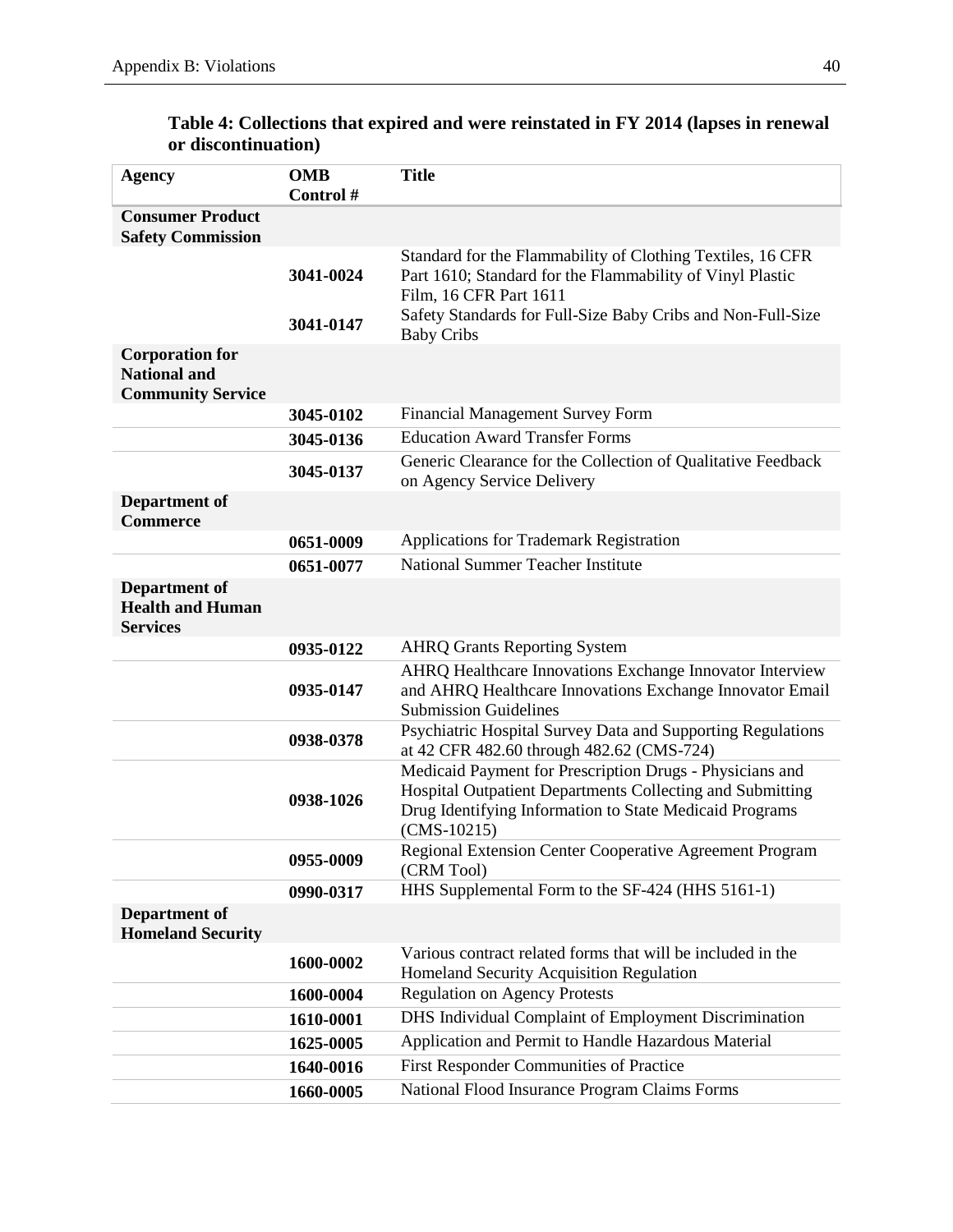| <b>Agency</b>                                                   | <b>OMB</b> | <b>Title</b>                                                                                            |
|-----------------------------------------------------------------|------------|---------------------------------------------------------------------------------------------------------|
|                                                                 | Control#   |                                                                                                         |
|                                                                 | 1660-0025  | FEMA Emergency Preparedness and Response Directorate<br><b>Grants Administration Forms</b>              |
|                                                                 | 1660-0046  | Emergency Management Institute (EMI) Independent Study<br>Course Enrollment Application.                |
|                                                                 | 1660-0072  | Mitigation Grant Programs /e-Grants                                                                     |
|                                                                 | 1660-0102  | Federal Emergency Management Agency Housing Inspection<br>Services Customer Satisfaction Survey.        |
|                                                                 | 1660-0118  | Homeland Security Exercise and Evaluation Program<br>(HSEEP) After Action Report (AAR) Improvement Plan |
|                                                                 | 1625-0106  | Unauthorized entry into Cuban territorial waters                                                        |
|                                                                 | 1653-0042  | <b>Obligor Change of Address</b>                                                                        |
| Department of<br><b>Housing and Urban</b><br><b>Development</b> |            |                                                                                                         |
|                                                                 | 2501-0014  | <b>Restrictions on Assistance to Noncitizens</b>                                                        |
|                                                                 | 2502-0313  | <b>Technical Suitability of Products Program</b>                                                        |
|                                                                 | 2502-0422  | Mortgage Record Change                                                                                  |
|                                                                 | 2502-0569  | HUD-Owned Real Estate - Dollar Home Sales Program                                                       |
|                                                                 | 2506-0151  | Floodplain Management                                                                                   |
|                                                                 | 2506-0184  | Community development Block Grant Recovery (CDBG-R)<br>Program                                          |
|                                                                 | 2528-0235  | Historically Black Colleges and Universities (HBCU)<br>Program Grant Application and Monitoring Reports |
|                                                                 | 2529-0046  | Housing for Older Persons Act of 1995 (HOPA) Exemption<br>from Familial Status Prohibitions             |
|                                                                 | 2577-0161  | Public Housing, Contracting with Resident-Owned Businesses                                              |
|                                                                 | 2506-0179  | <b>Congressional Earmark Grants</b>                                                                     |
|                                                                 | 2528-0206  | Alaska Native/Native Hawaiian Institutions Assisting<br>Communities (AN/NHAIC)                          |
|                                                                 | 2528-0213  | Doctoral Dissertation Research Grant Program Application<br>and Monitoring Reports                      |
|                                                                 | 2577-0062  | Energy Conservation for PHA-owned or Leased Projects -<br><b>Audits, Utility Allowances</b>             |
|                                                                 | 2577-0166  | Grant Drawdown Payment Request/LOCCS/VRS Voice<br>Activated                                             |
|                                                                 | 2577-0169  | Housing Choice Voucher Program                                                                          |
| Department of<br><b>Justice</b>                                 |            |                                                                                                         |
|                                                                 | 1121-0114  | Victims of Crime Act, Victim Compensation Grant Program,<br><b>State Performance Report</b>             |
|                                                                 | 1140-0011  | Application to Make and Register a Firearm                                                              |
|                                                                 | 1140-0056  | Special Agent Medical Preplacement                                                                      |
| Department of the<br><b>Treasury</b>                            |            |                                                                                                         |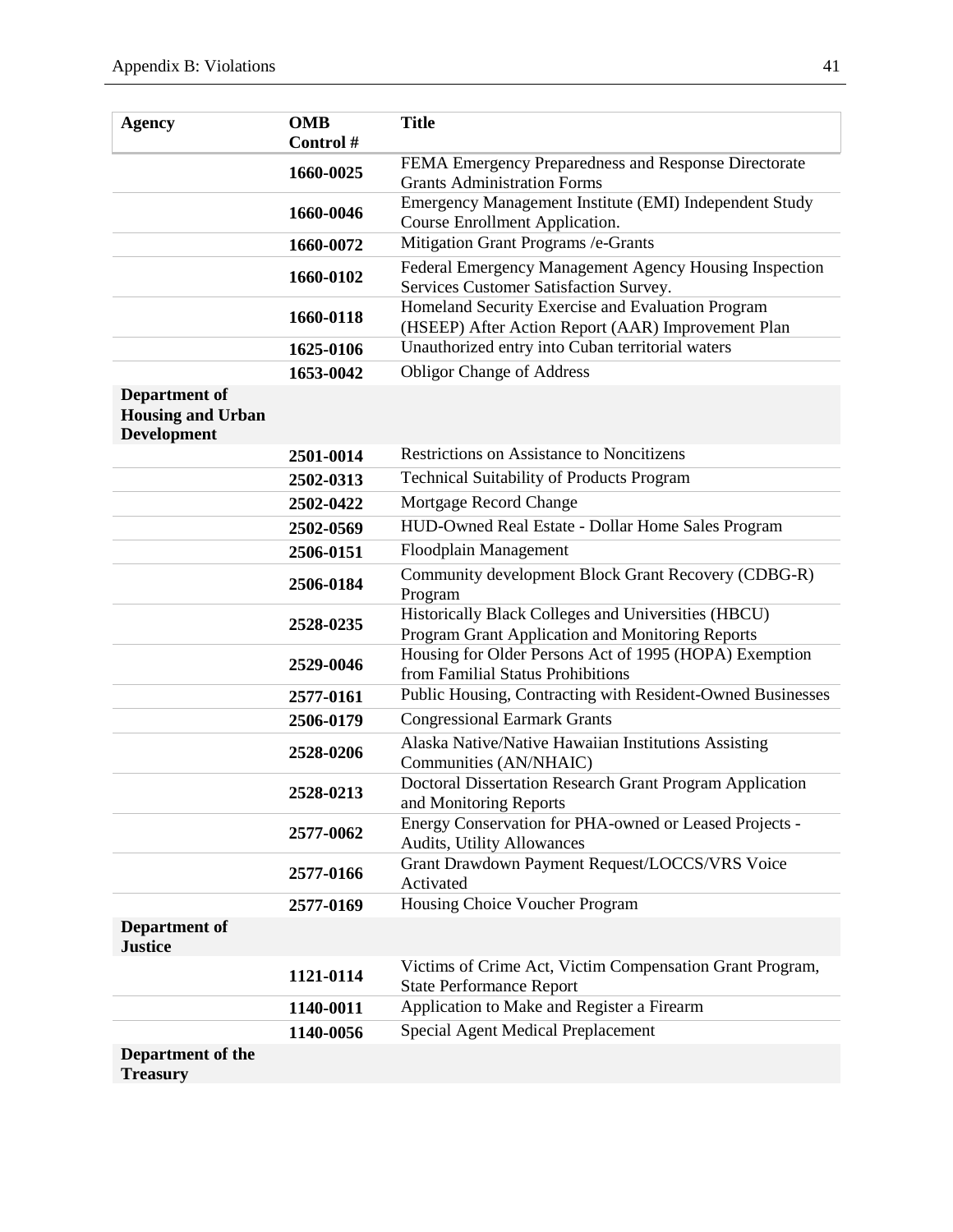| <b>Agency</b>                                                                      | <b>OMB</b><br>Control # | <b>Title</b>                                                                                                                                                                             |
|------------------------------------------------------------------------------------|-------------------------|------------------------------------------------------------------------------------------------------------------------------------------------------------------------------------------|
|                                                                                    | 1525-0014               | Generic Clearance for the Collection of Qualitative Feedback<br>on Agency Service Delivery                                                                                               |
| <b>Environmental</b><br><b>Protection Agency</b>                                   |                         |                                                                                                                                                                                          |
|                                                                                    | 2070-0175               | Consumer Research through Focus Groups to Develop<br>Improved Labeling for Pesticide Products (formerly identified<br>as EPA ICR 2297.01)                                                |
|                                                                                    | 2060-0688               | RFS2 Voluntary RIN Quality Assurance Program (Final Rule)                                                                                                                                |
| <b>Equal Employment</b><br>Opportunity<br><b>Commission</b>                        |                         |                                                                                                                                                                                          |
|                                                                                    | 3046-0006               | Local Union Report (EEO-3)                                                                                                                                                               |
|                                                                                    | 3046-0007               | <b>Employer Information Report (EEO-1)</b>                                                                                                                                               |
|                                                                                    | 3046-0008               | State and Local Government Information (EEO-4)                                                                                                                                           |
| Federal<br><b>Communications</b><br><b>Commission</b>                              |                         |                                                                                                                                                                                          |
|                                                                                    | 3060-0370               | Part 32 - Uniform System of Accounts for<br><b>Telecommunications Companies</b>                                                                                                          |
|                                                                                    | 3060-0741               | Implementation of the Local Competition Provisions of the<br>Telecommunications Act of 1996, CC Docket No. 96-98,<br>Second Report and Order and Memorandum Opinion and<br>Order; Second |
|                                                                                    | 3060-0917               | <b>CORES Registration Form, FCC Form 160</b>                                                                                                                                             |
|                                                                                    | 3060-0918               | CORES Update/Change Form, FCC Form 161                                                                                                                                                   |
| <b>Federal Deposit</b><br><b>Insurance</b><br>Corporation                          |                         |                                                                                                                                                                                          |
|                                                                                    | 3064-0148               | <b>Complex Structured Finance Transactions</b>                                                                                                                                           |
| <b>Federal Housing</b><br><b>Finance Agency</b>                                    |                         |                                                                                                                                                                                          |
|                                                                                    | 2590-0004               | Monthly Survey of Rates and Terms on Conventional 1-<br>Family NonFarm Mortgage Loans (MIRS)                                                                                             |
| <b>National</b><br><b>Aeronautics and</b><br><b>Space</b><br><b>Administration</b> |                         |                                                                                                                                                                                          |
|                                                                                    | 2700-0003               | Contractor Financial Management Reports (formerly titled<br>NASA acquisition process, reports required for contracts with<br>an estimated value more than \$500,000)                     |
| <b>National Archives</b><br>and Records<br><b>Administration</b>                   |                         |                                                                                                                                                                                          |
|                                                                                    | 3095-0027               | Order Forms for Genealogical Research in the National<br>Archives                                                                                                                        |
|                                                                                    | 3095-0036               | <b>Presidential Library Facilities</b>                                                                                                                                                   |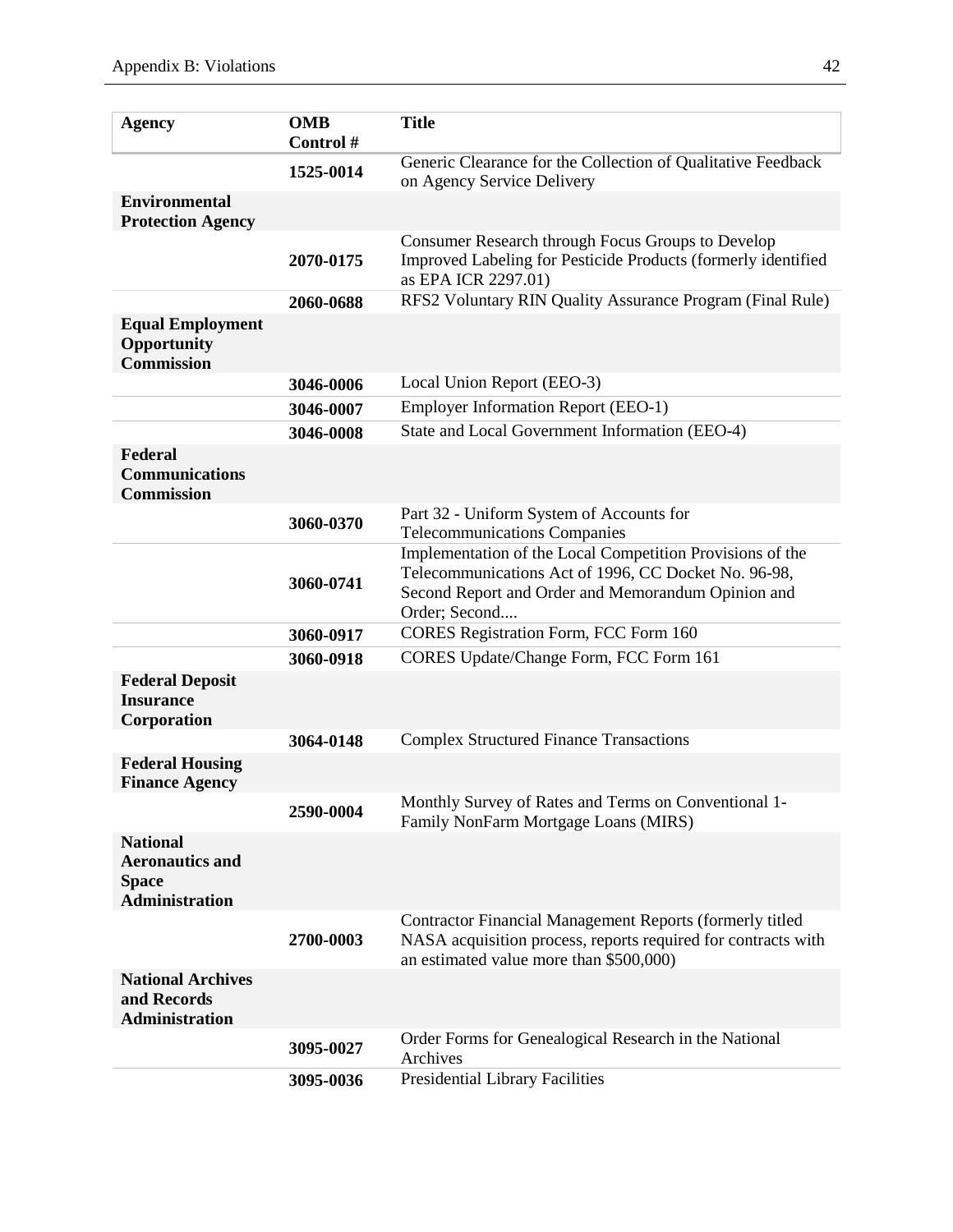| <b>Agency</b>                                              | <b>OMB</b><br>Control # | <b>Title</b>                    |
|------------------------------------------------------------|-------------------------|---------------------------------|
| <b>National</b><br><b>Endowment for the</b><br><b>Arts</b> |                         |                                 |
|                                                            | 3135-0094               | Application for Indemnification |

## **Table 5: Collections that expire and were not reinstated in FY 2014 (lapses in renewal or discontinuation)**

| <b>Agency</b>                           | <b>OMB</b><br>Control# | <b>Title</b>                                                                                            |
|-----------------------------------------|------------------------|---------------------------------------------------------------------------------------------------------|
| <b>Department of</b><br><b>Commerce</b> |                        |                                                                                                         |
|                                         | 0648-0500              | An Observer Program for At-Sea Processing Vessels in the<br>Pacific Coast Groundfish Fishery            |
| Department of<br><b>Defense</b>         |                        |                                                                                                         |
|                                         | 0710-0009              | Description of Vessel, Description of Operation                                                         |
|                                         | 0710-0014              | <b>Estuary Habitat Restoration Program Project Application</b>                                          |
|                                         | 0702-0021              | Application and Contract for Establishment of a Junior<br>Reserve Officers Training Corps Unit          |
|                                         | 0702-0027              | <b>Signature and Tally Record</b>                                                                       |
|                                         | 0702-0060              | Pre-Candidate Procedures (USMA)                                                                         |
|                                         | 0702-0061              | Candidate Procedures (USMA)                                                                             |
|                                         | 0702-0062              | Offered Candidate Procedures (USMA)                                                                     |
|                                         | 0702-0122              | <b>Industry Partnership Survey</b>                                                                      |
|                                         | 0702-0110              | Application and Agreement for Establishment of a National<br>Defense Cadet Corps Unit                   |
|                                         | 0702-0116              | West Point Engineering Surveys                                                                          |
|                                         | 0702-0121              | Freight Carrier Registration Program                                                                    |
|                                         | 0702-0124              | <b>Transportation Discrepancy Report (TDR)</b>                                                          |
|                                         | 0704-0261              | Department of Defense Standard Tender of Freight Services                                               |
|                                         | 0704-0030              | Disposition of Remains; Reimbursable Basis Request for<br>Payment of Funeral and/or Interment Expenses. |
|                                         | 0710-0006              | <b>Vessel Operations Report</b>                                                                         |
|                                         | 0710-0013              | Shipper's Export Declaration (SED) Program                                                              |
|                                         | 0703-0012              | <b>Personal Information Questionnaire</b>                                                               |
|                                         | 0703-0016              | Individual MCJROTC Instructor Evaluation Summary                                                        |
|                                         | 0703-0026              | Application Forms Booklet, Naval Reserve Officers Training<br>Corps Scholarship Program                 |
|                                         | 0703-0029              | Application for Commission in the U.S. Navy/<br><b>U.S. Naval Reserve</b>                               |
|                                         | 0703-0036              | United States Academy Candidate Application Forms                                                       |
|                                         | 0703-0054              | United States Naval Academy Sponsor Application                                                         |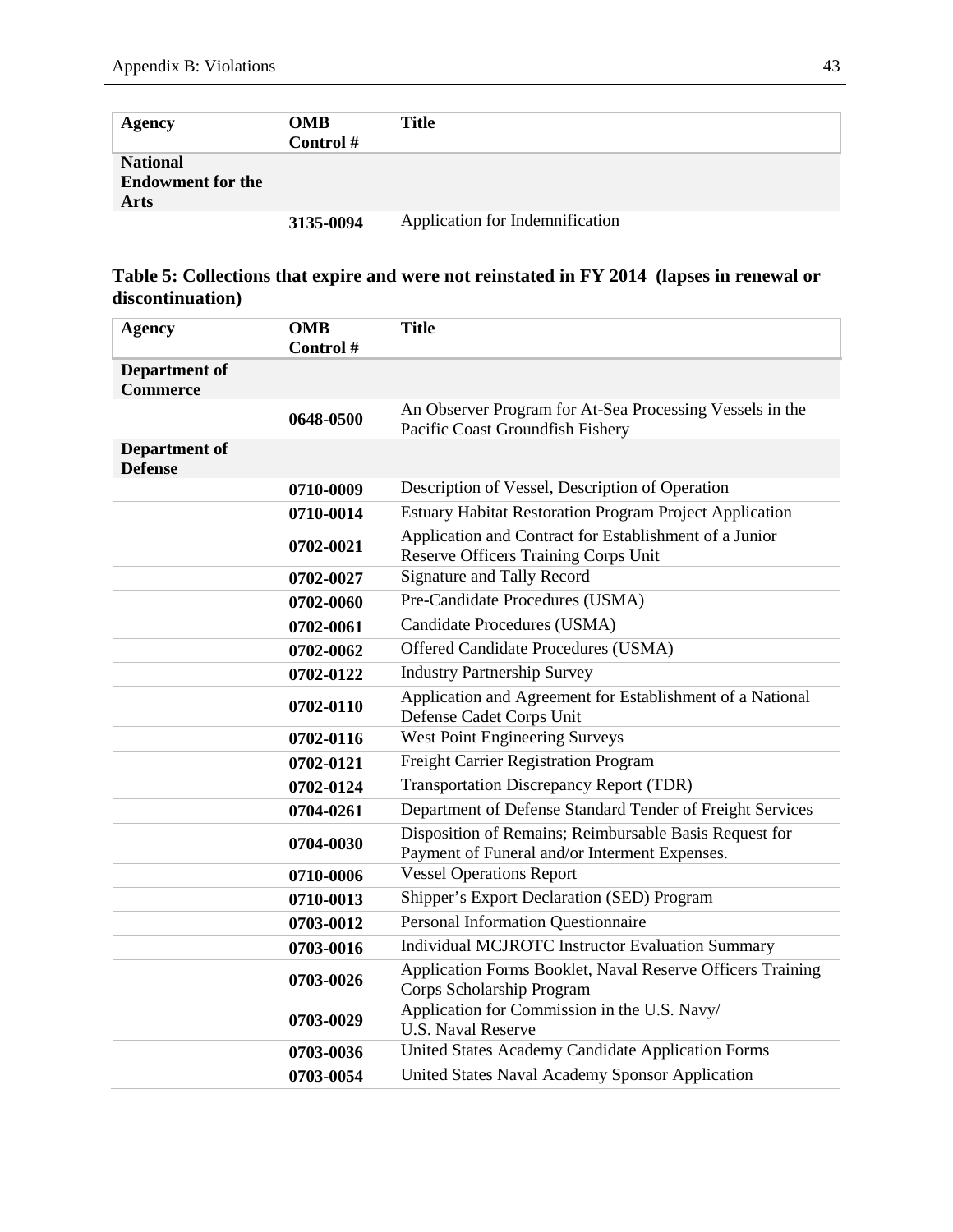| <b>Agency</b> | <b>OMB</b><br>Control# | <b>Title</b>                                                                                                                                      |
|---------------|------------------------|---------------------------------------------------------------------------------------------------------------------------------------------------|
|               | 0703-0055              | Naval Sea Systems Command and Field Activity Visitor<br><b>Access Request</b>                                                                     |
|               | 0703-0057              | Camp Lejeune Drinking Water Notification Registry                                                                                                 |
|               | 0701-0026              | Nomination for Appointment to the United States Military                                                                                          |
|               |                        | Academy, Naval Academy, and Air Force Academy                                                                                                     |
|               | 0701-0050              | Civil Aircraft Landing Permit System                                                                                                              |
|               | 0701-0105              | Application for Air Force ROTC Membership                                                                                                         |
|               | 0701-0134              | Request for Approval of Foreign Government Employment of<br><b>Air Force Members</b>                                                              |
|               | 0701-0141              | Intercontinental Ballistic Missile Hardened Inter-site Cable<br>System Right-of-Way Landowner/ Tenant Questionnaire                               |
|               | 0701-0154              | DoD National Defense Science and Engineering Graduate<br>Fellowships Program                                                                      |
|               | 0701-0155              | Summer Faculty Fellowship Program (SFFP)                                                                                                          |
|               | 0704-0396              | DoD Medical Examination Review Board                                                                                                              |
|               | 0704-0395              | Pentagon Parking                                                                                                                                  |
|               | 0704-0055              | Application for Priority Rating for Production or Construction<br>Equipment                                                                       |
|               | 0704-0264              | Registration for Scientific and Technical Information Services                                                                                    |
|               | 0704-0347              | Request for Approval for Qualifications Training and<br>Approval of Contractor Flight Crewmember                                                  |
|               | 0704-0392              | Technical Assistance for Public Participation (TAPP)<br>Application                                                                               |
|               | 0704-0442              | Defense Threat Reduction Agency (DTRA) Industry Partner<br>Questionnaire                                                                          |
|               | 0704-0466              | Science, Mathematics, and Research for Transformation<br>(SMART) Scholarship Program                                                              |
|               | 0730-0001              | Child Annuitant's School Certification                                                                                                            |
|               | 0730-0005              | Personal Check Cashing Agreement                                                                                                                  |
|               | 0730-0009              | Waiver/Remission of Indebtedness Application                                                                                                      |
|               | 0730-0010              | Custodian Certification to Support Claim on Behalf of Minor<br><b>Children of Deceased Service Members</b>                                        |
|               | 0730-0012              | <b>Trustee Report</b>                                                                                                                             |
|               | 0730-0013              | <b>Application for Trusteeship</b>                                                                                                                |
|               | 0730-0015              | <b>Request for Information Regarding Deceased Debtor</b>                                                                                          |
|               | 0730-0017              | Claim Certification and Voucher for Death Gratuity                                                                                                |
|               | 0704-0194              | Request for Extension of Forms                                                                                                                    |
|               | 0704-0418              | Personnel Security Clearance Change Notification                                                                                                  |
|               | 0704-0427              | Security Review & Facility Survey                                                                                                                 |
|               | 0704-0458              | <b>Industry Cost Collection Report Survey</b>                                                                                                     |
|               | 0704-0100              | Application for Discharge of Member or Survivor of Group<br>Certified to Have Performed Active Duty with the Armed<br>Forces of the United States |
|               | 0704-0167              | <b>Request for Reference</b>                                                                                                                      |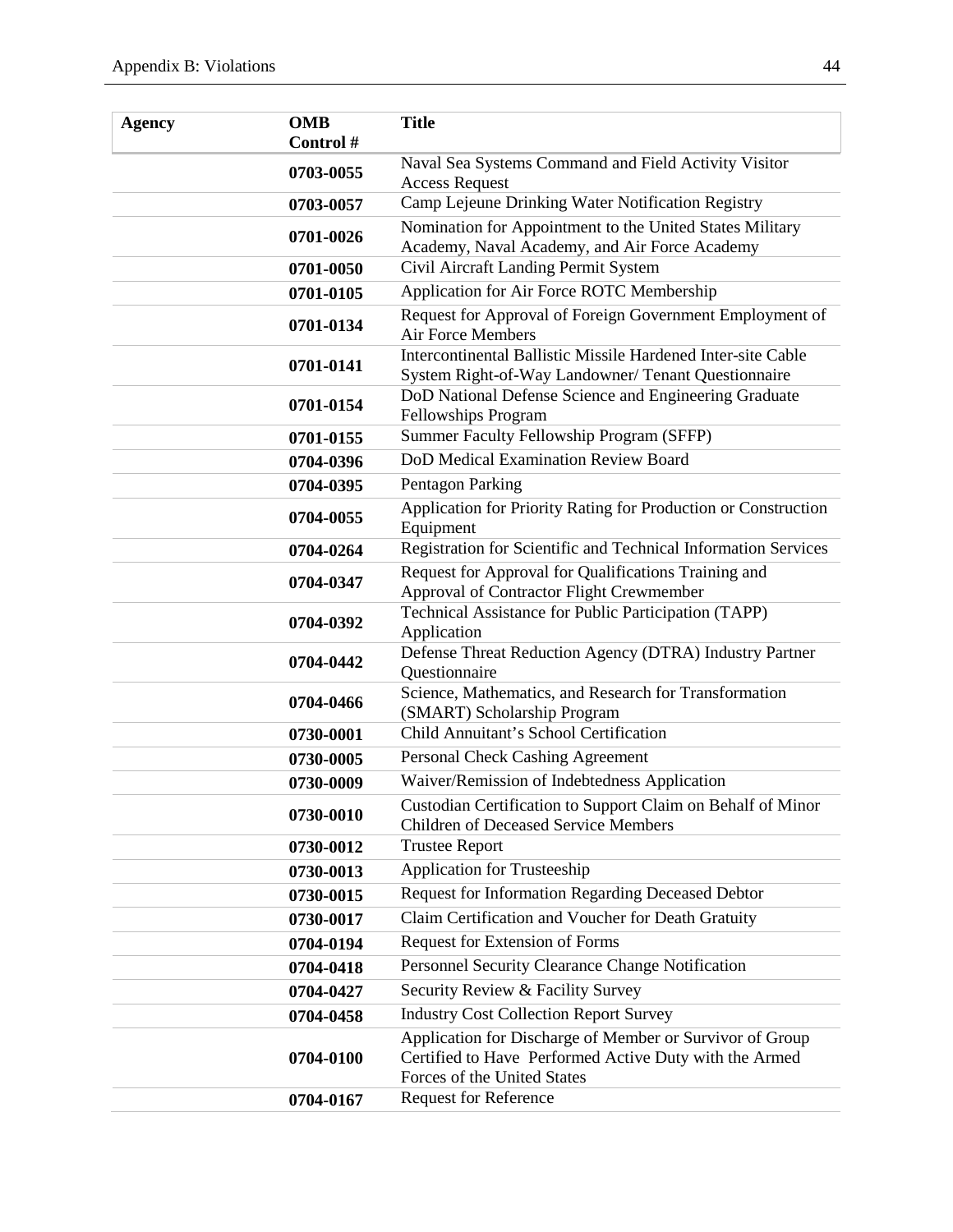| <b>Agency</b>                                                      | <b>OMB</b><br>Control # | <b>Title</b>                                                                                                                                                                                  |
|--------------------------------------------------------------------|-------------------------|-----------------------------------------------------------------------------------------------------------------------------------------------------------------------------------------------|
|                                                                    |                         | Continued Health Care Benefit Program (CHCBP)                                                                                                                                                 |
|                                                                    | 0704-0364               | Application                                                                                                                                                                                   |
|                                                                    | 0704-0370               | Defense Dependents Schools (DoDDS) Overseas Employment<br><b>Opportunities for Education</b>                                                                                                  |
|                                                                    | 0704-0437               | DoDEA Evaluation and Program Implementation Surveys -<br>Generic                                                                                                                              |
|                                                                    | 0704-0448               | Survivor Benefit Plan (SBP)/ Reserve Component (RC) SBP<br><b>Request for Deemed Election</b>                                                                                                 |
|                                                                    | 0704-0449               | National Language Service Corps Pilot                                                                                                                                                         |
|                                                                    | 0704-0462               | DoDEA School Accreditation Parent Survey and Student<br>Survey                                                                                                                                |
|                                                                    | 0720-0005               | Professional Qualifications, Medical and Peer Reviewers                                                                                                                                       |
|                                                                    | 0720-0020               | Application for CHAMPUS Provider Status: Corporate<br>Services Provider                                                                                                                       |
|                                                                    | 0720-0034               | DoD Patient Safety Culture Survey                                                                                                                                                             |
|                                                                    | 0720-0035               | TriCare Dental Program (TDP) Claim Form                                                                                                                                                       |
|                                                                    | 0702-0064               | <b>International Military Student Information</b>                                                                                                                                             |
| <b>Department of</b><br><b>Education</b>                           |                         |                                                                                                                                                                                               |
|                                                                    | 1810-0683               | Migrant Student Information Exchange (MSIX)                                                                                                                                                   |
| Department of<br><b>Energy</b>                                     |                         |                                                                                                                                                                                               |
|                                                                    | 1905-0196               | Annual Solar Thermal Collector Manufacturers Survey and<br>Annual Photovoltaic Module/Cell Manufacturers Survey                                                                               |
| <b>Department of</b><br><b>Health and Human</b><br><b>Services</b> |                         |                                                                                                                                                                                               |
|                                                                    | 0938-0023               | Attending Physicians Statement and Documentation of<br>Medicare Emergency and Supporting Regulations in 42 CFR<br>Section 424.103                                                             |
| <b>Department of</b><br><b>Homeland Security</b>                   |                         |                                                                                                                                                                                               |
|                                                                    | 1601-0006               | BioWatch Filter Holder Log                                                                                                                                                                    |
| Department of<br><b>Justice</b>                                    |                         |                                                                                                                                                                                               |
|                                                                    | 1121-0224               | National Youth Gang Survey                                                                                                                                                                    |
|                                                                    | 1121-0340               | Equal Employment Opportunity Plan Certification and Short<br>form                                                                                                                             |
| Department of<br><b>Transportation</b>                             |                         |                                                                                                                                                                                               |
|                                                                    | 2105-0520               | Uniform Administrative Requirements for Grants and<br>Agreements to State and Local Governments and with<br>Institution of Higher Education, Hospitals and Other Non-<br>Profit Organizations |
|                                                                    | 2105-0551               | Reporting Requirements for Disability-Related Complaints                                                                                                                                      |
|                                                                    | 2105-0556               | Individual Complaint of Employment Discrimination                                                                                                                                             |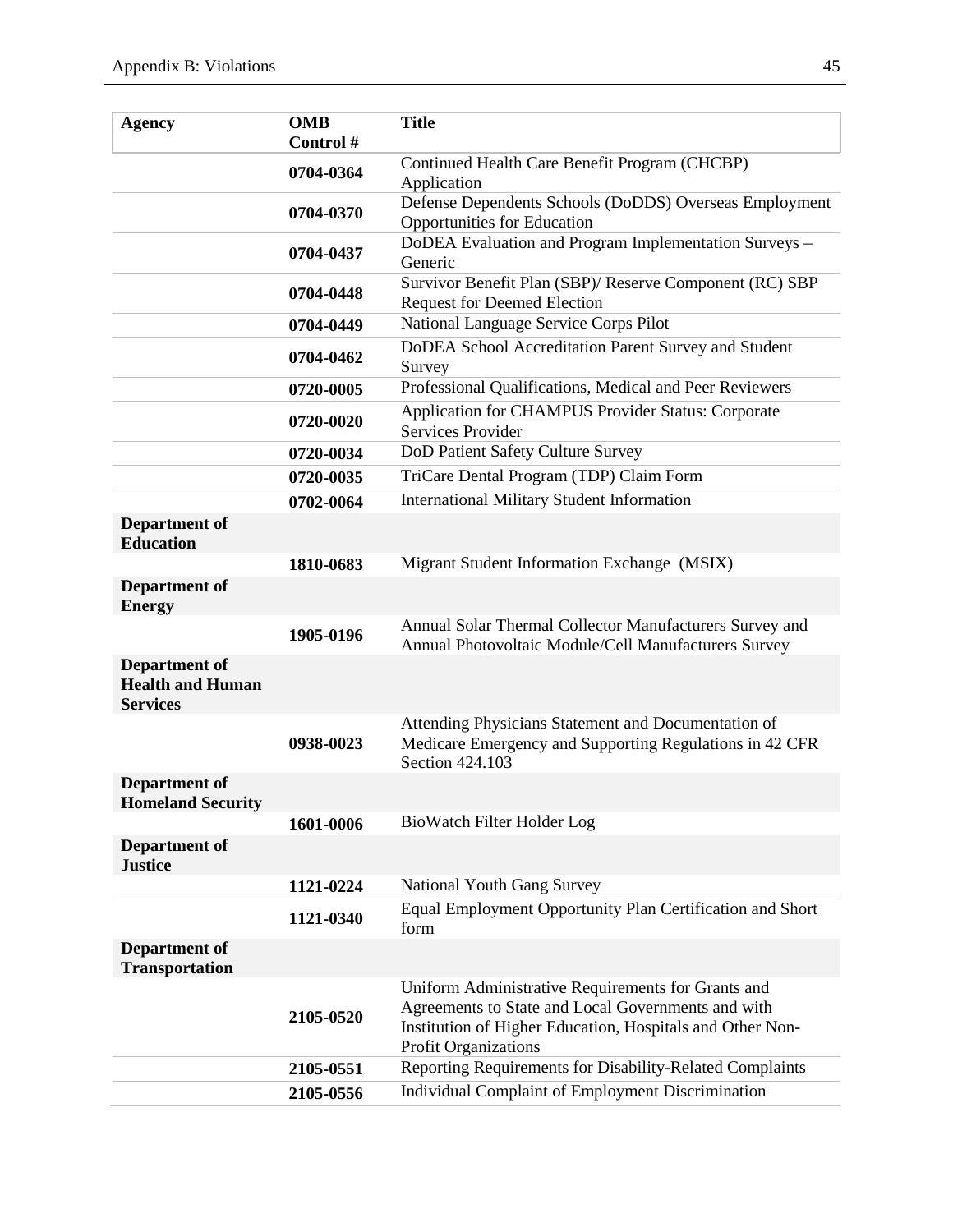| <b>Agency</b>                                             | <b>OMB</b><br>Control# | <b>Title</b>                                                                                                                                          |  |  |
|-----------------------------------------------------------|------------------------|-------------------------------------------------------------------------------------------------------------------------------------------------------|--|--|
|                                                           | 2105-0563              | National Infrastructure Investment Grant Program                                                                                                      |  |  |
|                                                           | 2106-0023              | Procedures & Evidence Rules for Air Carrier Authority<br>Applications                                                                                 |  |  |
|                                                           | 2106-0043              | Use and Change of Names of Air Carriers, Foreign Air<br>Carriers, and Commuter Air Carriers<br>Supporting Statement, Air Carrier's Claims for Subsidy |  |  |
|                                                           | 2106-0044              |                                                                                                                                                       |  |  |
|                                                           | 2125-0579              | Payments, Airline Deregulation Act of 1978<br>Drug Offenders' Drivers' License Suspension Certification                                               |  |  |
|                                                           | 2125-0616              | <b>Fixed Residential Moving Cost Schedule</b>                                                                                                         |  |  |
|                                                           | 2125-0617              | Dwight David Eisenhower Transportation Fellowship Program                                                                                             |  |  |
|                                                           | 2126-0010              | Motor Carrier Safety Assistance Program (MCSAP)                                                                                                       |  |  |
|                                                           | 2137-0598              | Incorporation by Reference of Industry Standard on Leak<br>Detection                                                                                  |  |  |
|                                                           | 2126-0049              | Generic Clearance for the Collection of Qualitative Feedback<br>on Agency Service Delivery                                                            |  |  |
| Department of the<br><b>Treasury</b>                      |                        |                                                                                                                                                       |  |  |
|                                                           | 1545-1614              | REG-106177-97 (NPRM) Qualified State Tuition Programs                                                                                                 |  |  |
|                                                           | 1545-2080              | Revenue Procedure 2010-9                                                                                                                              |  |  |
|                                                           | 1545-2187              | Form 8955-SSA, Annual Registration Statement Identifying<br>Separated Participants With Deferred Vested Benefits                                      |  |  |
|                                                           | 1559-0041              | Generic Clearance for the Collection of Qualitative Feedback<br>on Agency Service Delivery                                                            |  |  |
|                                                           | 1513-0007              | Brewer's Report of Operations and Brew pub Report of<br>Operations                                                                                    |  |  |
| <b>Environmental</b><br><b>Protection Agency</b>          |                        |                                                                                                                                                       |  |  |
|                                                           | 2060-0287              | Emissions Certification and Compliance Requirements for<br>Nonroad Compression-ignition Engines and On-highway<br><b>Heavy-Duty Engines</b>           |  |  |
| <b>Federal Deposit</b><br><b>Insurance</b><br>Corporation |                        |                                                                                                                                                       |  |  |
|                                                           | 3064-0109              | Notice of Branch Closure                                                                                                                              |  |  |
|                                                           | 3064-0162              | Large-Bank Deposit Insurance Programs                                                                                                                 |  |  |
|                                                           | 3064-0165              | Pillar 2 Guidance - Advanced Capital Framework                                                                                                        |  |  |
| Grants.gov                                                |                        |                                                                                                                                                       |  |  |
|                                                           | 4040-0002              | SF-424 Mandatory (M)                                                                                                                                  |  |  |
|                                                           | 4040-0006              | SF-424A Budget Information -- Non-Construction                                                                                                        |  |  |
|                                                           | 4040-0007              | SF-424B Assurances -- Non-construction Programs                                                                                                       |  |  |
|                                                           | 4040-0008              | SF-424C Budget Information -- Construction Programs                                                                                                   |  |  |
|                                                           | 4040-0009              | SF-424D Assurances -- Construction Programs                                                                                                           |  |  |
|                                                           | 4040-0011              | SF-271: Outlay Report and Request for Reimbursement for<br><b>Construction Programs</b>                                                               |  |  |
|                                                           | 4040-0012              | SF-270: Request for Advance or Reimbursement                                                                                                          |  |  |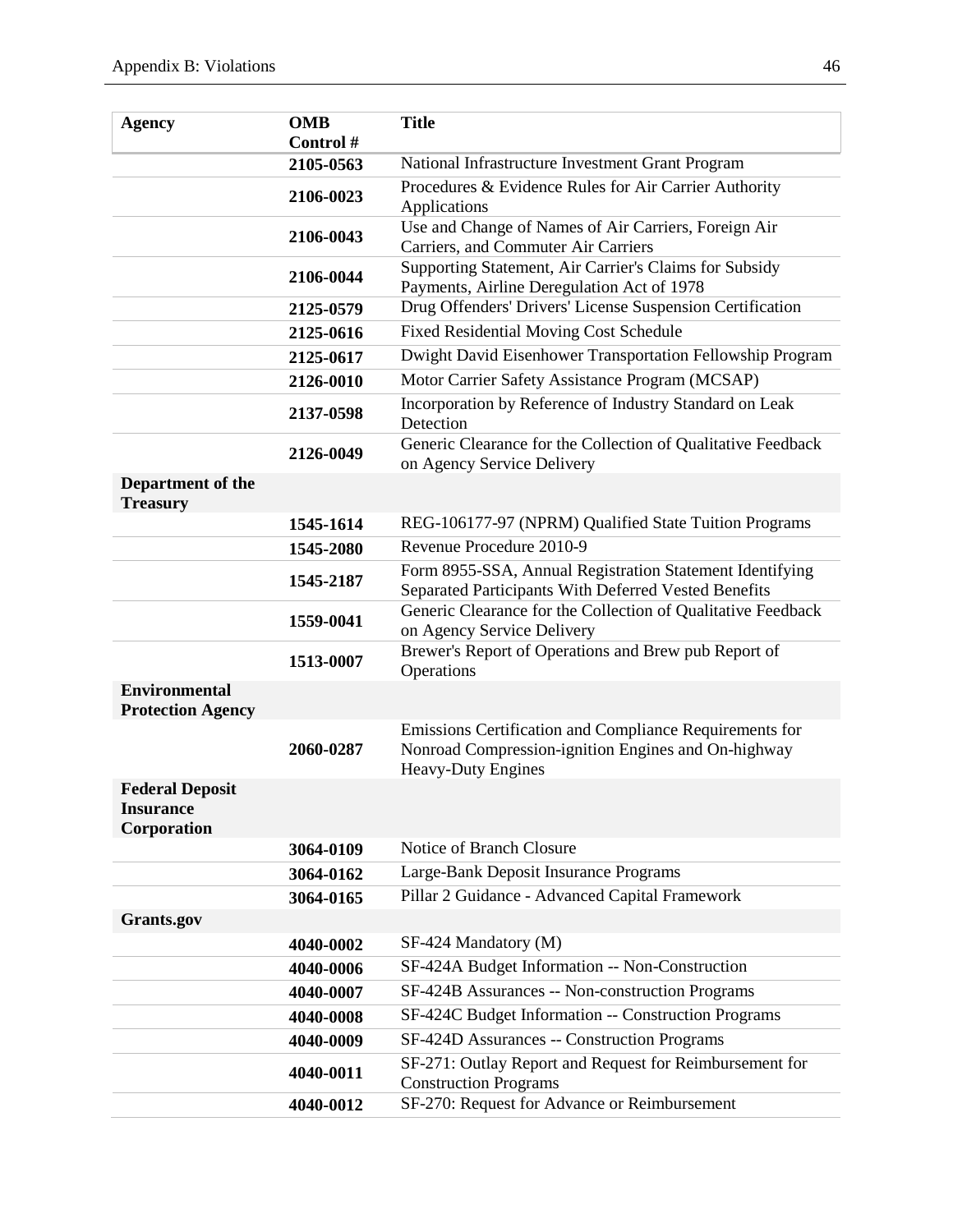| <b>Agency</b>                                                                      | <b>OMB</b> | <b>Title</b>                                                                                                       |  |  |
|------------------------------------------------------------------------------------|------------|--------------------------------------------------------------------------------------------------------------------|--|--|
|                                                                                    | Control#   |                                                                                                                    |  |  |
|                                                                                    | 4040-0013  | Disclosure of Lobbying Activities                                                                                  |  |  |
|                                                                                    | 4040-0016  | Real Property Status Report, Standard Form (SF-XXXX)                                                               |  |  |
| <b>National</b><br><b>Aeronautics and</b><br><b>Space</b><br><b>Administration</b> |            |                                                                                                                    |  |  |
|                                                                                    | 2700-0092  | Cooperative Agreements with Commercial Firms                                                                       |  |  |
|                                                                                    | 2700-0135  | Kennedy Education Experiences Program (KEEP)                                                                       |  |  |
|                                                                                    | 2700-0143  | <b>KEYS</b> Creativity and Innovation Survey                                                                       |  |  |
|                                                                                    | 2700-0149  | Women In STEM High School Aerospace Scholars (WISH)<br>Pilot Project                                               |  |  |
| <b>Securities and</b><br><b>Exchange</b><br><b>Commission</b>                      |            |                                                                                                                    |  |  |
| <b>Social Security</b>                                                             | 3235-0669  | Rule 12b-2 [17 CFR 270.12b-2] under the Investment<br>Company Act of 1940: Investment Company Distribution<br>Fees |  |  |
| <b>Administration</b>                                                              | 0960-0646  | Teacher Questionnaire; Request for Administrative<br>Information                                                   |  |  |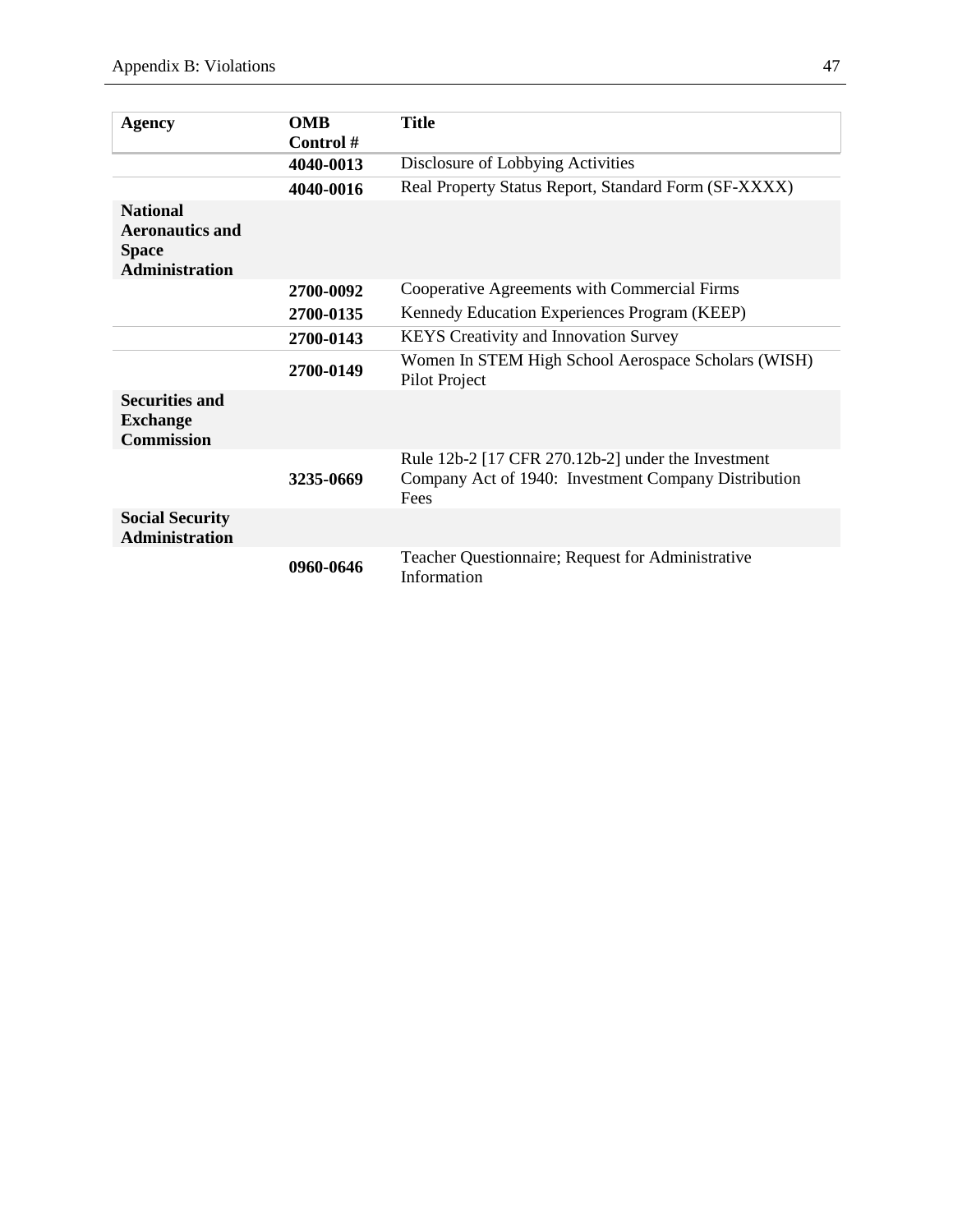## **Appendix C: Additional Agency Burden**

Similar to previous years, the Data Call for this ICB requested burden reduction initiatives and violation lists from 22 Executive Departments and Agencies<sup>[24](#page-52-0)</sup> and 6 Independent Agencies.<sup>[25](#page-52-1)</sup> OMB has historically listed the burden of these 28 "ICB agencies" in Chapter 1 of this ICB, and it continues that practice this year. However, given legislative and programmatic developments in recent years, OMB has added this appendix to show all agencies with paperwork burdens greater than one million hours. Table 6 lists the eight additional agencies with paperwork burdens greater than one million hours in FY 2013 for consistency with previous ICBs. Though including these agencies in the baseline total affects comparability across ICBs, OMB intends to improve reporting completeness by at least officially including the agencies with greater than one million burden hours in its baseline total for the 2017 ICB.<sup>26</sup> This Appendix serves as a notice of this future change.

In total, these eight agencies add about 96.44 million hours to the total amount of time the public spent responding to Federal information collections. Thus, agencies outside of the group of 28 "ICB agencies" historically presented in Chapter 1 account for about one percent of the total paperwork burden imposed by the Federal government; these agencies' totals would increase the FY 2014 total from about 9.43 billion to 9.53 billion hours.

| Agency                                                   | FY 2013 Total<br><b>Paperwork</b><br><b>Burden</b> | FY 2014 Total<br><b>Paperwork Burden</b> | % Change from<br><b>FY '13</b> |  |
|----------------------------------------------------------|----------------------------------------------------|------------------------------------------|--------------------------------|--|
| <b>Commodity Futures Trading</b><br>Commission           | 7.42                                               | 7.43                                     | 0.13%                          |  |
| <b>Consumer Financial Protection Bureau</b>              | 39.31                                              | 39.16                                    | $-0.38%$                       |  |
| <b>Consumer Product Safety Commission</b>                | 7.47                                               | 7.42                                     | $-0.67\%$                      |  |
| Corporation for National and<br><b>Community Service</b> | 1.02                                               | 0.85                                     | $-16.7\%$                      |  |
| <b>Equal Employment Opportunity</b><br>Commission        | 13.25                                              | 11.9                                     | $-10.2\%$                      |  |
| Federal Reserve System                                   | 13.48                                              | 15.97                                    | 18.5%                          |  |
| <b>General Services Administration</b>                   | 6.17                                               | 2.18                                     | $-64.7\%$                      |  |
| <b>Office of Personnel Management</b>                    | 6.43                                               | 11.53                                    | 79.3%                          |  |
|                                                          |                                                    |                                          |                                |  |

#### **Table 6: Paperwork Burden of Additional Agencies (in millions of hours)**

<span id="page-52-0"></span><sup>&</sup>lt;sup>24</sup> The 22 Executive Departments and Agencies are: Department of Agriculture; Department of Commerce; Department of Defense; Department of Education; Department of Energy; Department of Health and Human Services; Department of Homeland Security; Department of Housing and Urban Development; Department of the Interior; Department of Justice; Department of Labor; Department of State; Department of Transportation; Department of the Treasury; Department of Veterans Affairs; Environmental Protection Agency; Federal Acquisition Regulation (FAR Secretariat); National Aeronautics and Space Administration; National Science Foundation; Small Business Administration; Social Security Administration; and Agencies that sponsor information collections under the auspices of the E-Gov series.

<span id="page-52-1"></span><sup>&</sup>lt;sup>25</sup> The 6 Independent Agencies are: Federal Communications Commission; Federal Deposit Insurance Corporation; Federal Energy Regulatory Commission; Federal Trade Commission; Nuclear Regulatory Commission; and Securities and Exchange Commission.

<span id="page-52-2"></span><sup>&</sup>lt;sup>26</sup> While the 2014 ICB mentioned that this would be updated in the 2015 ICB, due to the publicly available data files not including these 8 additional agencies, OMB has determined that it could raise confusion to include them in this or the concurrently produced report.